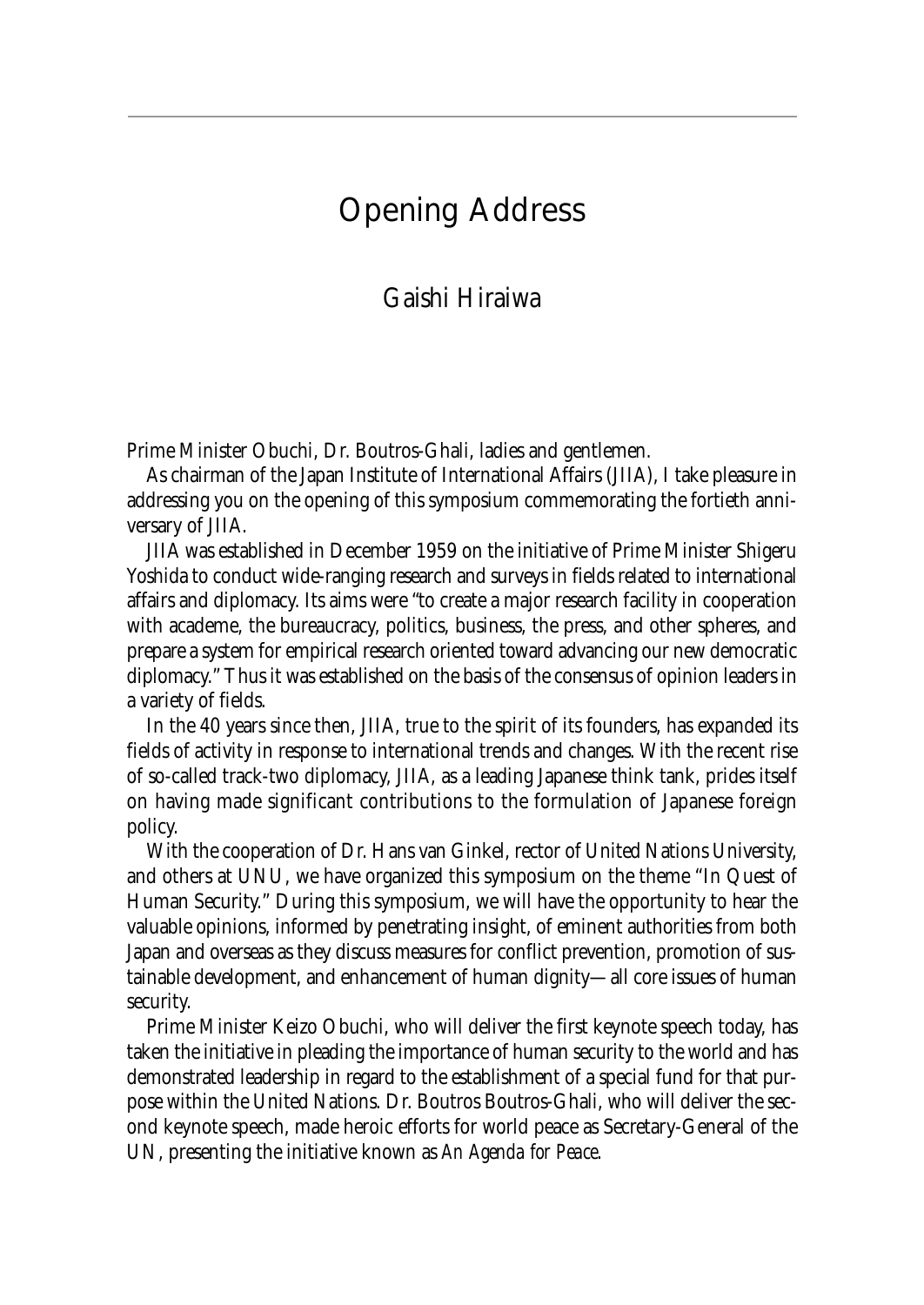Thank you very much for taking part in the JIIA 40th Anniversary Symposium, "In Quest of Human Security." I hope and pray that this symposium will serve to deepen understanding of human security and further advance efforts to create a more peaceful and affluent international community. In closing, I ask your support for JIIA.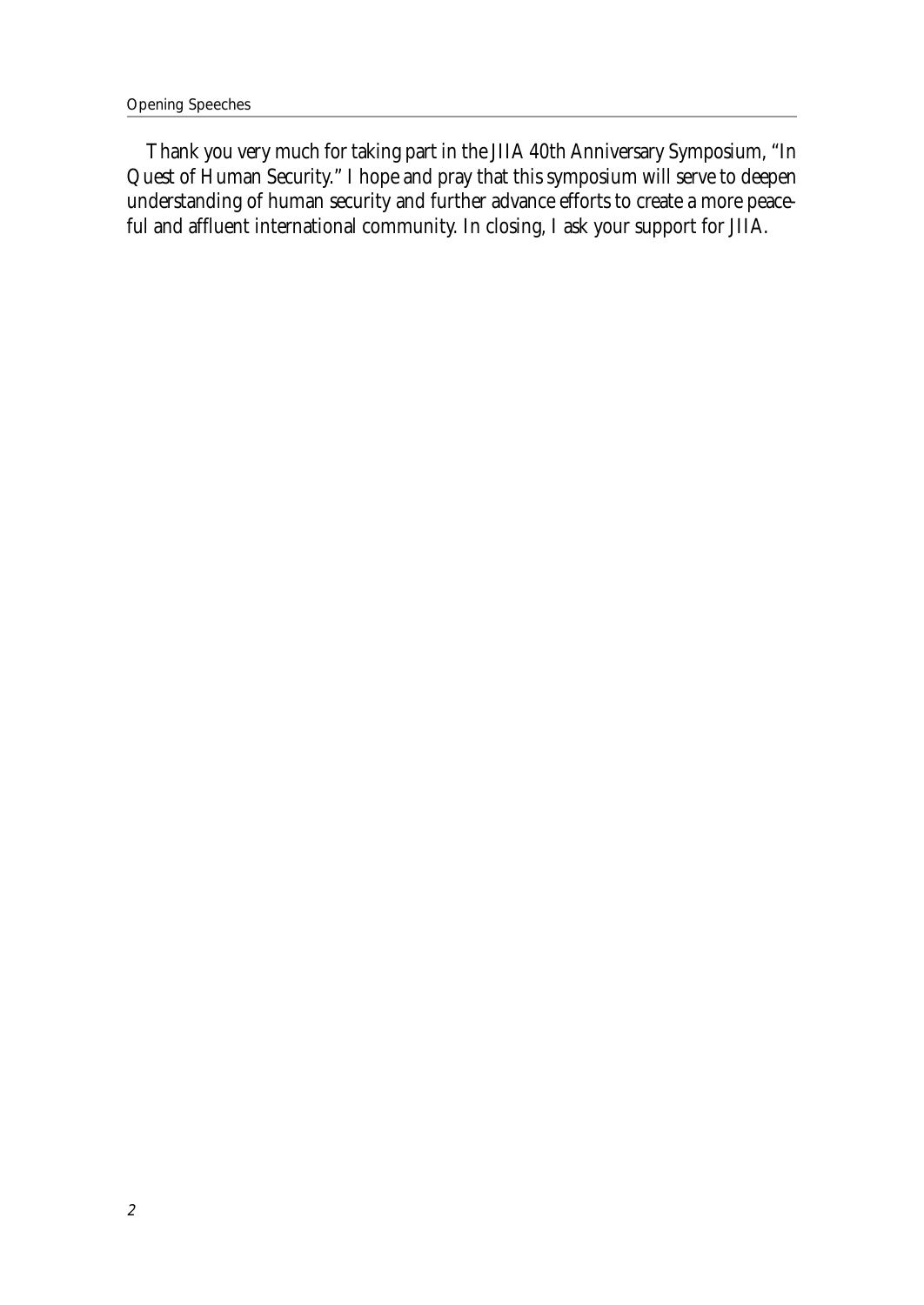### Welcoming Address

### Hans van Ginkel

Your Excellency, Mr. Keizo Obuchi, Prime Minister of Japan; excellencies; ladies and gentlemen; distinguished guests and participants: Welcome to UNU House.

Among our highly respected guests, I would just like to single out one person former Secretary-General of the United Nations, a well-known academic, Boutros Boutros-Ghali, who officially inaugurated this UNU House in February 1993. Dr. Boutros-Ghali's presence and the presence of so many highly qualified speakers, panelists, and participants from around the world illustrate the strong convening power of the Japan Institute for International Affairs and its new president, Hisashi Owada.

I extend my sincere congratulations to the Japan Institute for International Affairs, its chairman, Gaishi Hiraiwa, and Ambassador Owada, for 40 years of distinguished service to a safer life in a better world for all. It has been a pleasure and privilege to work together with JIIA in preparing for this symposium.

We have great expectations of the substance and the outcomes of this symposium. Human security is problematic still and highly deserving of attention. It is appropriate to further clarify the concept and practical ways to achieve human security to guarantee human dignity to all in the light of the initiatives taken by Japan, in particular by Prime Minister Obuchi. Mr. Obuchi's presence and alliance confirm his commitment to human security, a commitment that is shared by UNU. I wish you all a challenging and productive symposium.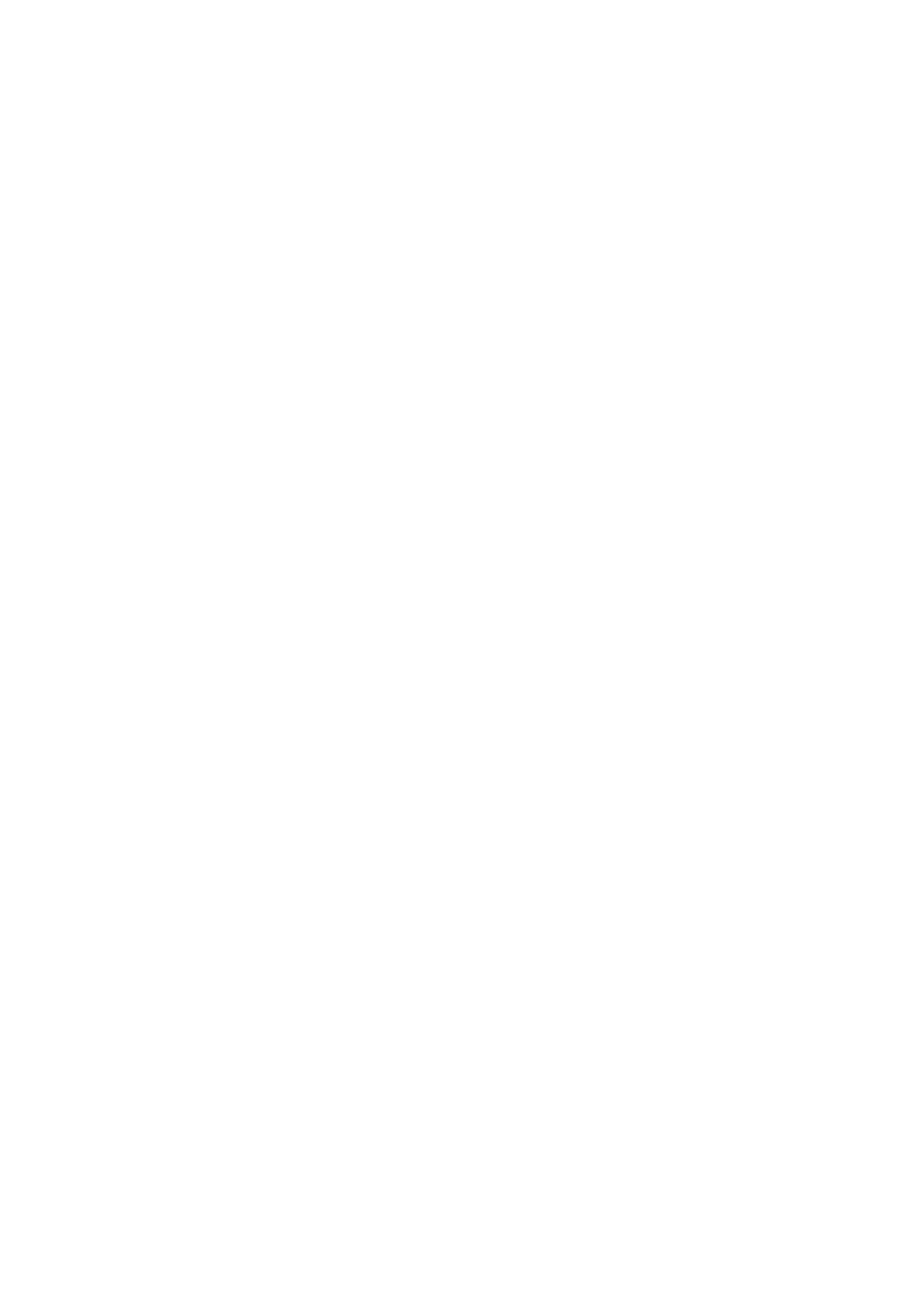# KEYNOTE SPEECHES

In Quest of Human Security

Keizo Obuchi

■

## Peace, Development, and Democratization

Boutros Boutros-Ghali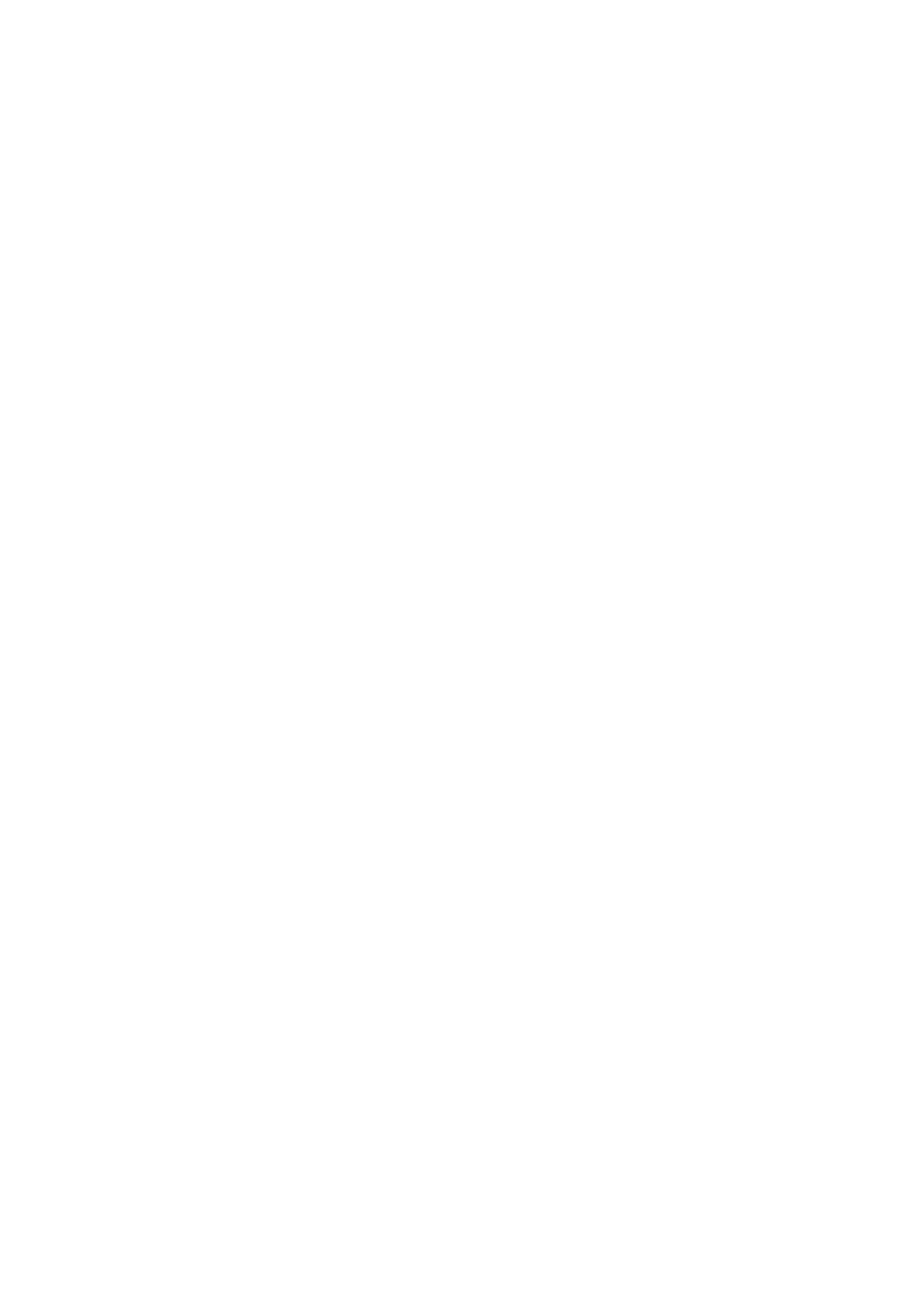### In Quest of Human Security

Keizo Obuchi

Ladies and gentlemen.

Thank you very much for inviting me to address the 40th Anniversary Symposium of the Japan Institute of International Affairs (JIIA). It is a great honor to have been given the opportunity to deliver the keynote speech at this gathering of distinguished opinion leaders from around the world, and I wish to convey my gratitude to the cohosts, JIIA and the United Nations University (UNU).

I also wish to express my heartfelt congratulations to JIIA on its fortieth anniversary. In 1959, when former Prime Minister Shigeru Yoshida proposed the establishment of JIIA, Japan had almost no institutions fully dedicated to research on international affairs. JIIA was a pioneer in this field and has continued to spearhead Japanese research on international affairs. I hope and trust that JIIA will continue to engage in activities promoting peace and prosperity for Japan and the world as a whole, and will continue to develop and flourish.

I have addressed gatherings here at UNU on a number of occasions. The university is making great scholarly contributions to the United Nations' objectives of peace and development for humanity as a research and training institution addressing such global issues as peace and governance, the environment, and development. I also understand that UNU is active in the field of human security. In June this year, for example, UNU and the Ministry of Foreign Affairs cohosted a seminar on development and human security. I hope that this symposium, cohosted by two such distinguished institutions, will yield significant results.

The Cold War, which had shaped the world for almost 40 years after World War II, ended exactly 10 years ago with revolutionary upheaval in Eastern Europe, followed by the dissolution of the Soviet Union. We must not forget that one major factor behind this structural change in the international community was the massive and swift global movements of people, goods, money, and information, and the much closer linkages among peoples brought about by these transnational economic activities and information flows. Not even the iron curtain, symbolized by the Berlin Wall, could withstand those currents, and the peoples in Eastern Europe and the Soviet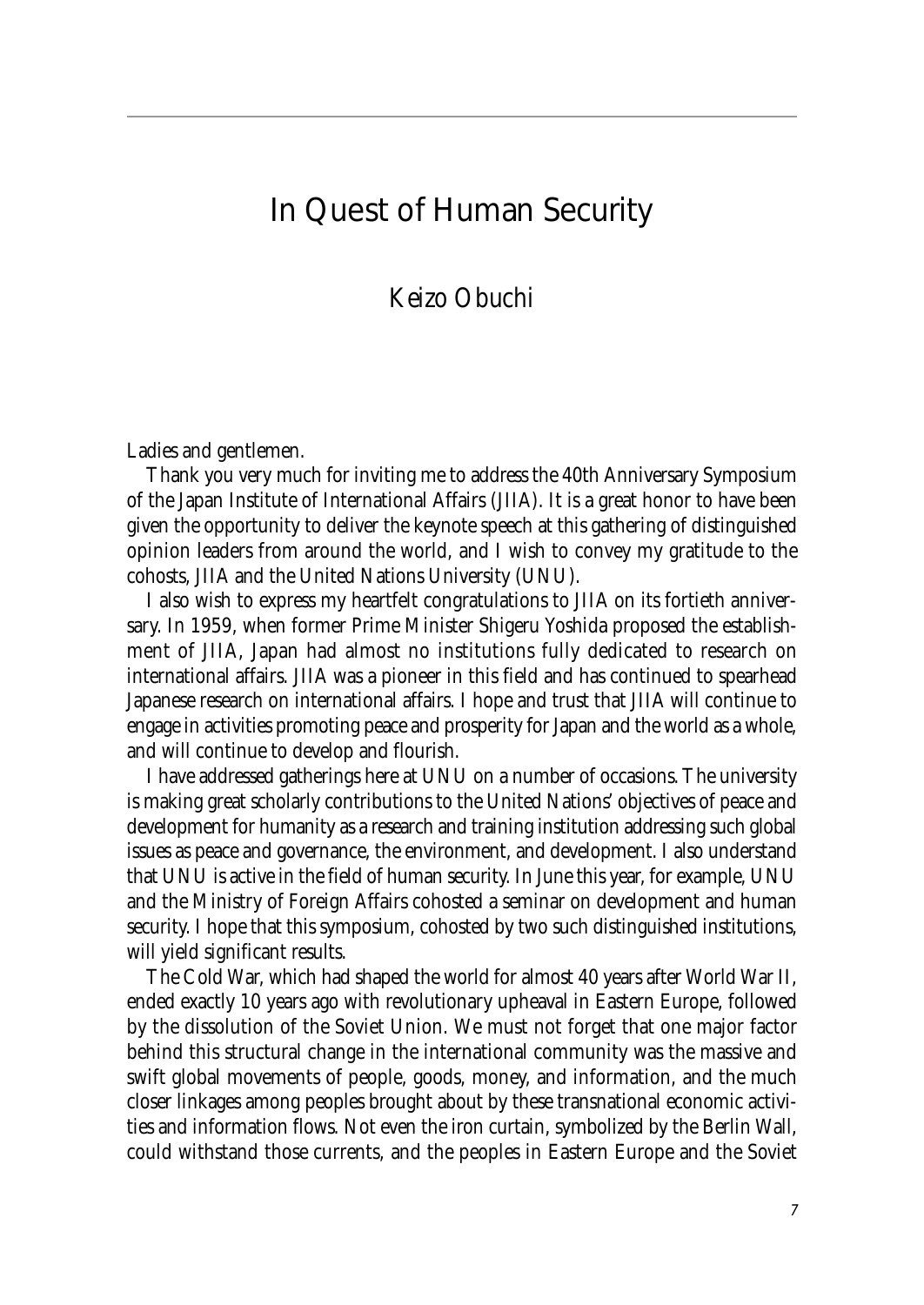Union won their freedom and democracy. The advance of globalization brought unprecedented prosperity to the world. For example, trade transactions worldwide tripled between 1985 and 1996, while exchanges of information more than quadrupled. In addition to this bright side, however, globalization has a dark side. Such phenomena as the widening gap between the rich and poor and progressive environmental degradation threaten human life and dignity and people's livelihoods.

The collapse of the bipolar Cold War order epitomized by U.S.-Soviet confrontation greatly reduced the possibility of another world war. Unfortunately, however, a new post–Cold War world order has yet to take form; the international community is still searching for a new order. Meanwhile, religious and ethnic tensions that once smoldered beneath the surface are triggering more frequent armed conflicts in the form of civil wars. Armed conflicts and other threats to human life and security have emerged in various parts of the world. These have led to grave situations, generating huge numbers of refugees and, through antipersonnel landmines and so on, inflicting great harm on countless women, children, and other civilians. Other threats to human life and security have also surfaced, including violations of human rights, terrorism, drugs, international organized crime, and infectious diseases.

In light of these developments, "human security," which focuses on individual human beings, is now being taken more and more seriously by the international community. UN Secretary-General Kofi Annan has discussed human security in various reports, and this can be regarded as an indication of the international community's growing awareness of its importance.

Thirty-six years ago, when I was still just a student, I traveled on my own to 38 countries in Asia, the Middle East, Africa, Europe, North America, and Latin America as a backpacker, something that was exceedingly unusual at the time. This solitary journey taught me the importance of the links between people, and of people as individuals. Ultimately, I believe, it gave me an appreciation of "human security." One of my first actions as minister for foreign affairs was to sign the Convention on the Prohibition of the Use, Stockpiling, Production and Transfer of Anti-Personnel Mines and on Their Destruction, the so-called Ottawa Convention, thus shifting the Japanese government's policy on this issue. My underlying thinking was "human security." And, as prime minister, I have taken every opportunity to persuade the international community of the importance of the perspective of human security and have done my best to make it a pillar of Japan's diplomacy.

Threats to human security differ by country and region. In Africa, for example, the chief threats are poverty, disease, and conflict; in many developed countries, the threats include drugs and organized crime; in Cambodia, they include landmines. In addition, the threats sometimes change the way in which they manifest themselves, as when the Asian countries that had been achieving dazzling economic growth were suddenly plunged into economic crisis. All this shows that there are many arguments on what the threats are. What is now required of national governments is to find ways to incor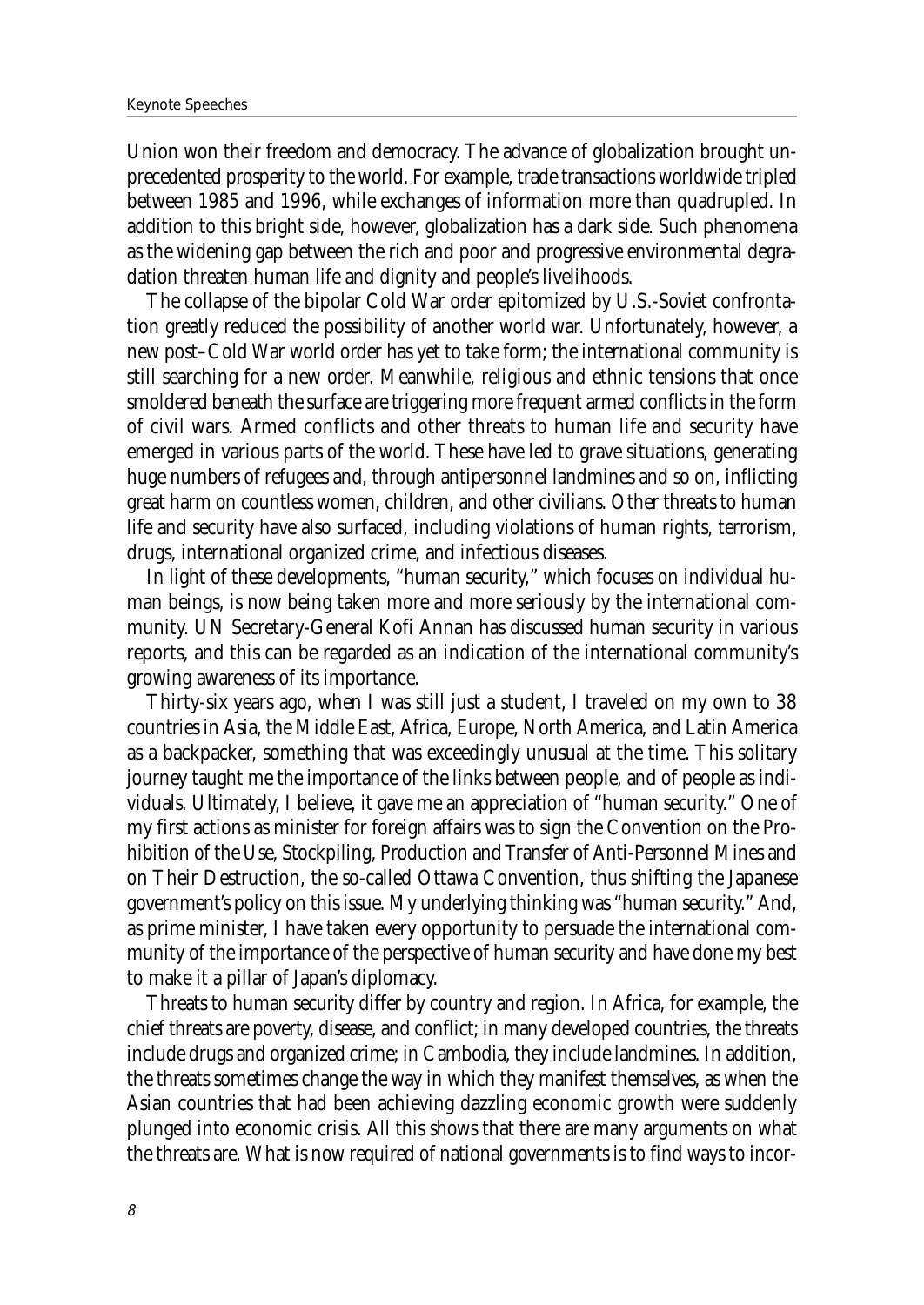porate the perspective of human security into policy implementation, translating it into concrete action.

It was with this in mind that I proposed the establishment of the Human Security Fund within the UN in the policy speech I delivered in Vietnam in December 1998. Japan will continue to take the initiative to see that the perspective of human security is reflected in concrete measures.

All three of this symposium's sessions—"Measures for Conflict Prevention," "Promotion of Sustainable Development," and "Enhancement of Human Dignity" address important and interrelated aspects of human security. I would like briefly to share some of my own thoughts on these topics.

The theme of session I, "Measures for Conflict Prevention," deals with the prevention of armed conflict, the greatest threat to human life, dignity, and livelihood. I believe a comprehensive approach to conflict prevention in two senses is important. First, such an approach should be seen in terms of a series of processes: elimination of poverty and the other latent causes of conflict, resolution of conflict when it does break out, and steady postconflict reconstruction to prevent recurrence. Second, it is important that countries take a comprehensive approach at each stage, mobilizing all possible policies and measures—political measures, financial and other socioeconomic policies, development policies, and so forth.

Regulation of all weapons that can be used as means of conflict, including pistols, machine guns, and other small arms, as well as antipersonnel landmines, is also important. In regard to landmines, the Ottawa Convention, which as already mentioned I decided to sign when I was foreign minister, took effect on March 1, 1999. I will continue to work for early realization of the target of "zero victims" not only in bilateral fora but also through international organizations and nongovernmental organizations (NGOs). In the area of the regulation of small arms, Japan has been in the forefront of the international community, taking the lead through chairing of a UN expert group, and intends to continue to work actively to ensure the success of the UN conference on small arms regulation to be held in 2001.

In regard to the theme of session II, "Promotion of Sustainable Development," I wish to emphasize the importance of both the developing countries' independent efforts for development and their linkages with developed countries as members of the international community on an equal footing; in other words, developing countries' *ownership* and their *partnership* with aid donors. In October last year, Japan cosponsored the Second Tokyo International Conference on African Development (TICAD II), aimed at African countries' socioeconomic development and poverty reduction and their integration into the global economy. The Tokyo Agenda for Action drawn up at TICAD II is based on the concepts of ownership and partnership.

I also wish to emphasize the importance of creating opportunities for more people to participate in economic activities by means of individual self-reliance and improvement of people's ability to stand on their own feet. Enhancement of education and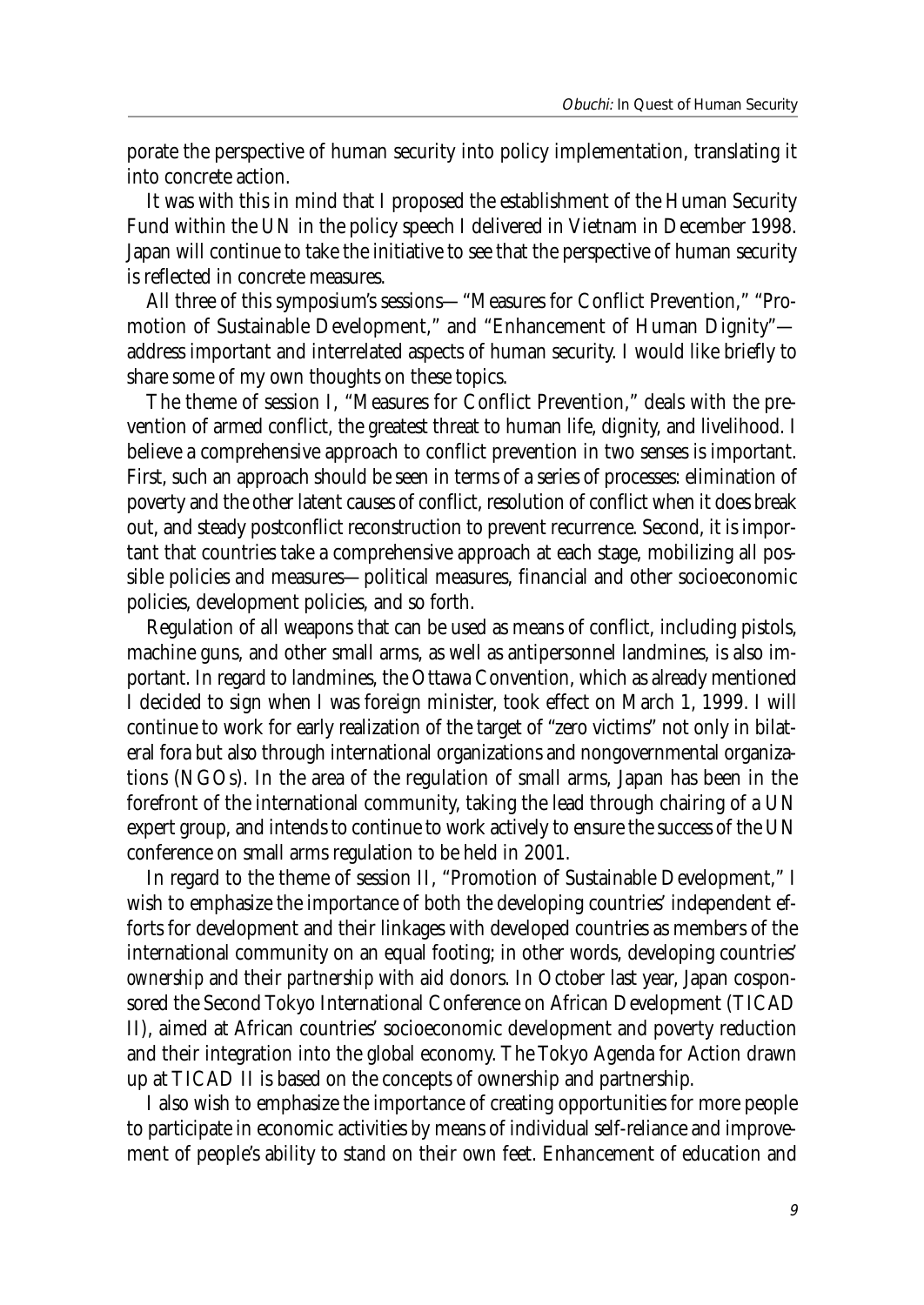promotion of such measures as the provision of funds at the grass-roots level are important in this context.

The theme of session III is "Enhancement of Human Dignity." Conflict prevention and the realization of sustainable development are requirements for ensuring human security. In addition, human security requires the building of societies in which people are respected as individuals, can fully realize their individual potential, and can function as responsible members of society. I believe that citizens' voluntary initiatives are essential to ensuring individual freedom and potential. In that sense, the role of NGOs and other components of civil society has become important. Notably, NGOs have played an extremely important role in regard to landmines and global warming, encouraging and supplementing intergovernmental negotiations. I believe that in the future, governments will need increasingly to value cooperation with NGOs and to support their activities.

Although I may digress somewhat from the theme of this symposium, I would like to take advantage of the invaluable opportunity afforded by this gathering of intellectual leaders from around the world to share some of my thoughts about three important items on Japan's current diplomatic agenda: the Kyushu-Okinawa Summit, relations with North Korea, and diplomacy vis-à-vis East Timor and Indonesia.

As we approach the year 2000, globalization and the information revolution are advancing apace, as I mentioned before, but not a few people feel apprehension and discontent in the face of the rapidly changing socioeconomic environment. I trust that the Group of Eight leaders will bring to the Kyushu-Okinawa Summit, being held in the final year of the twentieth century, a determination to build a more prosperous and peaceful twenty-first century. Also, since this will be the first G8 Summit in Asia in seven years, I hope it will transmit a strong and positive "Okinawa Message" from Asia.

In regard to relations with North Korea, Japan's basic policy is to strive to normalize relations, which have been anomalous since the end of World War II, in close concert with the Republic of Korea and the United States and in full awareness of the importance of maintaining peace and stability in Northeast Asia. The government welcomes the success of the recent mission to North Korea of Japanese parliamentarians of all the major political parties, led by former Prime Minister Tomiichi Murayama, which aimed through interparty talks to prepare a climate conducive to the smooth conduct of intergovernmental negotiations on normalization of relations, and takes seriously the joint announcement achieved by the mission. The government considers it desirable to establish a full-fledged forum for overall dialogue between the authorities of Japan and North Korea and is now carefully studying the talks between the Murayama mission and the North Korean side, undertaking a detailed analysis of their content. As part of this process, the government is reviewing the measures taken against North Korea following the August 1998 missile launch.

Moving on to East Timor, it is important to advance the process of independence and nation-building smoothly while working to improve conditions for refugees and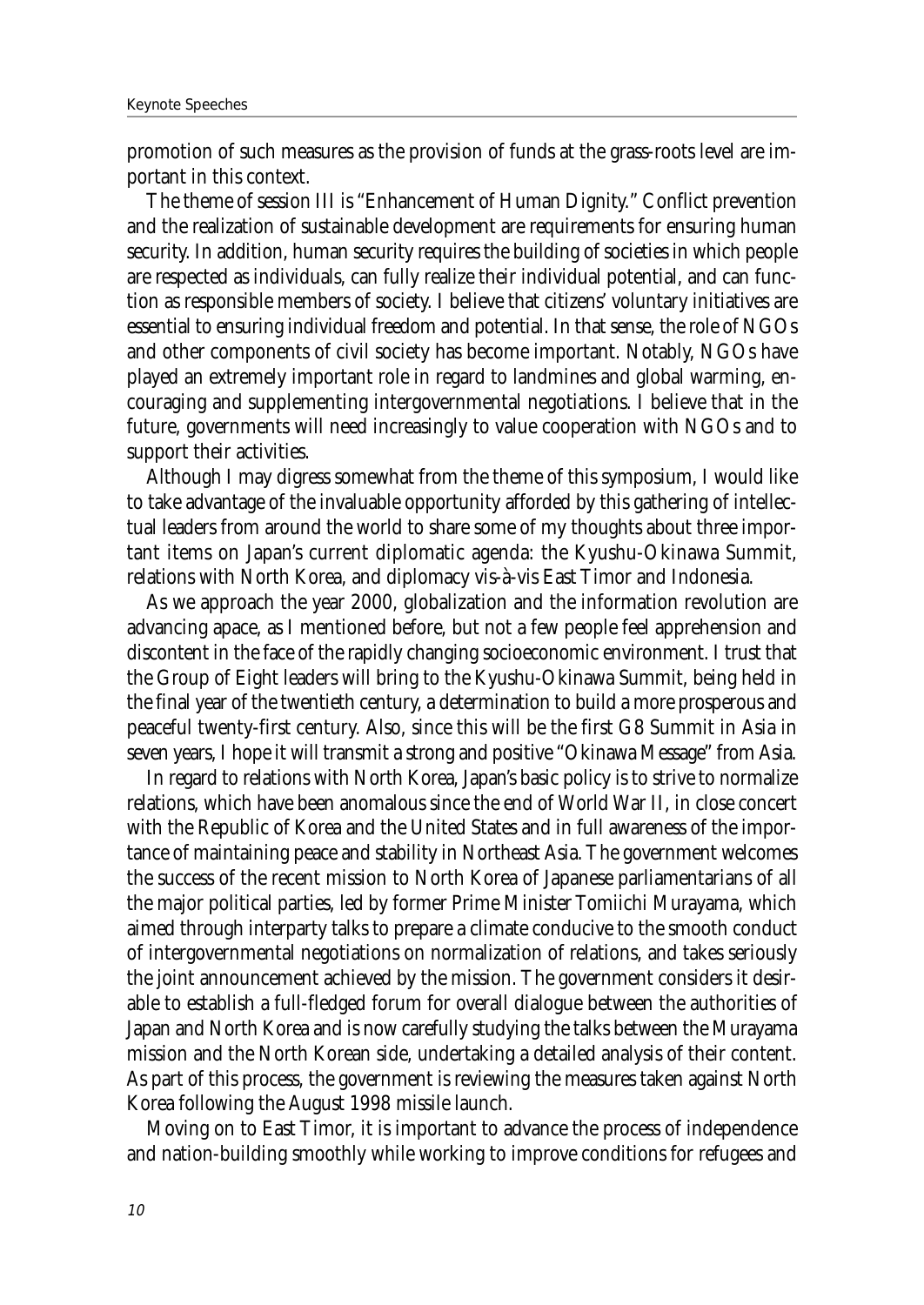displaced persons. This is an extremely important issue for all of us from the perspective of human security, as well. Next week Xanana Gusmão, president of the National Council of Timorese Resistance, and Sergio Vieira de Mello, Special Representative of the UN Secretary-General and transitional administrator for East Timor, will visit Tokyo to attend the Donors' Meeting for East Timor. Japan, as an Asian country, intends to provide as much assistance as possible for development in the fledgling nation of East Timor. In this context, I wish to say a few words about Indonesia, which is extremely important for the stability and prosperity of the Asia-Pacific region. Two weeks ago, I visited Indonesia, the first foreign leader to do so after the democratic instatement of the new administration. To support continued reform efforts under President Abdurrahman Wahid, I explained Japan's future economic assistance policy and presented specific proposals, especially for the creation of a safety net for the socially disadvantaged.

In my speech in Vietnam in December 1998, I declared my belief that the twentyfirst century should be "a century of peace and prosperity built on human dignity" for Asia. Governmental efforts alone will not guarantee human security in Asia and the world in the coming twenty-first century. To advance human security, the process of intellectual exchange, whereby intellectual leaders of the international community meet, pool the results of their endeavors, and have them reflected in government policies, is also essential. The intellectual leaders representing JIIA, UNU, and the broader international community are all expected to fulfill such a role. This being the case, I strongly hope that lively and useful discussions will take place during the two days of this symposium.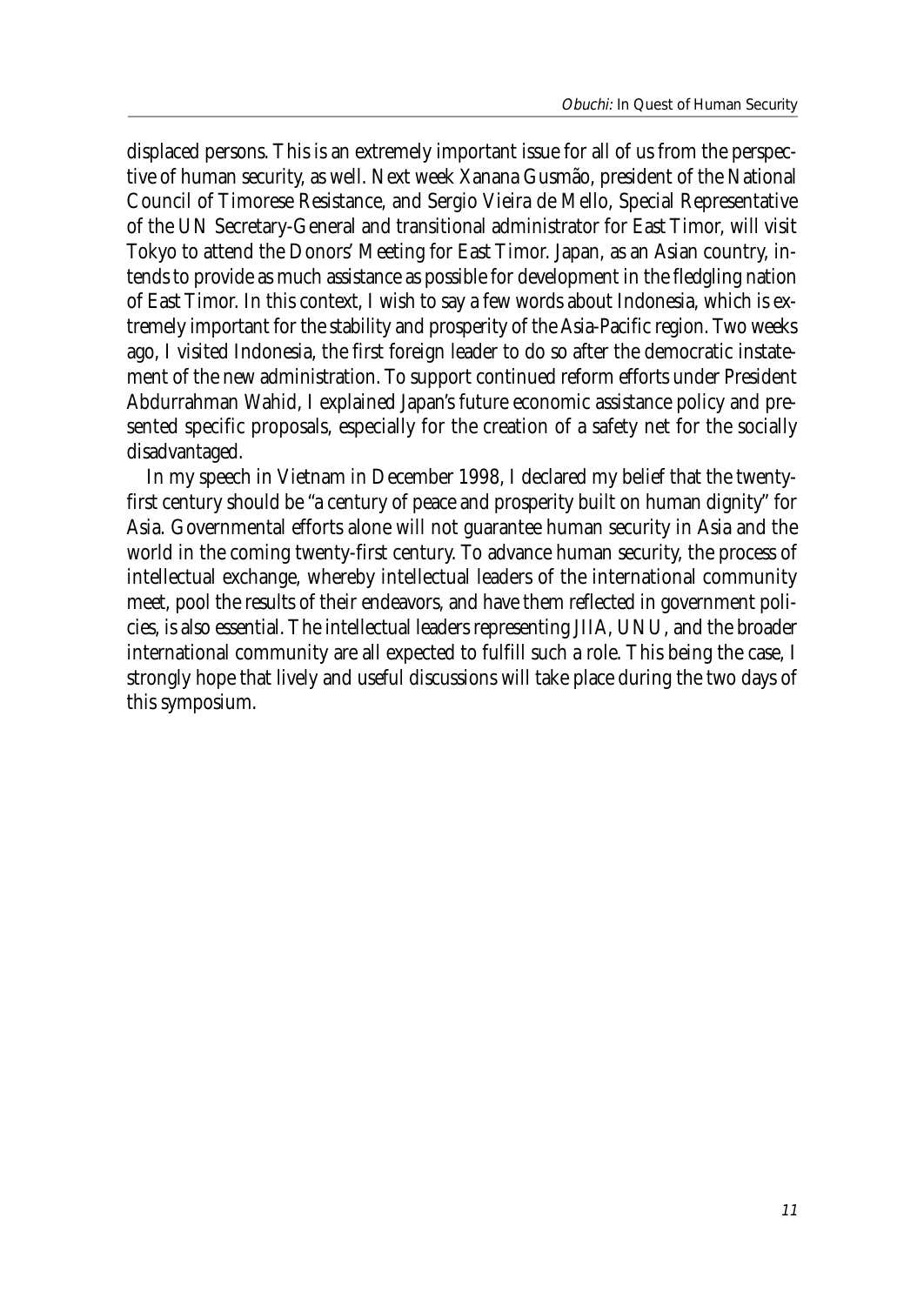### Peace, Development, and Democratization

### Boutros Boutros-Ghali

First of all, let me express my gratitude for having been invited to the celebration of the fortieth anniversary of the Japan Institute of International Affairs.

Japan, through a group of scholars, has played an important role in the promotion of international law and the study of international affairs. I should like especially to thank both Ambassador Hisashi Owada and Judge Shigeru Oda, two colleagues and friends. I mention them particularly because I have worked with them for a long time. I have read their publications and followed with admiration their careers in international affairs.

Today, my purpose is to speak about the connection between peace, development, and democracy in the post–Cold War era. All three are interlocked, and I will try to explain what this means with reference to the three agendas I presented during my mandate as the Secretary-General of the United Nations: *An Agenda for Peace* in 1992, *An Agenda for Development* in 1994, and *Agenda for Democratization* in 1996.

Peacekeeping, development, and democracy are being redefined and extended in the post–Cold War era. The connections between them are beginning to emerge. We will need a new level of understanding and a new depth of commitment to understand the importance of this connection if we want to make human security a reality.

Let me mention each one in turn. The first concept is *peace*.

#### I. Peace

After the heavy hand of the bipolar system has been lifted, violence has erupted in many regions of the world. The UN in the Cold War decades created the concept of peacekeeping. After the Cold War, UN peacekeepers took on vast new duties. The UN started as many new operations in my term as Secretary-General as in the previous 45 years.

We must realize that today's operations are not peacekeeping in the traditional sense. The earlier missions involved UN forces that were lightly armed. First, they were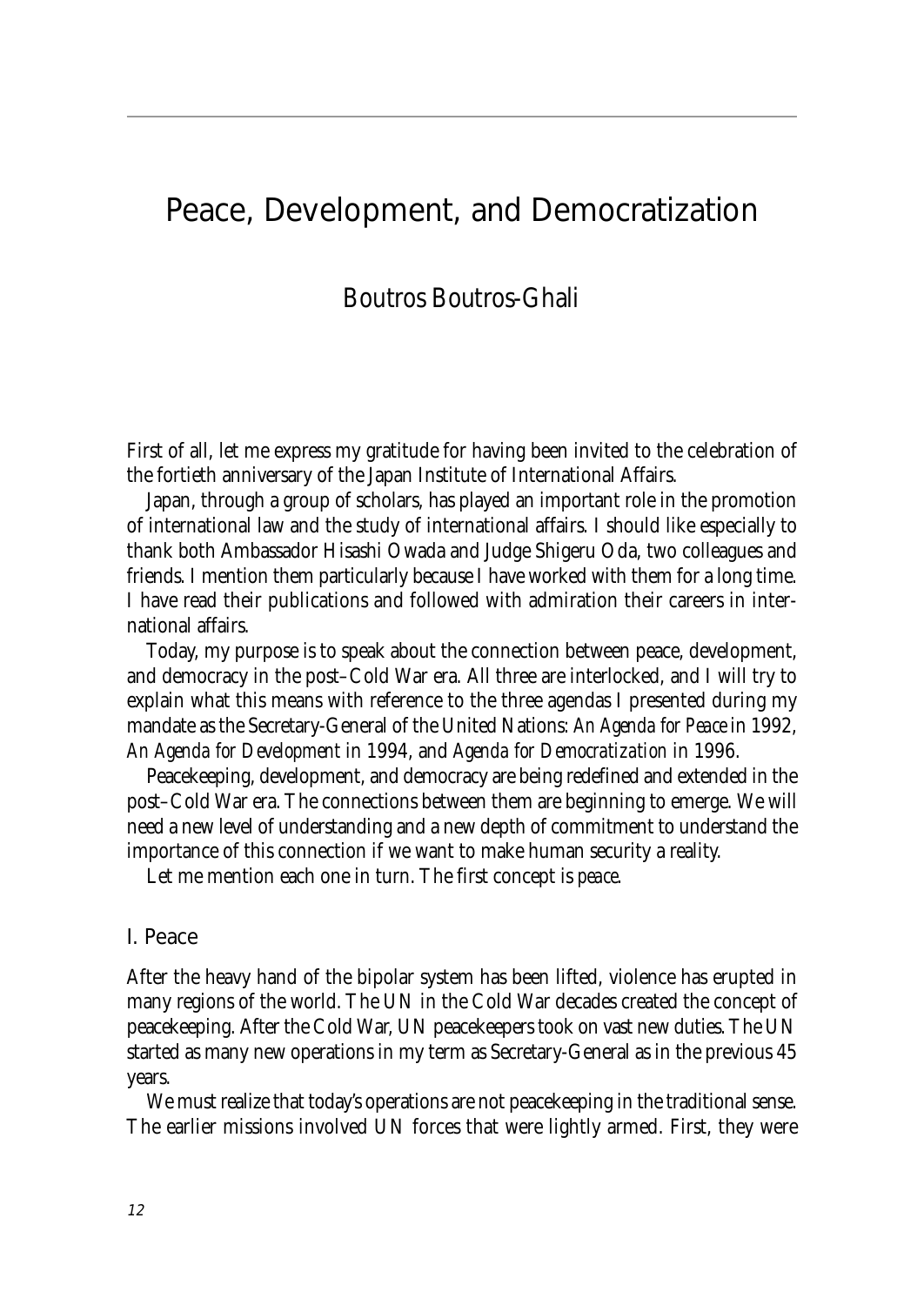interposed between two states in order to maintain a ceasefire. Second, they were there with the agreement of all concerned. Third, they were an international presence, not a force expected to take drastic action or to intervene.

First, UN operations may take place today where there is no peace to keep. Second, they take place where new forms of assertive action may be required. UN forces protect relief shipments, provide services for victims, respond to refugee needs, enforce embargoes, remove antipersonnel mines, and try to confiscate arms. Third, UN operations now involve a large civilian dimension beyond military-related steps, such as monitoring elections, public safety, information and communication, institutionbuilding, and the restoration of infrastructure and administrative services.

Peacekeeping today is vastly different from the past in both quantity and quality. It is even chronologically different. Peace requires preventive diplomacy, peace-making, peacekeeping, and postconflict peace-building. The cycle continues through perpetual rounds. Increasingly, we can see that work for peace provides us with no place of rest. It is a continuous process.

Peacekeeping must take place before, during, and after conflicts.

(1) *Before conflict*, preventive diplomacy is of vast importance. In matters of peace and security, as in medicine, prevention is obviously better than cure. It saves lives and money, and it forestalls suffering. This approach has traditionally involved personal contacts, good offices, fact-finding missions, and early-warning systems. No other endeavor for peace repays our time, effort, and investment so well.

Today, the concept of preventive diplomacy is expanding. It may require, for example, observers as a means of dealing with violence. UN observers in South Africa, in Haiti, in Georgia, and in Guatemala have helped reduce tensions, contain demonstrations, and stop clashes from getting out of control.

And within this concept has come a step never before taken by the UN: preventive deployment. In December 1992, the Security Council decided to put units of UN peacekeepers into the former Yugoslav Republic of Macedonia in order to prevent a wider Balkan war. This is an example of the new range of actions needed for preventive diplomacy in the future.

(2) *During conflict*, expanded forms of peacekeeping are taking place. In a growing number of conflicts, protection of humanitarian relief shipments is required. This need was most dramatically evident in Somalia, Liberia, and Sierra Leone. Similarly, the Security Council authorized UN forces to secure Sarajevo airport and related lines of communication so that vital humanitarian aid could get through to the former Yugoslavia.

Enlarged peacekeeping during conflict also may require sanctions when ceasefire agreements break down. Military measures such as "no-fly" zones may be involved. In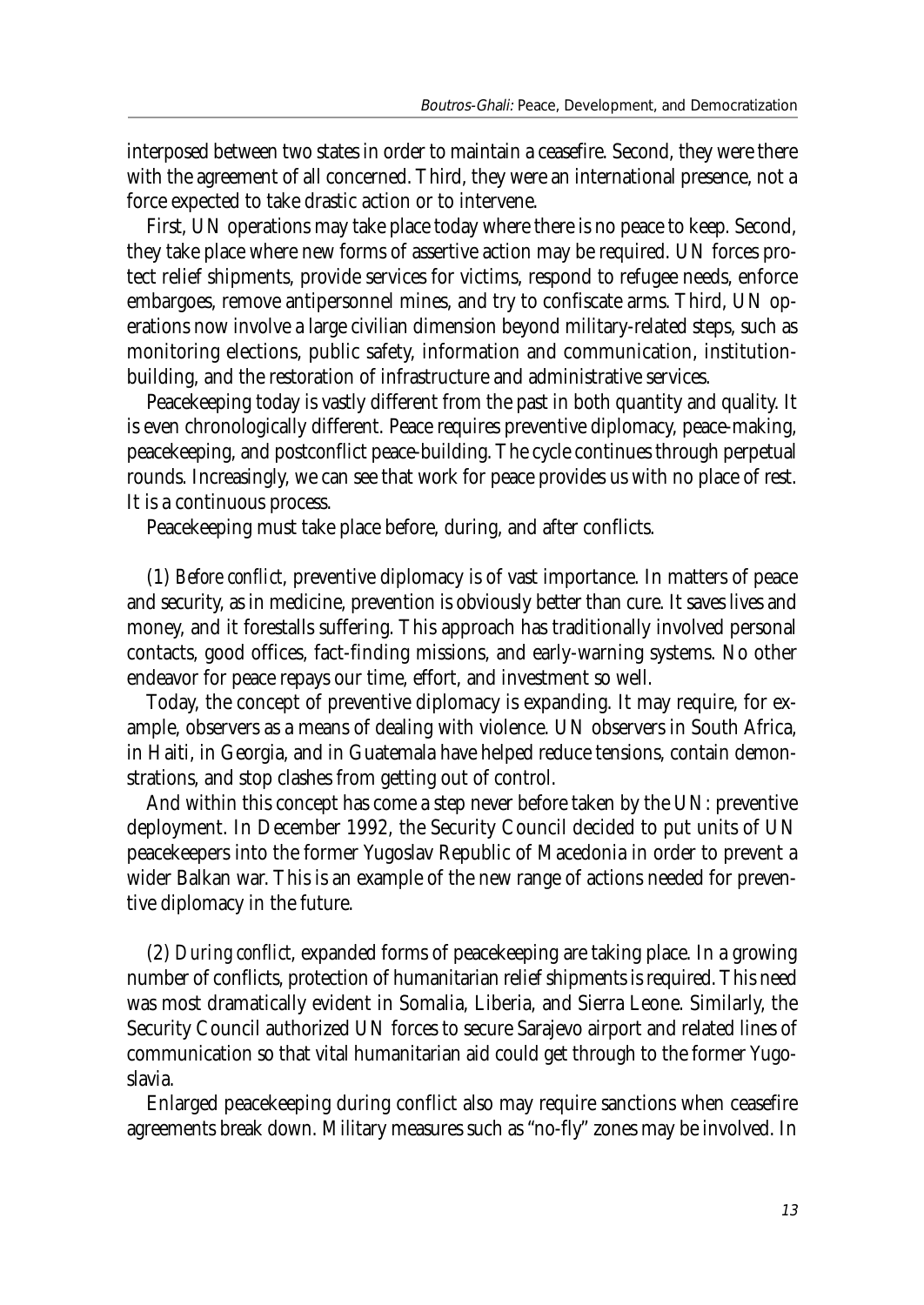Cambodia, in 1992, the Security Council imposed petroleum sanctions against any party not complying with the ceasefire disarmament or national reconciliation requirements of the Paris Agreements.

 And when the rules of engagement for peacekeeping operations are not sufficient, UN forces may need authorization to react to force. In some cases, they may use force to prevent an escalation in violence. In the former Yugoslavia, for example, in Eastern Slavonia, if territory was not given up in accordance with an agreed peace plan, "peace enforcement" by UN troops on the ground was the only solution.

(3) *After conflict* must come postconflict peace-building. This involves sustained efforts to identify and support structures to build trust and well-being among peoples. Such measures include commercial, cultural, and educational projects that are necessary to build bridges between parties to a conflict. The goal is to forestall a reemergence of cultural and national tensions that could spark renewed hostilities. Without such efforts, no peace agreement is likely to last for long. The concept of postconflict peacebuilding is the counterpart of preventive diplomacy, which seeks to avoid the breakdown of peaceful conditions. On a deeper level, both are contributions to the second stage of work for world peace: development.

#### II. Development

Just as the concept of "peacekeeping" needs a new definition, so it must be for the concept of "development." What was once a matter of economics is now seen to involve many other dimensions.

We are forced to this new perception by the failure of development as it has been known in the past. The Soviet model for development has collapsed. Western policies and programs of assistance have often proved disappointing. Development, in its traditional meaning, has failed to transform poor countries and countries in postconflict situations. Achieving a new foundation for development may well be the most difficult intellectual task of our time.

The situation is, however, far from hopeless. There is no excuse for pessimism. It is true that many socioeconomic problems have not been solved. But it is also true that many countries have radically transformed their societies and economies. Industrialization and information technology provide a new basis for cooperative international progress. And this has contributed to agreement on some common values and a shared vision of the kind of world we want to see: the global village of tomorrow.

Development cannot guarantee peace; but without development on the widest scale, we know that the young will be restless and resentful. Land will not be productive. People will fight for resources. And creativity will be misdirected, and disorder may prevail.

Without a new and workable concept of development, the UN will face an endless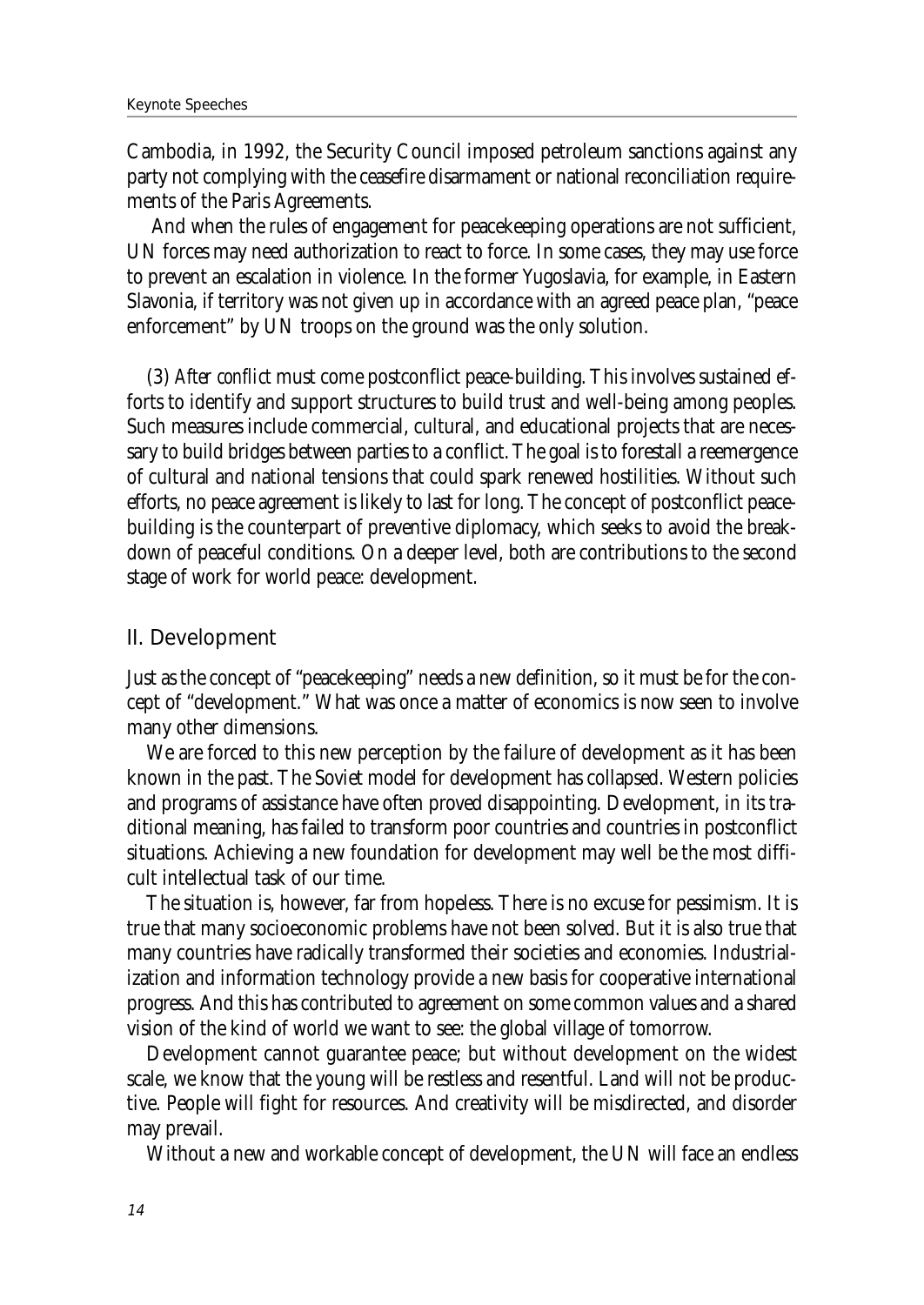sequence of the types of conflicts we are confronting at this moment. And new conflicts, with worsening implications, can be expected.

Like peacekeeping, development is best understood as involving stages.

*Before conflict*, development can help prevent it from breaking out. By engaging people's energies positively, development can absorb the impact of differences, can ease confrontations, and can help avoid economic and social deterioration.

*During conflict*, development is replaced by humanitarian relief. Under conditions of conflict, development cannot go forward. Out of necessity it is replaced by humanitarian assistance to people made hungry, driven from their homes, or otherwise harmed by the fighting. Such relief efforts, even when successful, conclude with a situation that is worse than before conflict began.

*After conflict*, development takes the form of reconstruction, rehabilitation. When conflict has stopped, true development once again may take root. Postconflict peacebuilding can start.

A long-term vision is required at this point. An example is the new concept of "sustainable development." At the UN Conference on Environment and Development (UNCED) in Rio de Janeiro in 1992, the leaders of the member states of the UN agreed that every nation's domestic economic policy must take into account its impact on the global environment. The Rio Conference thus added to the body of established principles that bind us all. Abuse of environment for economic gain destroys its very purpose; it kills the goose that lays the golden egg. Sustainable development will be central to development's new definition.

In 1995, which was the fiftieth anniversary of the founding of the UN, a summit on social development took place. It has provided a new momentum in favor of the concept of development. It called upon us to produce a comprehensive vision and an integral plan of action. It was the historical moment when all the many dimensions of development were brought together.

The third concept is democracy.

#### III. Democratization

There can be no flowering of development as I have described it without the third great concept I want to emphasize: democratization. Peace is a prerequisite to development. Democracy is essential if development is to succeed over the long term.

Real development of a state must be based on the participation of its population and requires some form of democracy. To ensure such an achievement, democratization must not only take place inside a state, but among states in the international community. Key factors are (1) international law, (2) human rights, and (3) international assistance to democratization.

The present decade, which will end in a few days, was dedicated to international law. Virtually every aspect of what we call the "international community" is rooted in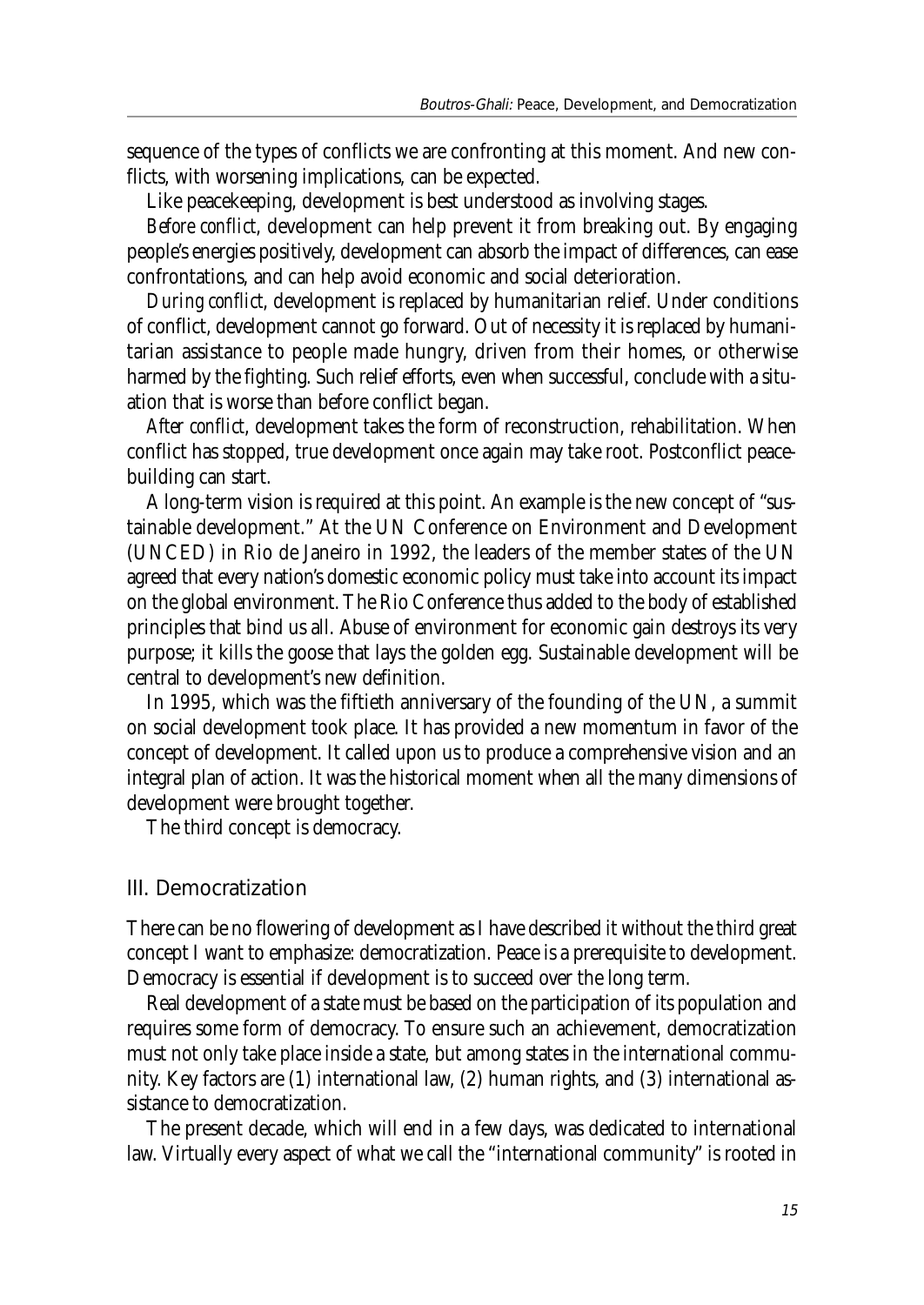the great project of international law that began with Grotius over three centuries ago. It is a process to which distinguished lawyers of different parts of the world have contributed a great deal.

The importance of international law in dealing with settlement of conflict is obvious. What is less obvious, but equally important, is that international law is critical to development. A network of uniform commercial codes can speed commerce and link different cultures in common commitments. Economic transactions, from the smallest farmer to vast global corporations, insist on reliability. That requires rules that span borders, as well as mechanisms for the peaceful resolution of commercial disputes.

The cause of human rights has advanced considerably in the last four decades. Human rights are principles of value in themselves. But they also make practical sense. Development cannot fully succeed where human rights are neglected. This is the age of information and communication. And it is the age of people-centered development. People must be free to think, act, and communicate not only as political but also as economic beings. So human rights and human security become a pillar of development.

Human rights, equal rights, government under law, economic opportunities, freedom of thought and speech, individual involvement, and governmental accountability: all are the attributes of democratization.

Throughout most of this century and the last one, democracy was regarded as something possessed by a few fortunate states and practiced within their borders. The international scene was defined by power politics. A balance of power provided an international system for the nations of the world; democracy among states, international democracy, was not even considered as a possibility.

The UN Charter offered a new vision. With its opening words, "We the Peoples of the United Nations," democratization was built into the world organization. Even states whose internal politics were not democratic joined a representative parliament in which all states, large and small, were equal. The UN is taking on a wide array of new responsibilities to assist the progress of democratization within states *and* among states.

Like peacekeeping and development, the process of democratization is best understood as involving stages.

*Before conflict*, democracy *within* a state can help prevent internal confrontations and disputes. By engaging political parties, ethnic groups, minorities, or tribes in discussion, debate, and negotiation within the framework of national institutions, democracy can help to avoid the use of force.

Democracy among states can perform the same service. Studies based on serious statistics have proven that wars and armed conflicts between two democratic states seldom happen. On the contrary, nondemocratic states are more tempted by military adventures.

*During armed conflict*, democracy hardly exists. Military objectives will prevail, disinformation will prevail, and opposition will not be tolerated. In the case of a civil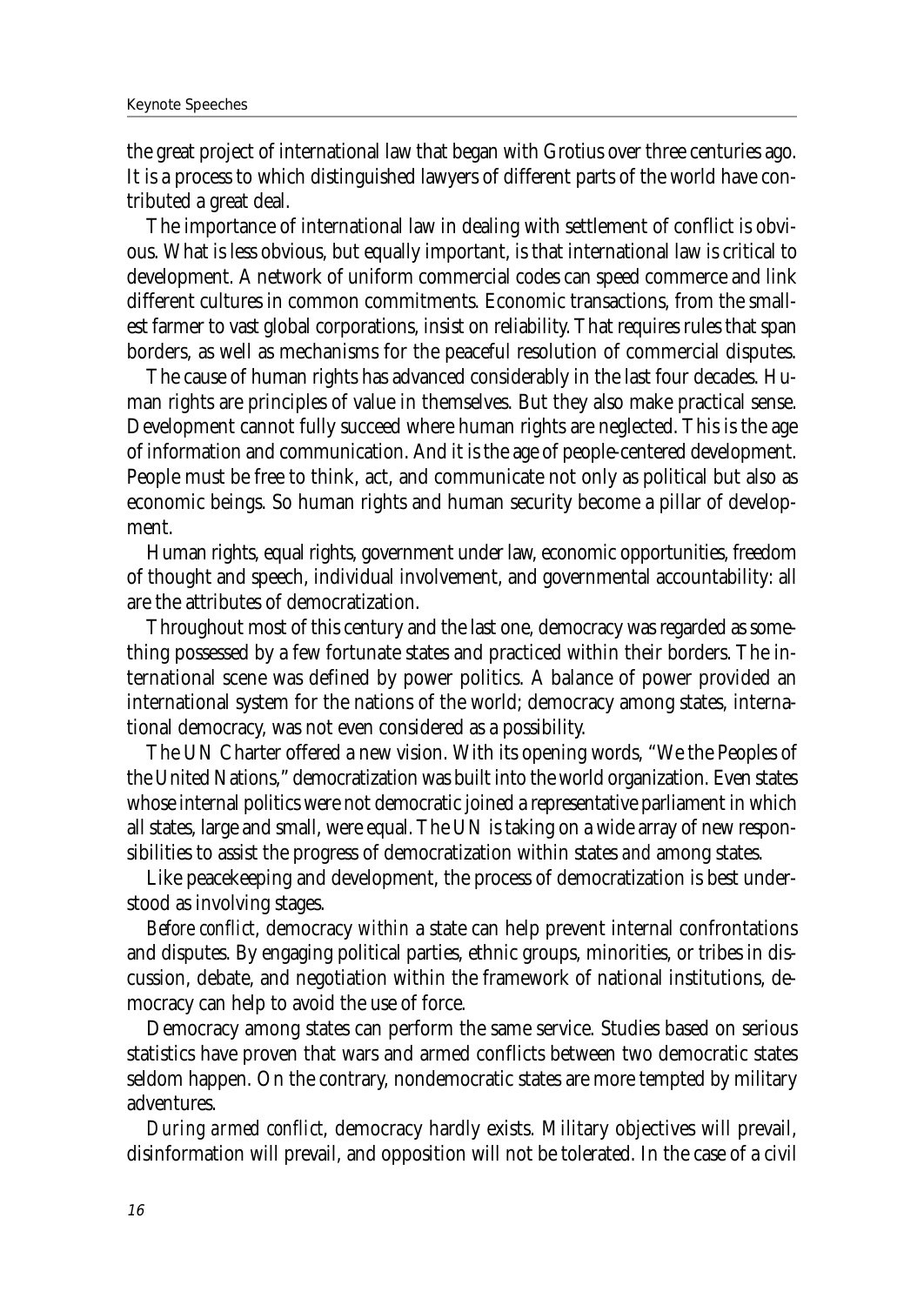war, the situation will be more complex, and often the basic governmental institutions will cease to function.

*After conflict*, the transition to democracy in states emerging from war is particularly difficult. The economy is completely destroyed, and civil society becomes weaker or disappears. In civil war, the leaders are usually the same leaders that were formerly engaged in the armed conflict. Furthermore, the potential recurrence of the conflict may threaten the peace process. This is what happened in Angola.

In recent years, the UN has ventured into an entirely new field: long-term monitoring of human rights. El Salvador, Mozambique, and Cambodia provided the first examples, in the context of the peace agreements that brought an end to the armed conflicts in these countries.

The UN sent missions to study the situation of human rights in Lithuania and Estonia. This was conceived as an effort of preventive diplomacy to defuse tensions between these nations and the Russian Federation.

In the UN Secretariat in New York, a new office was created whose purpose, in essence, is to deal with electoral assistance requested by member states. This is a part of the effort to promote democratization. In the short period since 1992, this office has handled dozens and dozens of requests from Asian states, Eastern European states, Latin America, and Africa. All these require technical and electoral assistance and sending observers.

In the International Organization of the Francophonie, of which I am secretary general, we have given electoral assistance to many countries in cooperation with the UN, the Commonwealth, the Organization of African Unity, the Arab League, and the European Union. Our assistance was not limited to the electoral period only, but we were also involved in the preparatory stages of the elections, discussion with the political parties, and civic education of the population. Furthermore, we have often taken part in the postelectoral process to ensure a peaceful transition to the new majority.

But democracy within states may only be fully sustained over time if linked to increasing democratization among states and at all levels of the international system.

Among states, the UN is providing a framework for democratization. It is a forum where all voices can be heard. It provides a means of consensus-building. Preserving the moral authority of the UN requires the fullest participation and engagement of all states. This, in turn, calls for the involvement of all levels of international life: nongovernmental organizations (NGOs), academic institutions, parliamentarians, business and professional communities, the media, and the public at large. It also means applying the principles of democratization within the UN itself.

The time has come to fulfill the logic of the UN Charter and pursue democratization not only within states, but throughout the international system. These then are the three great tasks of the United Nations as set down by the charter:

• *Without peace*, there can be no development and there can be no democracy.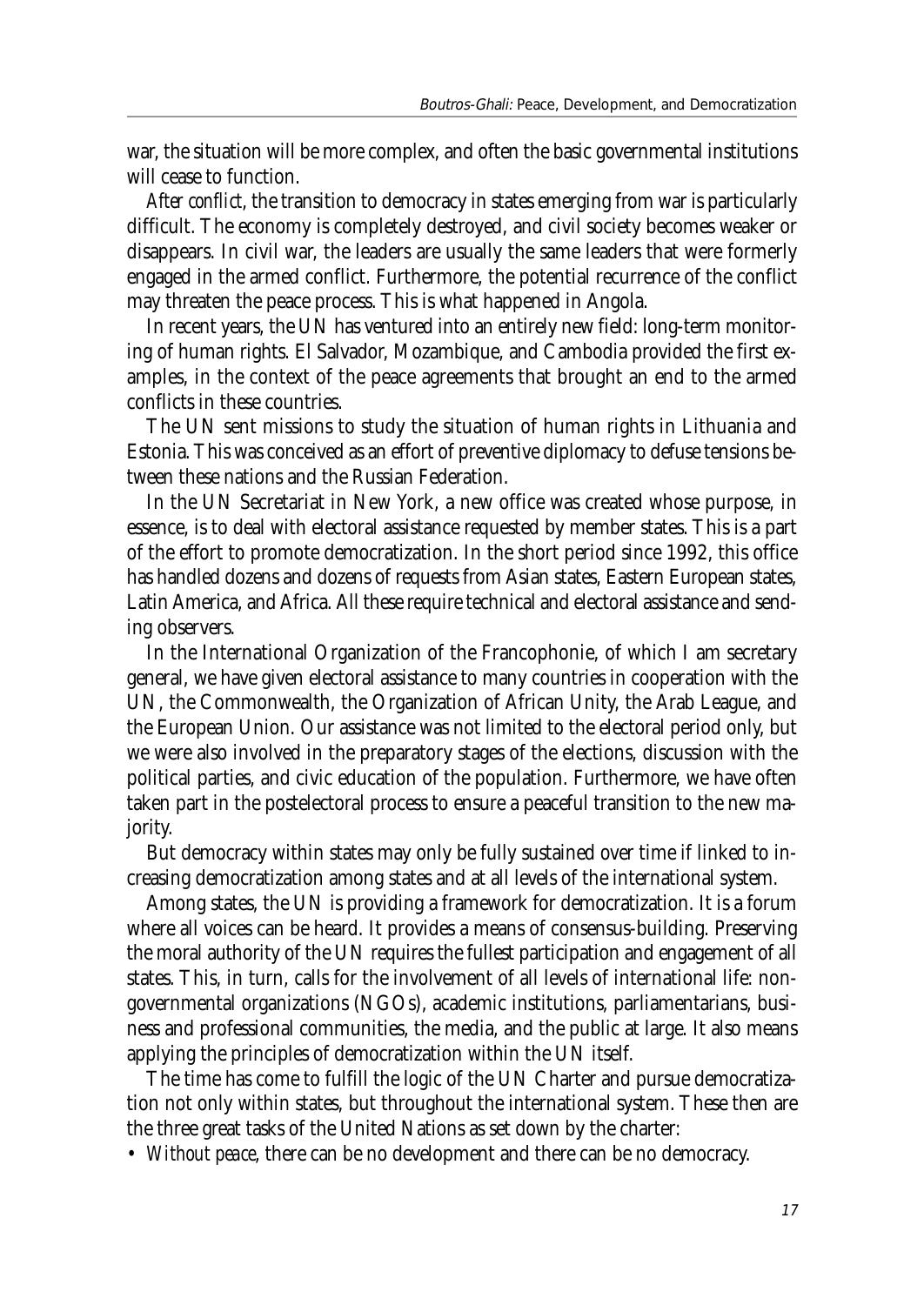- *Without development*, there can be no democracy, and without the basic elements of well-being, societies will disintegrate and enter into disputes.
- *Without democracy*, no real development can occur. And without such development, peace cannot long be maintained.

Thus the three great priorities are interlocked. The heart of this interconnection is the difficult question raised by timing among peace, development, and democracy. In some cases, peace, development, and democracy have been pursued and achieved simultaneously. Such was the case in El Salvador and Mozambique, where the UN's effort in support of democratization served as a link between conflict resolution on the one hand, and reconstruction and development on the other hand. In other cases, however, the joint pursuit of these three goals has proven more difficult at times, contributing to political instability, social disarray, and economic crisis.

 Democratization requires as a precondition the achievement within a nation of a certain level of peace and a certain level of development. Both development and peace are essential; yet the articulation between development and democracy is more complex when development is based on foreign assistance. Can the democratization of a state be a condition for foreign assistance? Can the interruption of the democratic process be a reason for aid suspension? What are the criteria regarding what constitutes a regressive situation in the democratic process?

I do not pretend to provide easy answers to these questions. The discussion which we will have later may help us to find solutions in order to understand the new approach to international assistance.

Let us conclude by trying to understand the complexity of the articulation between peace, development, and democracy by formulating four basic rules:

- The potential recurrence of conflict is a constant threat to the peace process and to human security. Hence any external support for postconflict peace-building, postconflict development, and postconflict democracy-building must be consistent and sustained.
- International assistance must be phased over time, focusing on development before the conflict, humanitarian aid during the conflict, rehabilitation after the conflict, and sustainable development aid in order to build peace and promote human security.
- There is no one model of democratization or democracy suitable to all societies. Democracy cannot be exported or imported. Each state must be free to decide for itself its priorities for the welfare of its people.
- Democratization within states must also be supported by a process of democratization among states. The globalization of the market economy must be controlled by a global democracy.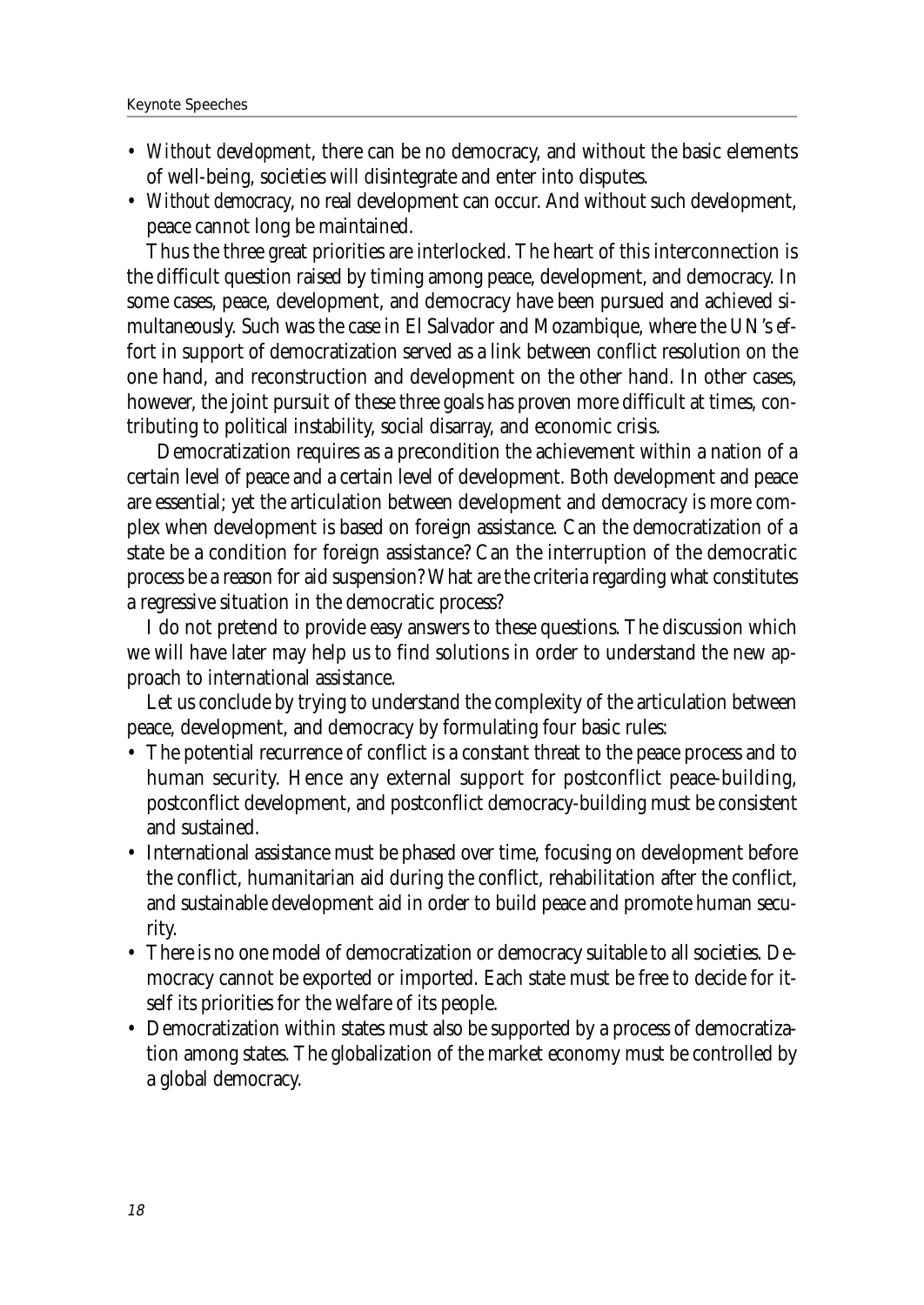# PRESENTATIONS

## Session I Measures for Conflict Prevention

Hisashi Owada

■

## Session II Promotion of Sustainable Development

Jesus P. Estanislao

■

Session III Enhancement of Human Dignity

Hans van Ginkel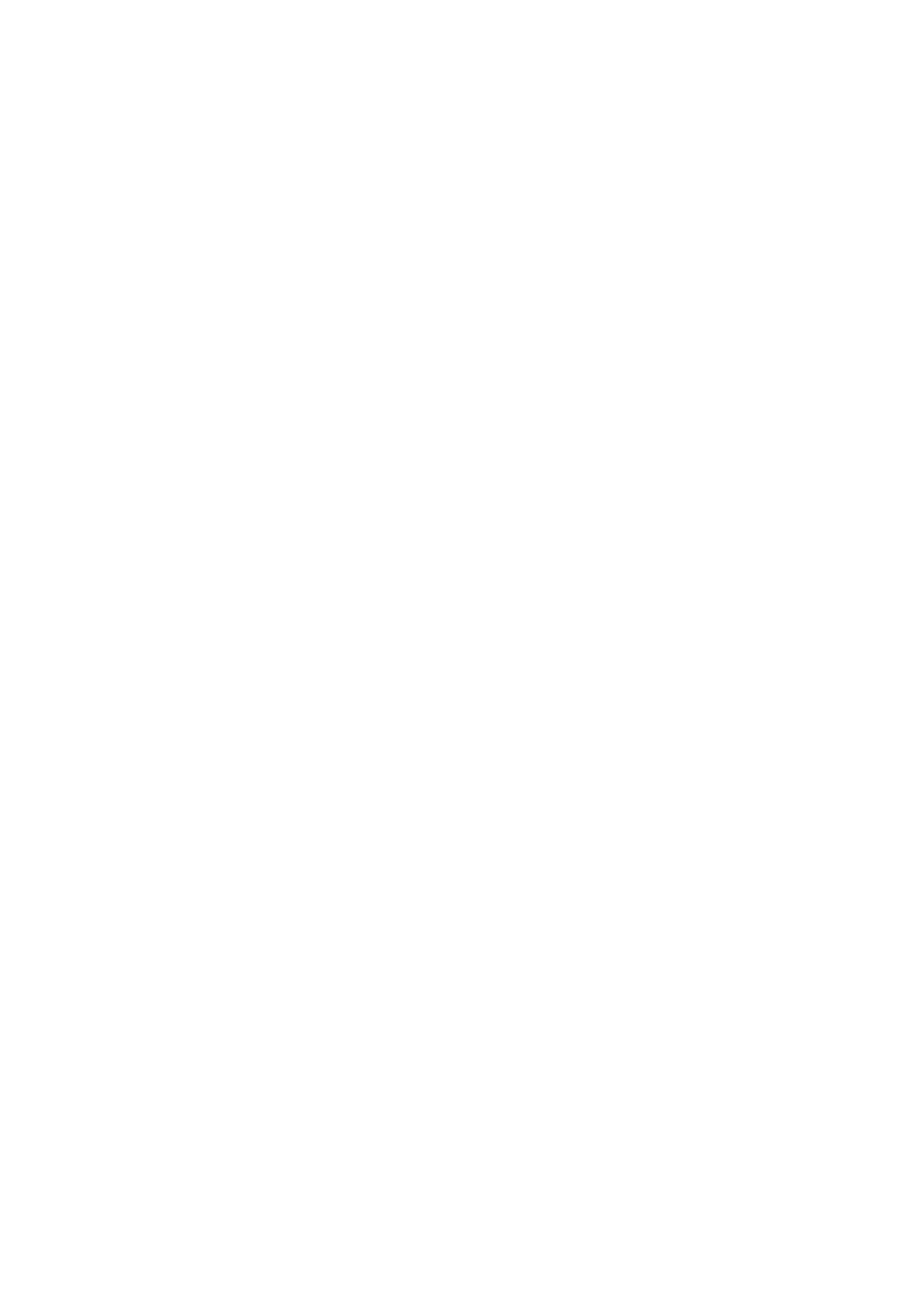#### Session I

### Measures for Conflict Prevention

### Hisashi Owada

#### I. "Human Security" and Conflicts

"A new breeze is blowing." So declared George Bush 10 years ago, in his January 1989 inaugural address as president of the United States, as he referred to the signs of change emerging in Eastern Europe. A mere 10 months later, the Berlin Wall came tumbling down like a flimsy stack of blocks. No mere "breeze," what Europe experienced was rather a powerful hurricane of major reform, bringing an end to the Cold War structure that had dominated the world for over 40 years since the end of World War II.

While Bush demonstrated foresight in his assessment, so great are the changes we have seen in the decade since then that his remark can now be regarded as "the understatement of the century." And it has become clear that neither the collapse of the Berlin Wall nor the end of the Cold War symbolized thereby has brought us to "the end of history."

As we approach the start of a new millennium, the shifts that we are confronted with in international society go beyond such readily visible historic episodes as the crumbling of the Berlin Wall. Not only do they proclaim the end of the international order that has prevailed in the half century since the end of World War II, but they indicate to us that we are experiencing a truly historic structural transformation in the international system that has supported the world from the seventeenth century up to our own times. Ever since the birth of the modern international society symbolized by the Peace of Westphalia, the prevailing order has been composed of sovereign states and grounded in the twin principles of sovereign equality among them and noninterference in each other's internal affairs. In that sense the modern international system may be said to be an order founded on equilibrium among sovereign states within a multipolar structure. The culmination of this was the bipolar structure of the Cold War era. The end of the Cold War has clearly revealed to us that a world is emerging in which this sort of order, built on equilibrium among sovereign states, can no longer prevail. How is this structural transformation likely to affect the world in the period ahead?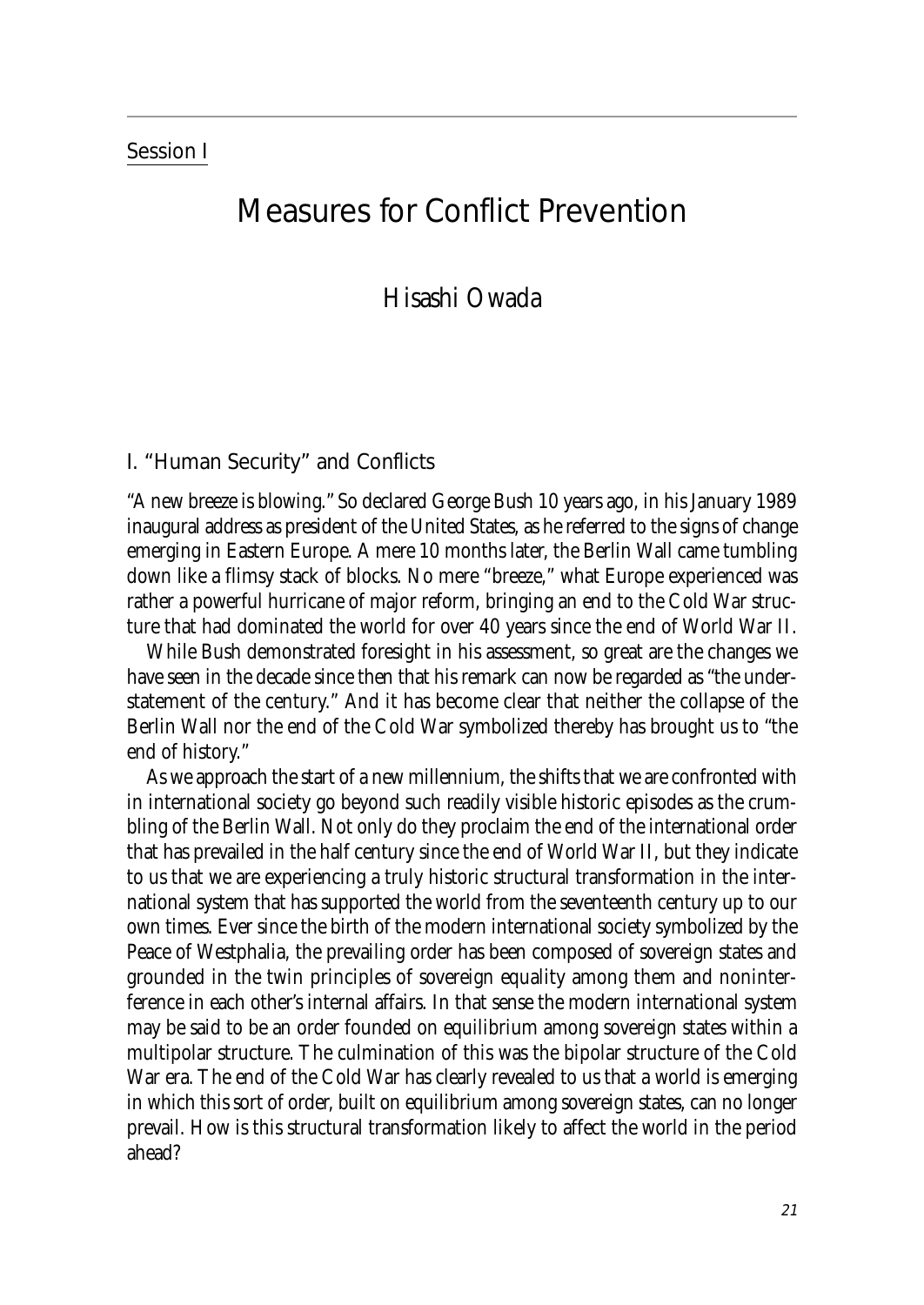First of all, the disappearance of the international order maintained through a "balance of terror" between the United States and the Soviet Union as the world's two superpowers can be taken as a major change for the better inasmuch as it has freed us from a situation in which our greatest security concern was the threat of all-out nuclear war. On the other hand, however, we still cannot draw even the outlines of a new order to guide the world of the twenty-first century in place of this former bipolar structure. Amidst the rapidly progressing integration of international society, not only are the ties of mutual interdependence among states growing dramatically closer, but also human activities are becoming globalized in a way that transcends the framework of state power; this situation is becoming the biggest factor regulating international relations. Under these circumstances, it is quite implausible to think that the disappearance from the scene of one of the two superpowers that previously sustained the bipolar order will lead immediately to the emergence of a unipolar order. At the same time, the notion that a classical multipolar order based on equilibrium among sovereign states will now reemerge must be seen as anachronistic thinking that fails to grasp the structural transformation taking place in the international society that sustained the previously prevailing international system.

Second, the collapse of the order grounded in ideological confrontation on a global level offered the major possibility of leading international society from a divided world to a unified one. At the same time, however, it allowed the emergence of numerous internal confrontational factors that had previously been bottled up within the overall structure of confrontation between the U.S. and Soviet camps. The crumbling of the Cold War structure has led not so much to increased interstate confrontations between sovereign states as to the proliferation of intrastate conflicts based on religious, racial, ethnic, or other historical or cultural factors, a phenomenon that we see occurring in Africa, Europe, Asia, and elsewhere. Under these circumstances, the problem of "security" cannot be solved merely by ensuring security of the state as such; we must also direct our efforts at the search for ways to achieve "human security," through ensuring security of the individuals that constitute the state. In other words, policies aimed at national security centering on military power are no longer sufficient; we now need policies based on a more comprehensive perspective to deal with the issue of security for human beings, the constituent elements of the nation.

Third, amidst this structural transformation of the international system, the question arises as to who are the principals for whom the international order seeks to assure justice, safety, and prosperity. Under the traditional international system, we have tended to think of international relations as being exclusively relations between and among states. Now, however, the end of the Cold War has revealed to us a new set of circumstances under which issues that cannot be handled by states as units are more numerous than those that can. We must also note that the emerging situation is one that poses a question concerning the values that international society should seek to achieve, such as the realization of justice, the guarantee of security, and the achieve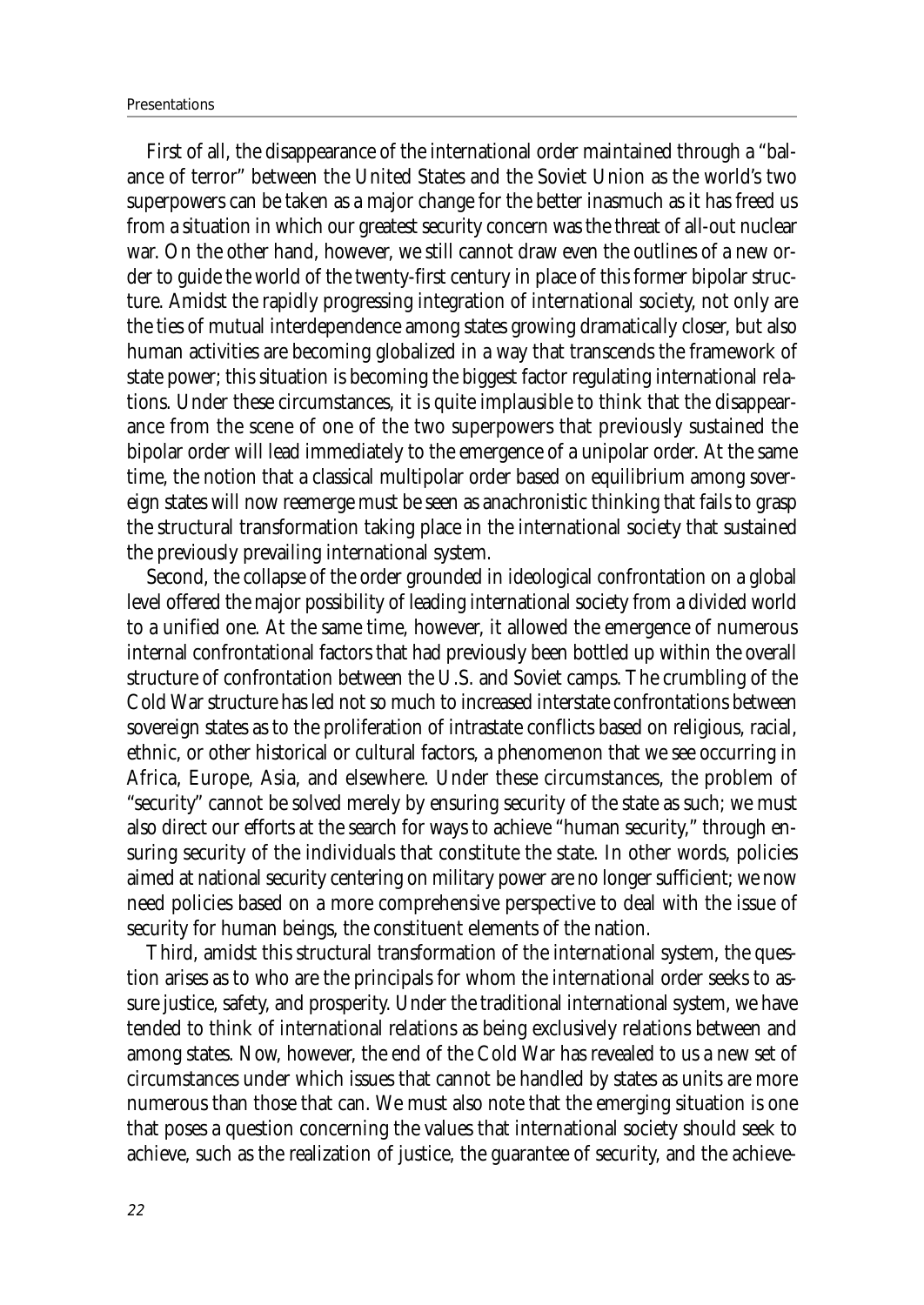ment of prosperity: The contents of these values relate not to sovereign states but to the individual human beings who are their constituent members.

The situation relating to the crisis in Kosovo in 1999was symbolic of this problem, inasmuch as it highlighted, with such clear contrast, the dilemma of today's international society concerning the international public good that the contemporary international order should seek to protect, that is, the dichotomy between "justice in sovereign terms," meaning the securing of freedom and dignity for sovereign states, and "justice in human terms," meaning the securing of freedom and dignity for individuals. The situation presented us with these two mutually incompatible alternatives and demanded that we choose between them.

It is in this context that the concept of human security is of extreme significance today. In contemporary international society, nation-states bear the responsibility of ensuring security toward their people through securing the safety of the state. However, that alone is insufficient. The basic framework for our handling of the large issues of security in today's world must be one that not only secures the safety of the state but also secures the safety of individual human beings.

#### II. The Contemporary Significance of Conflict Prevention

In the light of the above, inasmuch as the conflicts that arise within international society—whether in relations between states or out of causes within a single country cannot be ignored from the standpoint of the order of international society as a whole, it follows that international society must take steps to keep them from occurring in the first place and to counter them when they do occur. When a conflict leads to conditions that interfere with people's right to development and prosperity and that infringe upon their human dignity, international society can no longer avert its gaze on the grounds that the conflict has no external impact on the national security of sovereign states.

If we consider the issue of conflict prevention from this perspective, it should be clear that international society cannot take the approach of waiting for situations to develop from disputes into conflicts and to emerge full blown on the scene of international relations before considering them to be the proper object of international concern and of the application of international law. And if we adopt a stance of treating the issue of conflict prevention in this sort of broader context, then it is necessary for international society to strengthen its preventive strategy to deal with all the stages ranging from that of preventive diplomacy, seeking to change the underlying conditions that foster situations liable to cause a conflict, through, ultimately, that of preventing the recurrence of a conflict by turning the temporary lull following a ceasefire agreement into a peace that will endure.

In this sense, as former United Nations Secretary-General Boutros Boutros-Ghali pointed out in his keynote speech at this symposium, in our quest to achieve human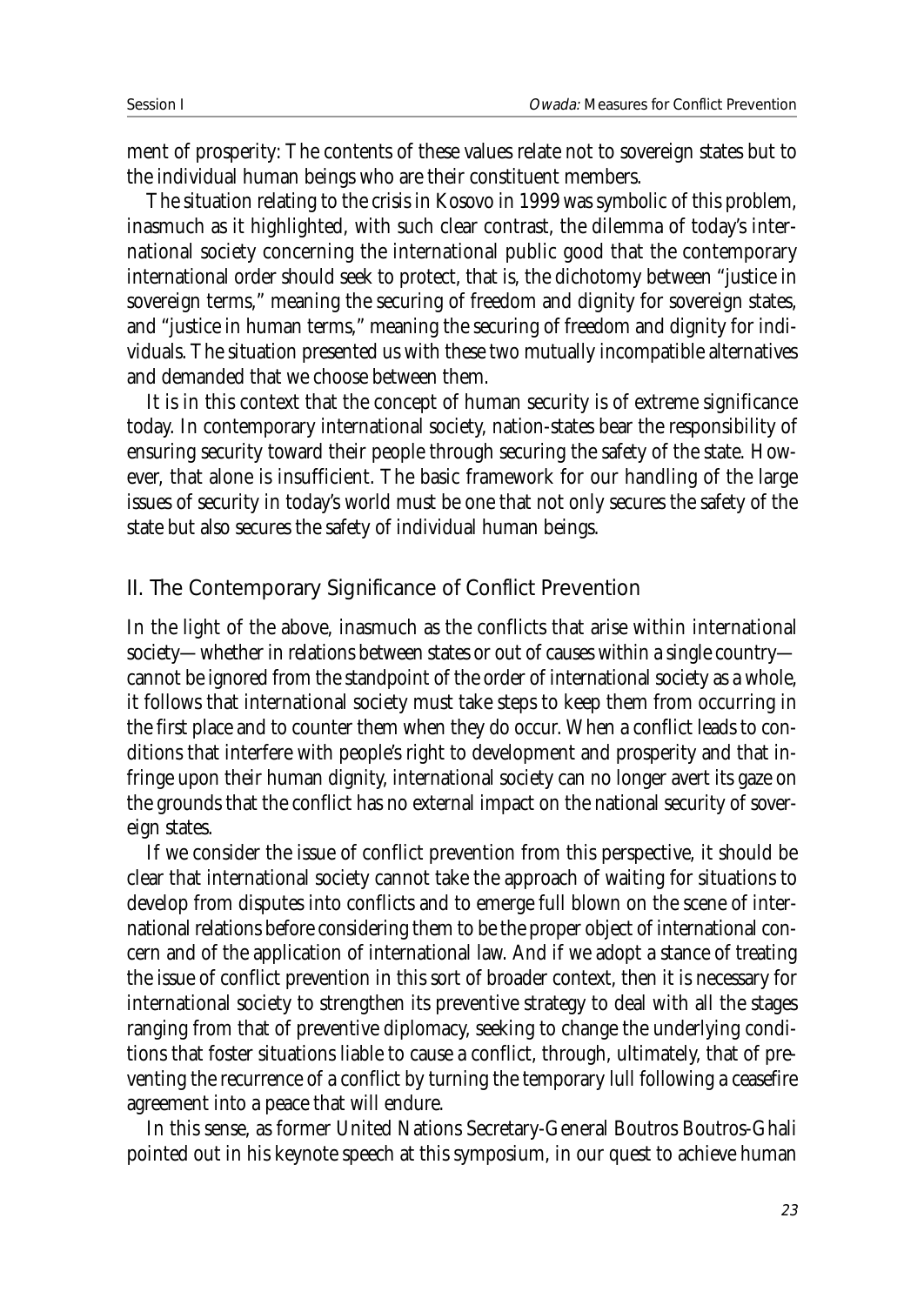security, it is crucial to pursue peace, development, and democracy in a balanced, comprehensive manner. The absence of any one of these elements is liable to pose a threat to human security. The current Secretary-General, Kofi Annan, also presented his concept of a "culture of prevention" to this year's General Assembly, noting that it is far more effective to prevent conflicts from happening than to deal with them after they occur. This may be considered an observation that should be viewed in the same context.

In particular, given that so many of the conflicts in the post–Cold War world are not conflicts between states but rather intrastate ethnic or religious conflicts, we must seriously consider a conflict prevention strategy that is directed not just at the former but also at the latter. This is also a manifestation of the sense of crisis arising from the ineffectiveness of approaches based on the traditional international system, which focuses on relations between states, in dealing with conflicts of the sort that are currently proliferating.

Bearing the preceding points in mind, it should be clear that when we consider the issue of conflict prevention in today's circumstances, it is important to take a *comprehensive* approach to the strengthening of preventive functions in all the following stages:

(1) How to contain and eliminate the underlying root causes (including social, economic, and cultural factors) that give rise to the outbreak of conflicts.

- (2) How to keep a crisis situation from leading to an explosive escalation of tensions.
- (3) How to stop the outbreak of conflicts in the form of the use of force.
- (4) How to prevent the recurrence of conflicts after the use of force has been halted.

#### III. Concrete Proposals Concerning Conflict Prevention

In January 1998, the Japanese government organized a pioneering event in this connection, the Tokyo International Conference on Preventive Strategy, at which concerned individuals conducted extremely broad-reaching deliberations about the proper shape of preventive strategy in regard to the preceding four aspects, with particular reference to the question of how to strengthen the functioning of the UN and other international institutions. The focus of the deliberations was especially on ways of strengthening the conflict prevention roles of the UN and regional organizations, but even so, its conclusions are so comprehensive and pregnant as to be quite adequate to serve as the starting point for the discussions in the current session of this symposium.

For the details I would refer you to the official report of this conference attached to this paper, but allow me to touch on the salient points relating to each of the four stages to which I have just alluded.

(1) Preventive efforts in improving economic, social, and cultural infrastructure

The Tokyo International Conference noted the importance of promoting and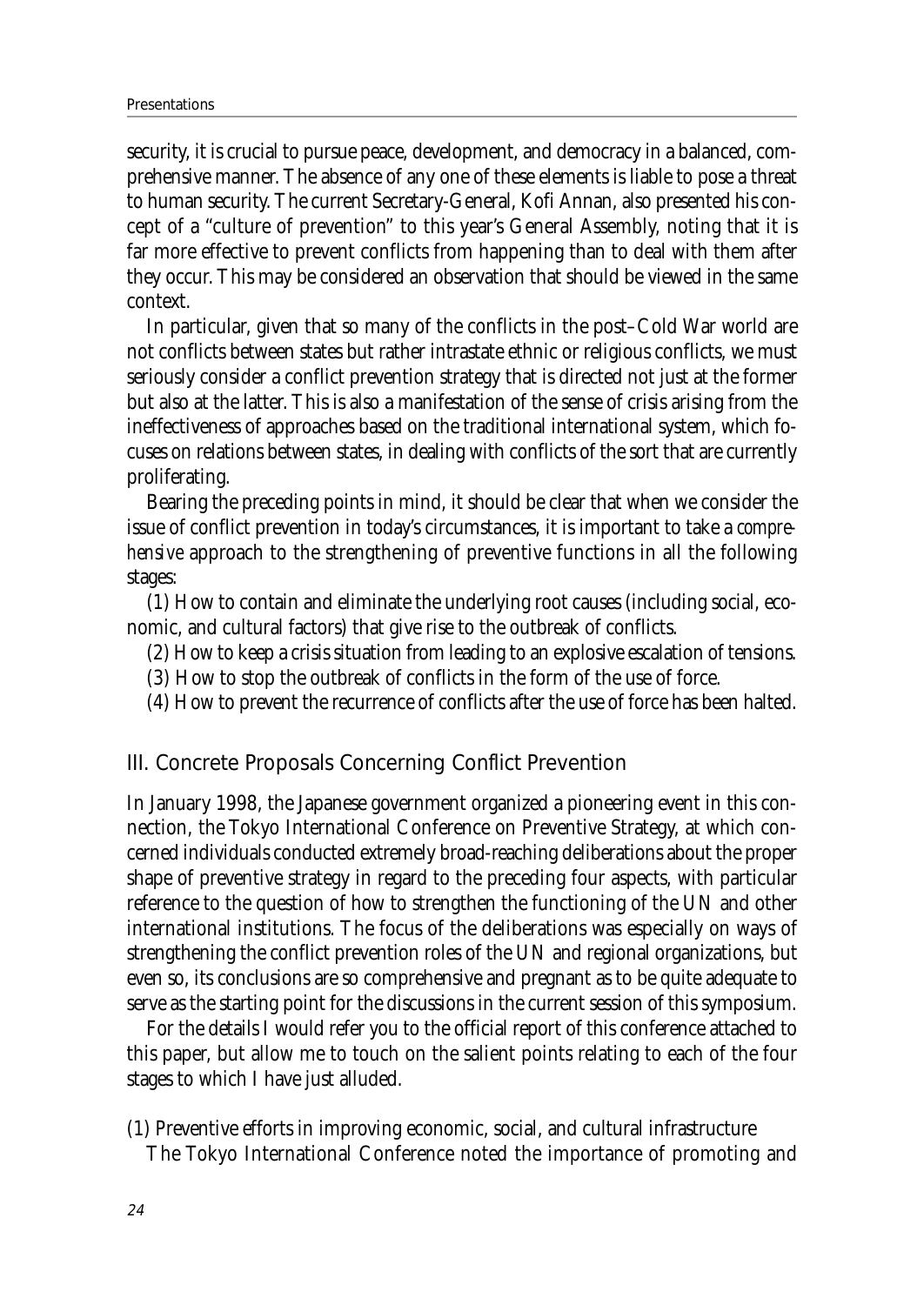strengthening respect for social diversity, elimination of extreme poverty, construction of a participatory democratic system based on respect for human rights and the rule of law, and tolerance of diversity as part of an effort to prevent conflicts from a long-term, fundamental perspective. Of special weight in this connection is the promotion and strengthening of the spirit of tolerance.

When different ethnic groups, religions, cultures, and traditions coexist within a single country, the maintenance of social stability requires the individual citizens of the country to keep up a spirit of tolerance toward each other. If major cracks appear, the result is confrontation, which can then escalate into violent conflict. The conflict in the former Yugoslavia may be said to have occurred because there were underlying gaps between the Serbian, Croatian, and Muslim populations that produced confrontations, and the lack of mutual tolerance provided fertile ground for these confrontations to escalate into a conflagration.

Everyday education is an important key to the fostering of a spirit of tolerance. Education must inculcate both the preciousness of peace and the need for tolerance. In this respect, the practice of Malaysia, where ethnic Chinese and Malay populations coexist, and where education aimed at fostering mutual tolerance between ethnic groups is regularly carried out, can well be of reference for the effective prevention of conflicts.

The importance of "education for peace" goes without saying. As stated in the Preamble to the UNESCO (United Nations Educational, Scientific, and Cultural Organization) Constitution, "since wars begin in the minds of men, it is in the minds of men that the defenses of peace must be constructed." Particularly in recent years, attention has focused on the importance of protecting children affected by armed conflicts. With respect to those who have taken up arms, including child soldiers, the goal should not be merely to get them to lay down their arms; in order to build a culture of conflict prevention over the long term, there is a fundamental need for the provision of adequate basic education, including literacy and elementary arithmetic, and also for education in the meaninglessness of armed conflict and the preciousness of peace. Without such a foundation, we cannot hope for true national reconciliation after conflicts are over.

#### (2) The importance of early warning

The participants in the Tokyo International Conference also discussed the importance of early warning. In particular, they discussed concrete proposals for translating early warning functions into action as practical policies. Early warning can be seen as being of extremely great importance as a prerequisite to the ability of international society to respond promptly with the aim of countering situations in which the sparks of latent confrontations have emerged and tensions are escalating.

The dramatic advances in information technology (IT) have ushered in the age of an "information society," in which information from all around the world is transmitted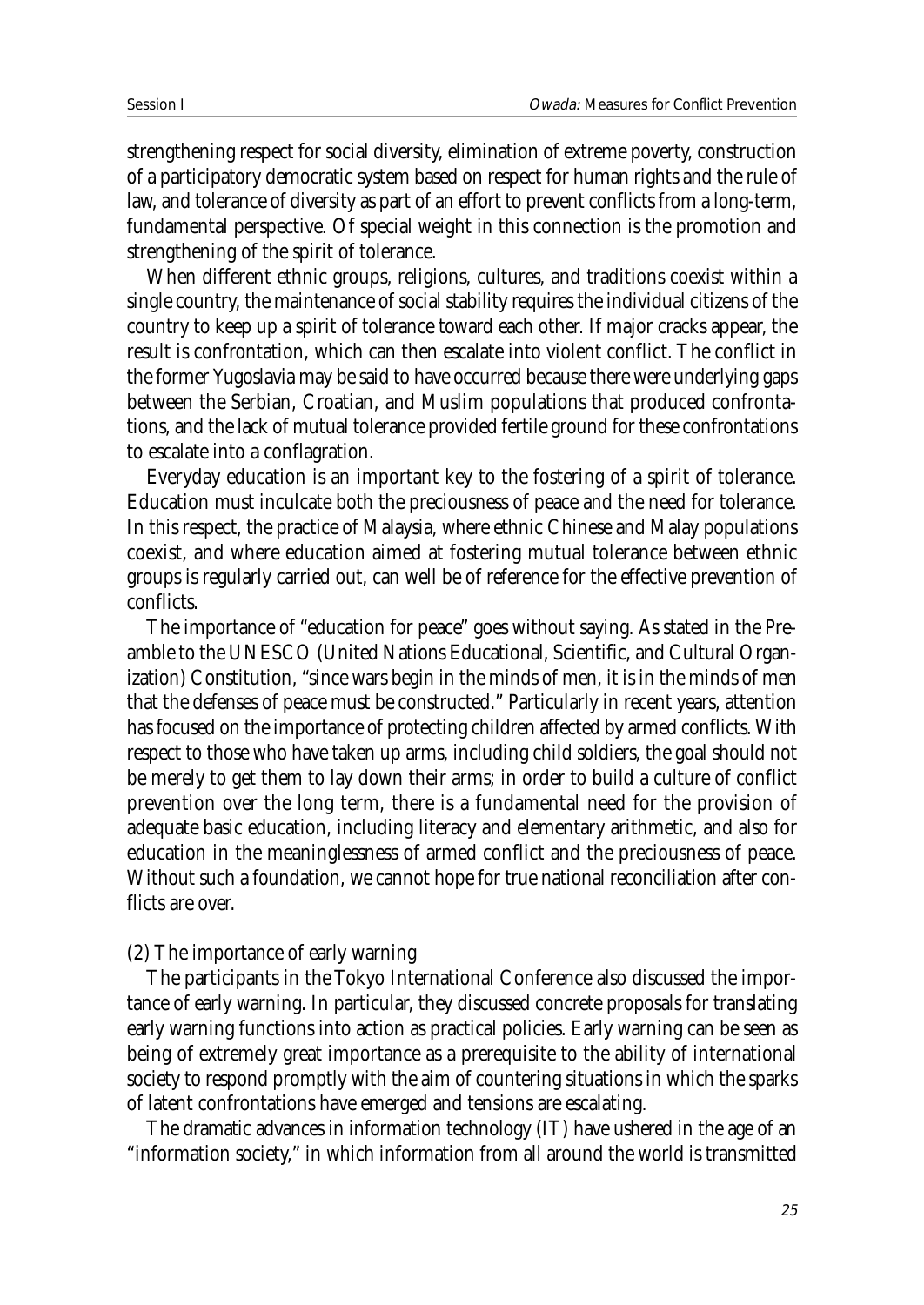instantaneously. Under these circumstances, some may well judge that the mechanisms to enable early warning and prediction are already fully in place and that this is not a problem point for conflict prevention. There is no guarantee, however, that the information concerning the heightening of tensions in social relations will always be transmitted accurately to international society. In fact, we have repeatedly seen situations in which international society has not taken note of problems until confrontations have escalated to the stage of armed conflict. It is of extreme importance even in today's information society to construct a setup that will assure that accurate information is quickly made available on international networks so that international society will promptly learn of such rising tensions.

In this connection we need to note the importance of the role played by regional institutions and organizations. Information about rising tensions in local communities is available first to international institutions and nongovernmental organizations (NGOs) that are operating locally. It is thus crucial to improve the ability to gather this information, to secure close and organic cooperation among those concerned at every stage of the information-analysis and policy-making process, and to enhance systems and measures so as to minimize the time required for this process. For this purpose, it is important to share accurate information and analysis abilities with these regional institutions and organizations and to provide technology for the improvement of the early warning system.

One area that bears consideration is the possibility of creating such a network and implementing joint training programs among those involved—meaning donors and other concerned countries, the UN and the regional institutions, NGOs, and others, including those at both the local and the central levels. Improving the early warning system and the software that is the key to its operation through measures like these and thereby making it possible to keep the system in constant readiness will raise the political determination of the constituent members of international society to prevent conflicts and will create the foundation to enable action based on shared perceptions.

However, what is most decisive is not to obtain early warning information but rather to translate this information into action and deter conflicts from occurring. In other words, when the early warning system reveals a rise in social tensions in a certain region, international society must respond quickly and take effective measures before it escalates into a violent conflict based on the use of force.

As a practical matter, given the constraints imposed by the principles of sovereign equality and noninterference in domestic affairs within the present system of international relations, the means that can be used are extremely limited. As I explained earlier, international society is now in a transitional period as it experiences a major structural transformation in the international system. While tears are appearing in the fabric of the principle of sovereign equality, this principle cannot yet be labeled completely obsolete. Under these circumstances, even when international society judges on the basis of information provided through the early warning system that some sort of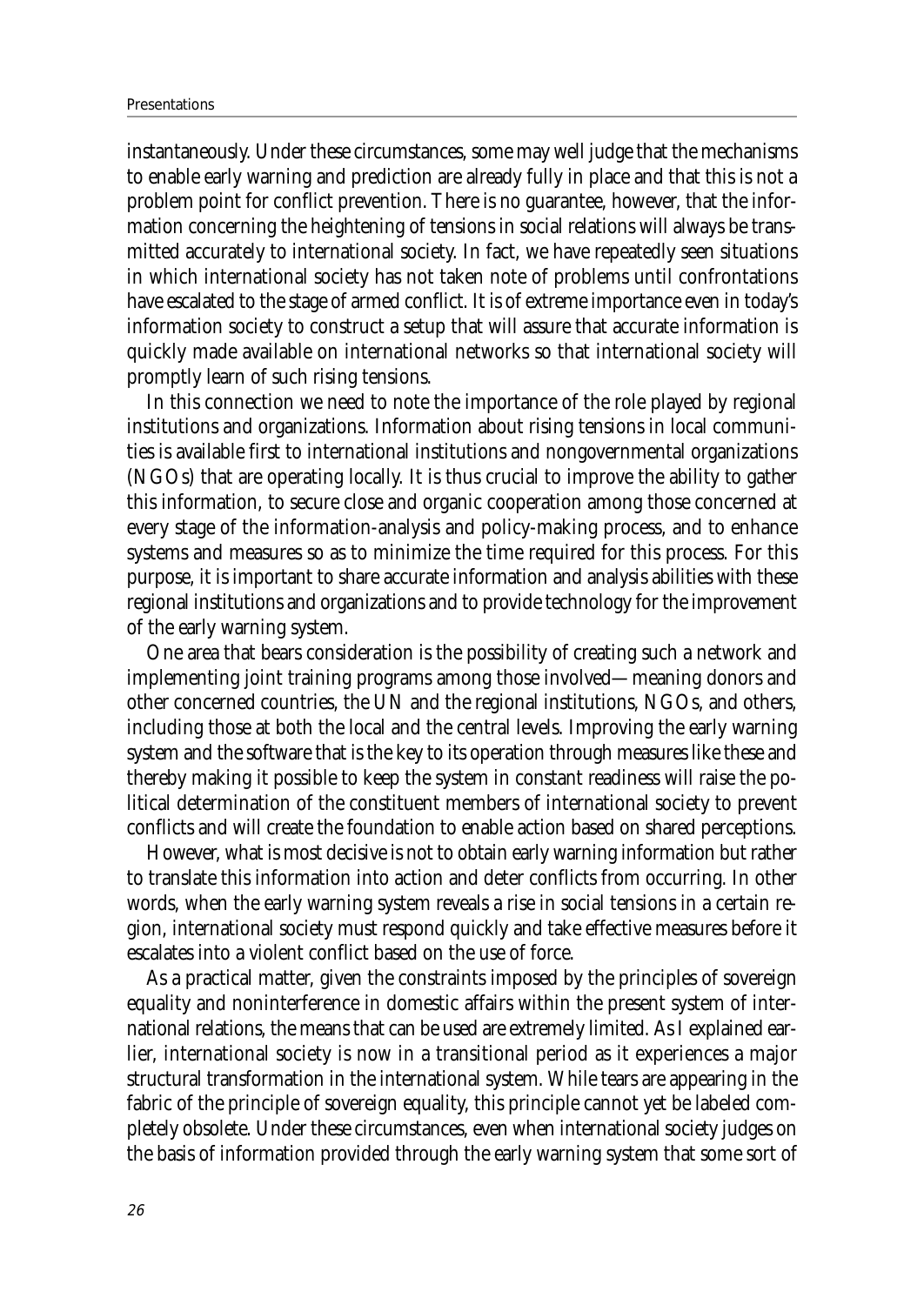action must be taken, it is possible that the country or countries involved will resist or refuse such action in the name of the principles of sovereign equality and noninterference in internal affairs. It will be difficult, both theoretically and practically, for international society to use compulsion against such countries. Particularly in cases of this sort, it should be both beneficial and practical for the UN and regional institutions, acting in the name of international society, to attempt monitoring of the situation and persuasion aimed at improving it. This is clear from the effectiveness of the pressure from international society in dealing with the situation in East Timor.

We must also note the importance of "preventive deployment" based on some form of international presence, alongside diplomatic efforts at the international and regional levels, as a means of prompt action to deal with tense situations. It is widely understood that the UN presence implemented as preventive deployment in the former Yugoslav Republic of Macedonia has been effective. We should also recall the existence of cases like that of Papua New Guinea, where preventive deployment encouraged progress in peace negotiations.

In order to prevent tensions from immediately escalating into armed conflicts, it is also important to block the availability of arms for use in such conflicts. The majority of the weaponry presently used in regional conflicts consists of so-called small arms, landmines, and such. The prompt implementation of embargoes on exports of arms like these in situations where confrontations are intensifying should be effective in terms of preventing conflicts from expanding.

To make such measures work in practice, it is important to secure transparency in the process of acquiring arms of this sort even in peacetime. It would be effective for this purpose to establish an international arms transfer registration system.

(3) Intervention to prevent the outbreak of conflicts

Even when it appears that fighting cannot be avoided, it is important to make utmost efforts to prevent the outbreak of a full-fledged armed conflict and to keep it from expanding. Conflicts particularly victimize the innocent civilians who become refugees and displaced persons. Providing ample humanitarian assistance to such people is also essential from the standpoint of human security. In some cases, a military presence may be required in order to secure the safety and effectiveness of humanitarian aid. In such cases, there may be a problem in defining the relationship between such activities and traditional "peacekeeping." I would suggest that it will be necessary to clarify the nature of these activities as an extremely limited form of humanitarian intervention.

Especially in cases of this sort, it will be necessary to pay ample attention to balancing these activities by international society with the traditional principles of state sovereignty and noninterference in internal affairs. However, one distinctive feature of domestic conflicts in recent years is that many have been occurring in "failed states," meaning countries where the government responsible for protecting people's property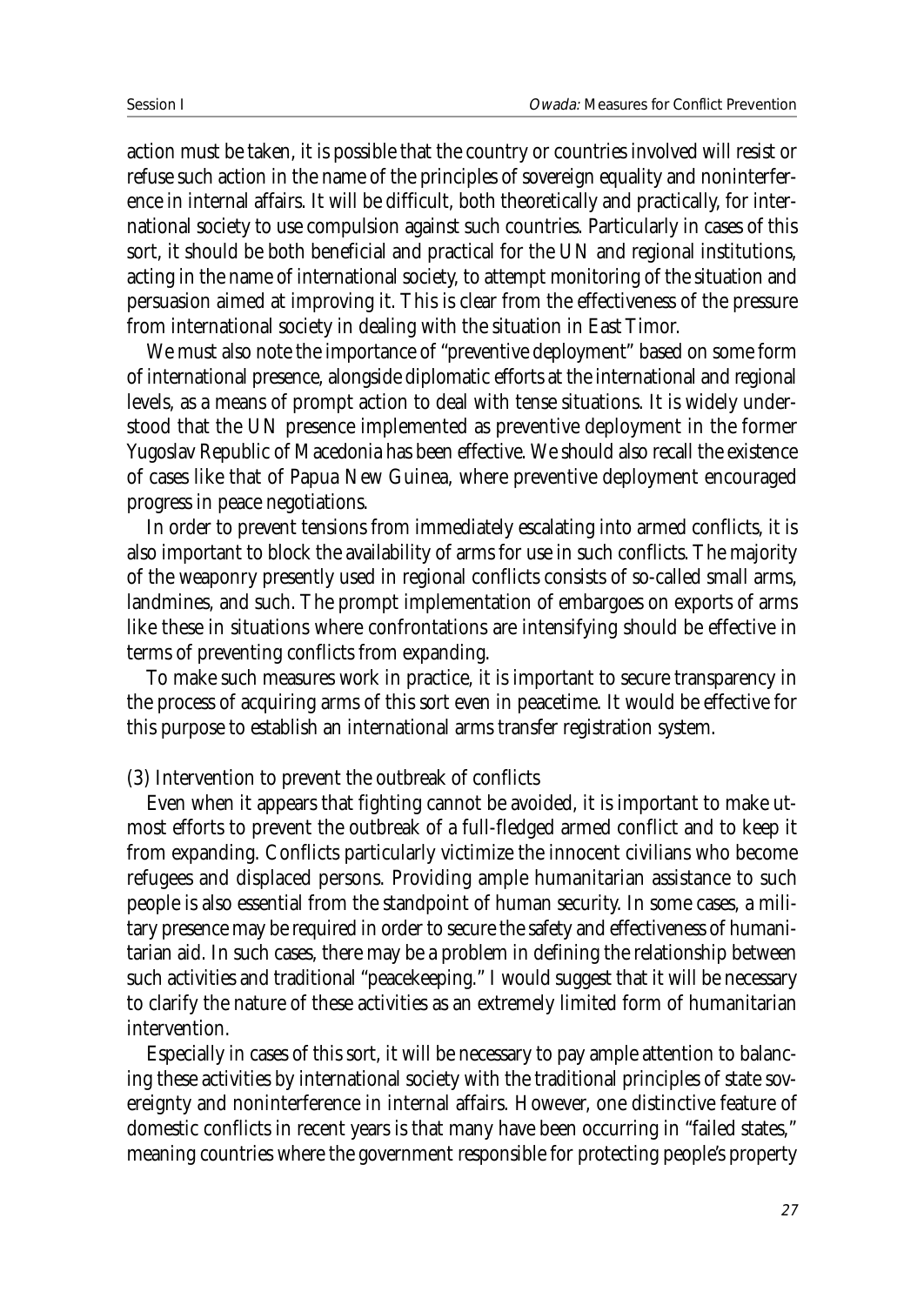and lives has fallen into functional paralysis. Under such circumstances, it should be helpful to characterize the international actions as being implemented from the standpoint of achieving human security.

Finally, interventions of this sort require huge amounts of money. International society needs to achieve a common recognition of the point that the prompt, ample, and effective provision of human and financial resources is the key to the success of such activities.

#### (4) Preventing recurrence of conflicts

Even after a conflict has been halted by a ceasefire agreement, this represents no more than the achievement of a temporary lull. It is extremely important to take good advantage of this opportunity as the occasion for "peace-building" activities, including the achievement of national reconciliation and the rebuilding of social infrastructure and democratic institutions. This is the way to lay the groundwork to prevent the recurrence of conflicts. In this sense, it is important at times to coordinate peacekeeping and peace-building activities not sequentially but through simultaneous operations (a successful example of this being UNTAC, the United Nations Transitional Authority in Cambodia). At this stage as well, the activities of NGOs and other nonstate actors and the cooperation of regional institutions should be helpful in terms of avoiding friction with the principles of sovereignty and internal noninterference.

In order to prevent the recurrence of conflicts, it is essential to advance the process of national reconciliation. And it is important once again to foster the spirit of tolerance among the people of the nation. In this connection the education referred to earlier has a major role to play.

At the same time, we should note that effectively punishing those who have trampled on peace in the recent past has a deterrent effect for the sake of peace in the future. The UN Security Council has established special courts that have prosecuted and punished people responsible for crimes in Rwanda and the former Yugoslavia. It will be helpful to make people realize, through the effective functioning of such tribunals, that international society is unanimous in its determination to make the instigation of conflicts a "losing proposition" and to see that the instigators are brought to justice. In this connection, a UN-organized conference in 1998 adopted the Rome Statute of the International Criminal Court, a treaty for the establishment of a permanent court to carry out these functions. It is of epochal significance that moves are underway to establish an international framework to punish the activities of individuals as international crimes for the first time in history.

The disarmament of former combatants once a conflict is over may be cited as an extremely important undertaking. And the larger the scale of the conflict, the greater the human and financial cost of accomplishing the subsequent disarmament. In regions and countries where tolerance is fragile and the seeds of potential conflict are present, it is important both to get people to lay down their arms at the earliest pos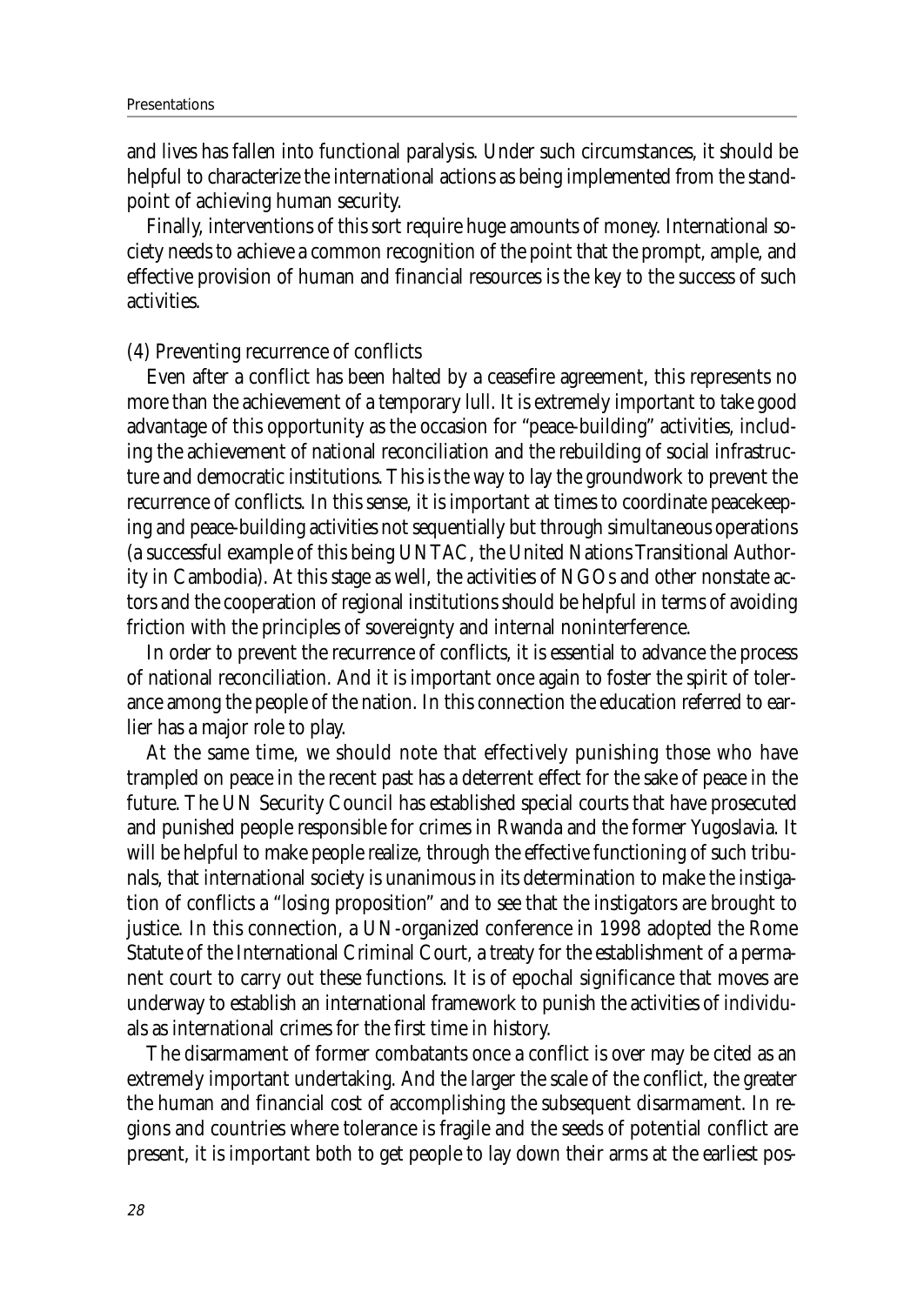sible moment and to settle them into their proper lives. International society must recognize that measures to achieve this are part of the essential cost of building peace for the future.

#### IV. Conclusion

I have offered an overview of the issue of conflict prevention as one of the core concepts for the idea of "human security." It is true that there is no better way to eradicate conflicts than this prevention. But to implement conflict prevention effectively is no easy matter. This is because "prevention" is by its very nature something that is difficult to see. What kinds of concrete efforts can prevent what kinds of conflicts? This is the theme we should pursue at this symposium.

The proliferation of regional conflicts, political crises, and various other cases since the end of the Cold War has taught us the entire cycle from the outbreak of conflicts through their conclusion. Applying what we have learned to deepen our understanding of conflict prevention is an important part of building the "culture of prevention" of which Secretary-General Annan has spoken. This is the basis on which we must marshal our wits and come up with a comprehensive conflict prevention strategy.

In conclusion, I want to mention the most important point: It is that a coherent approach is needed that encompasses the level of the state, the bilateral level, the level of regional frameworks, and the global level so as to deal effectively with the increasingly complex conflicts of the post–Cold War era. The task cannot be limited to states, the traditional actors in international relations; it will be important to promote the roles of new actors, including civil society and NGOs, in helping to carry out conflict prevention strategy. These new actors are already making remarkable achievements in many fields, but the development of a comprehensive conflict prevention strategy that includes roles for them will be essential for the promotion of human security. I wish to conclude by pointing out that conflict prevention is not an issue just for governments; it is an issue for us as individuals.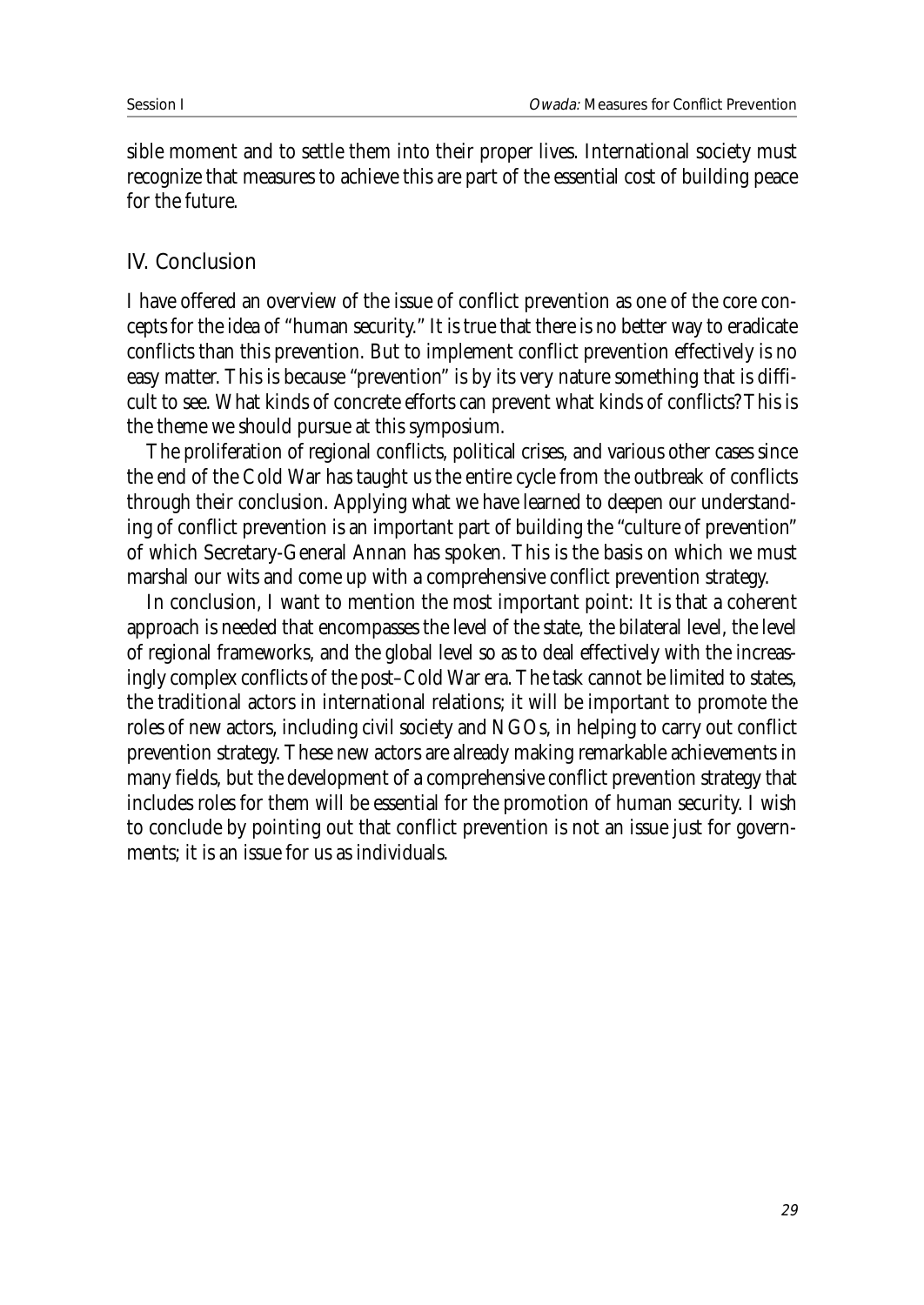#### Session II

### Promotion of Sustainable Development

### Jesus P. Estanislao

It is with great delight that I join all the other guests and participants in extending congratulations and expressing best wishes to the Japan Institute of International Affairs (JIIA) on the occasion of its fortieth anniversary.

In addition, I wish to acknowledge with sincere gratitude the invitation to participate in this symposium. In particular, I wish to congratulate JIIA for the choice of the symposium title, "In Quest of Human Security." The choice bespeaks the need to learn the lessons from our work in this century, and our determination to apply those lessons to our work in the next.

One of those lessons is highlighted by the structure of this symposium. Topics relating to politics and the need for conflict prevention, to economics and the need for sustainable development, to civics and the need for enhancement of human dignity may be treated separately. But there is a fundamental recognition of their close interconnection and the need for an integral, indeed an integrated, view of human security, if we are to promote it at all.

#### I. Development from the Viewpoint of Human Security

The attraction of the human security paradigm lies in its wisdom to center all of our attention on the human individual. The human person—each and every human being on earth—is brought to the very center of all our concerns, whether political, economic, civic, or social. Indeed, each person is the alpha and the omega of development. It should also be stressed that each person is the principal agent and instrument for the process of development to unfold on a sustainable and progressive basis.

Over several decades of work, as we have used separate paradigms and journeyed on separate courses to development, we have taken various twists and turns. Fads have come and gone. Issues have surged and ebbed. Debates have heated up and cooled down. But as we stand on the threshold of the turn of the century (and of the millennium), many of us have come to the conviction that individual people do matter, and they matter preeminently in development. This is why under the human security para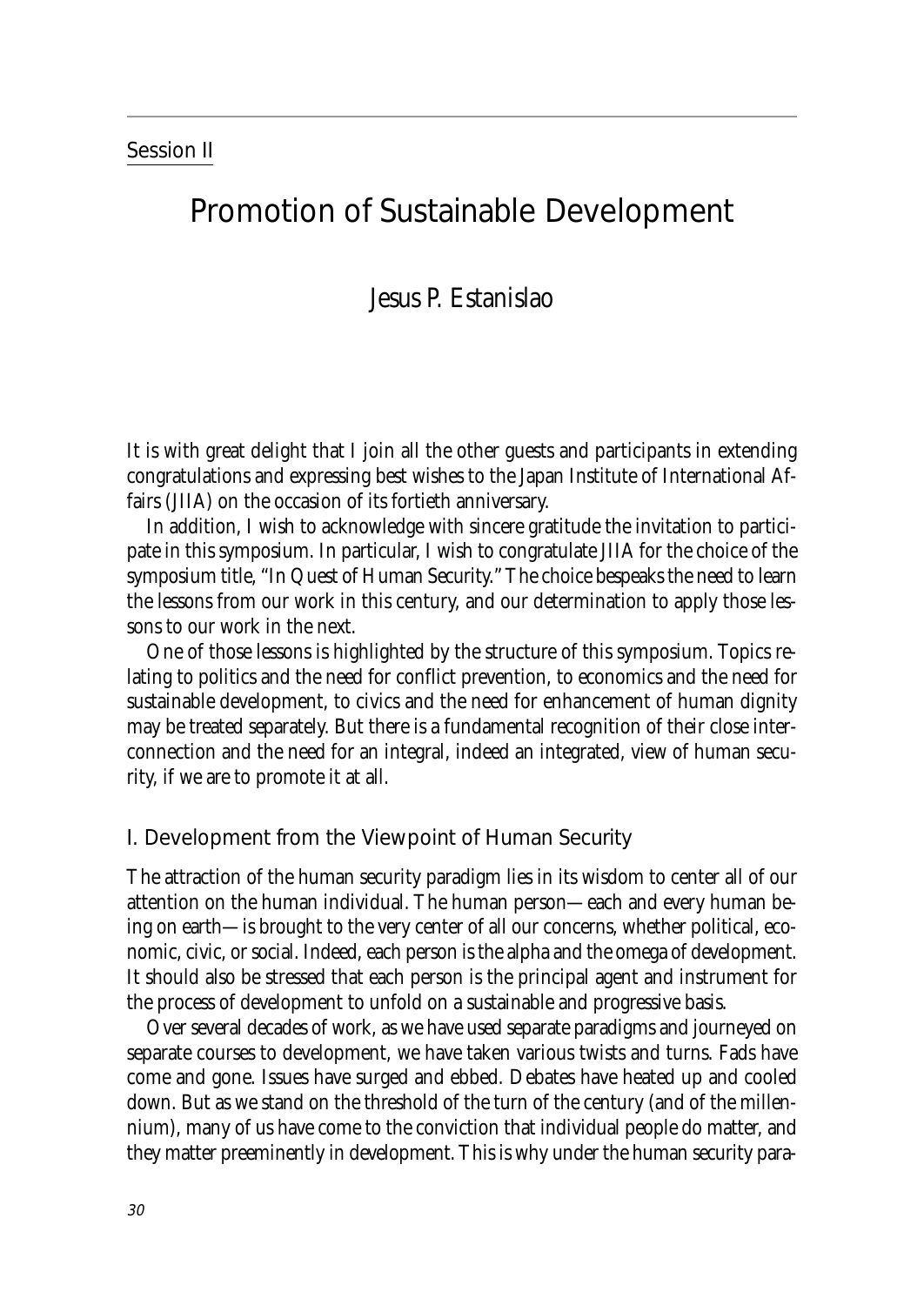digm we insist: Individual human rights are to be respected; individual human potentials are to be developed; and individual human dignity is to be enhanced.

The centrality of the individual person in the process of development gives us a framework for ensuring that development is by, for, and of every individual person. This framework encompasses the key elements that must be promoted in any development process. These elements are productivity (by people), welfare (for people), and progress (of people). They highlight the imperative of working well, of having more, and of becoming better. Efficiency, material well-being, and the overall quality of life as human beings are thus brought all together and jointly emphasized.

This is an expansive view of development, and rightly so, since every human person is expansive, being a composite of body, mind, and spirit. That is why, if we develop a human person at all, we must ensure for each the provision of basic human needs, basic education and training, and the prospect of advancement in culture, expertise, and values. We speak of basic human needs to include not only food, clothing, and shelter, but also other material needs such as safe water, clean air, and affordable health care services. We speak of basic education and training as the equipment needed by each individual to participate in the work force, gain some employment, and exercise the rights of citizenship. But over and beyond these basic needs are the higher needs (for advancement in culture and expertise as well as toward values) that make any human person humane, capable of participating in the exciting enterprise of promoting human progress itself, starting with oneself and extending to the whole of humanity.

From this rather comprehensive view of development, with its broad components that are closely and intimately linked with each other, we see a dynamic process. This process, if it is to sustain itself at all, must keep on aiming at its all-encompassing objective, focused on each individual person. Thus for development to be sustainable, it has become clear that it must give due regard to the physical environment and the preservation of the quality of its resources. (Unless the physical environment is properly taken care of, resources can be abused and life itself can be put under grave threat.) It also has to make markets work more effectively and competitively. (Unless markets are made to work, inefficiencies pile up and distortions build up to stunt growth and reverse progress.) It must also secure the rule of law and the fresh, often heady air of freedom. (Unless people are free to pursue their own enterprises, creativity dries up and initiative is stifled.) It is not a surprise that at a time when we are justifiably concerned about the sustainability of development, we are rightly stressing the importance of maintaining environmental standards, promoting a level playing field in competitive markets, and preserving the gains of democratization and liberalization in every field of endeavor.

The environment, market competition, and liberal democracy are no longer separate issues to be pursued and promoted separately. Rather, they are interconnected as fundamental requirements for the sustainability of development. They are also all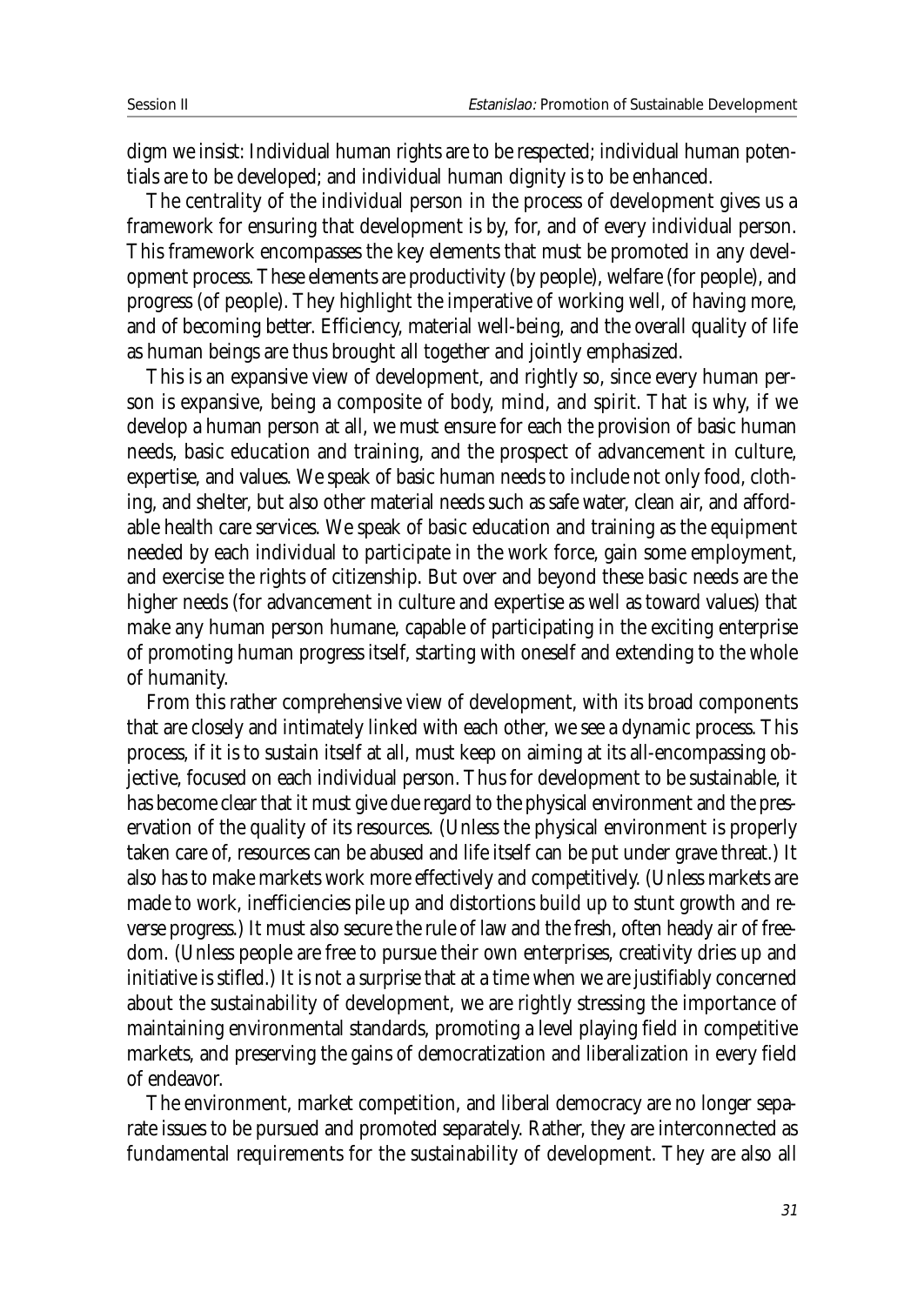happily put together under the comprehensive, all-encompassing umbrella of human security.

#### II. Instruments for Promoting Sustainable Development

The requirements of development, which can sustain itself so as to uplift every individual toward a condition of progress, are enormous. They are clearly beyond the exclusive power and purview of any instrument that is used singly and exclusively, without cooperation and contribution from other instruments. Fortunately, we have various instruments that can make their own distinct contribution. The challenge is to make them work in close cooperation with each other so as to secure progress for every individual in the decades and the century ahead.

First and foremost, we have families and other natural communities in society. They are, less arguably today, the most effective instruments for helping secure basic human needs as well as basic education and training. To them belongs the primary role of securing these needs. They may have to be assisted by subsidiary institutions, such as schools, whose role is secondary to families in the education and upbringing of children. Thus, we can cover a lot of ground, travel a great distance, by helping and equipping families to take very good care of their own. Instead of supplanting them, we should aim to supplement the efforts and initiatives of families in providing for the most basic needs of the body, mind, and spirit of the young, whom they care for.

We then have the state and the market. We have now traveled some distance from the simplified paradigms, which put the state, with its visible hands, and the market, with its invisible hand, at two opposite poles in an apparent jostle against each other. Previously, it was assumed that the more leverage and coverage for one, e.g., the market, the less for the other, e.g., the state. No longer! We have now come around to the view that if we want markets to work well and effectively, we need strong governments to regulate and ensure that ground rules are observed. Experience has shown that markets get distorted easily where governments are too weak to supervise and oversee. Experience has further shown that a level playing field for all, where the players are very unequal in terms of capacity and access to resources, becomes a playground with very uneven and unfair results. So, even as we extol the efficiency of market competition and the effectiveness of corporate governance in business enterprises, we should also put in efforts to strengthen government supervision and oversight, and to equip government officials and bureaucrats with the attitudes and expertise of modern public administration and governance.

We also have value systems, which affect the way people think and shape the way people act. Through the existing communications systems and other facilities for people-to-people contact and interaction, ideas travel very quickly today. Information and lifestyles can be shared much more broadly and copied easily.

Globalization has crept in and influenced many elements of culture and shaped the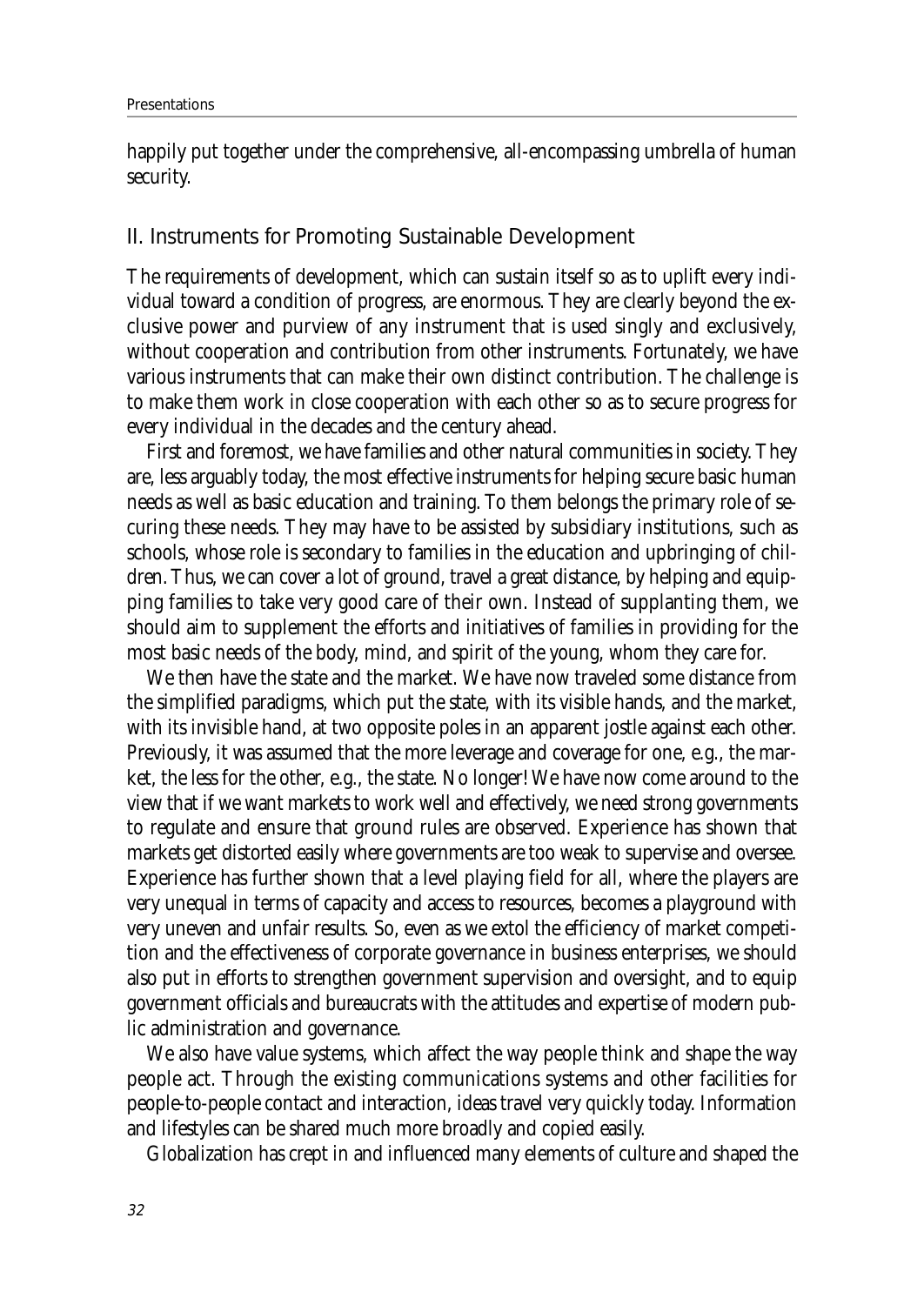operative values of peoples. But even as many barriers have come down and borders have become porous, it is not clear whether people are actually adopting a much more global and universal outlook. Thus, progress toward global norms and standards is slow and uneven. Even the institutional arrangements by which issues can be discussed, norms can be agreed, and standards can be set are creaking from their inability to cope with the demands and realities of a more integrated and interdependent world. We should then be working to strengthen the institutional mechanisms for global rules of conduct, while at the same time encouraging the richness and variety of local cultures to flourish and develop. Indeed, as we promote certain fundamental elements of global citizenship, we should give full support to local initiatives and grass-roots programs in many fields of endeavor. Indeed, the challenge for any society is how to do both and combine the approaches of stressing both the global and local in a consistent and coherent fashion.

The challenge is for national governments to take the lead. It is only they, as a practical matter, that can strike the proper combinations and appropriate balances so as to use all the instruments with consistency and coherence. But for national governments to lead effectively, they must learn to make a strategic retreat from the commanding heights they used to occupy and scale down into specific niches they have to claim for proper coordination and supervision. This does not mean to push back and limit the authority and responsibility of national governments. Rather, it is to draw them back from the dangers and inefficiencies of overstretch and push them up to the higher level of taking oversight and supervisory responsibility.

From such a perch, national governments can be much more facilitative and supportive of families, other natural societies, and local governments in the provision of basic human needs and basic education and training. In other words, they seek to broaden the field for initiative and responsibility for the subsidiary units in society, even as they maintain an eagle eye on overall compliance with norms and standards. Increasingly, many of these norms and standards are being set at the international level. Indeed, as the forces of globalization and international interdependence continue to lap into many shores and sectors, there will be many more codes of conduct, conventions, and treaties, statements of best practices, and agreements on goals and timetables forged at the global level. National governments will continue to take responsibility for forging them, and eventually enforcing them, following international frameworks.

It is through proper frameworks that national governments can bestride two principles that need to be brought into mutual complementation with each other. The first of these principles is subsidiarity. This mandates that responsibility and initiative should be brought down to as close to the individual as possible so that the genuine interest of the individual can be most effectively served. The second is solidarity. This stipulates that all initiatives should be undertaken with a view of the whole, in consistency with national and international norms and standards.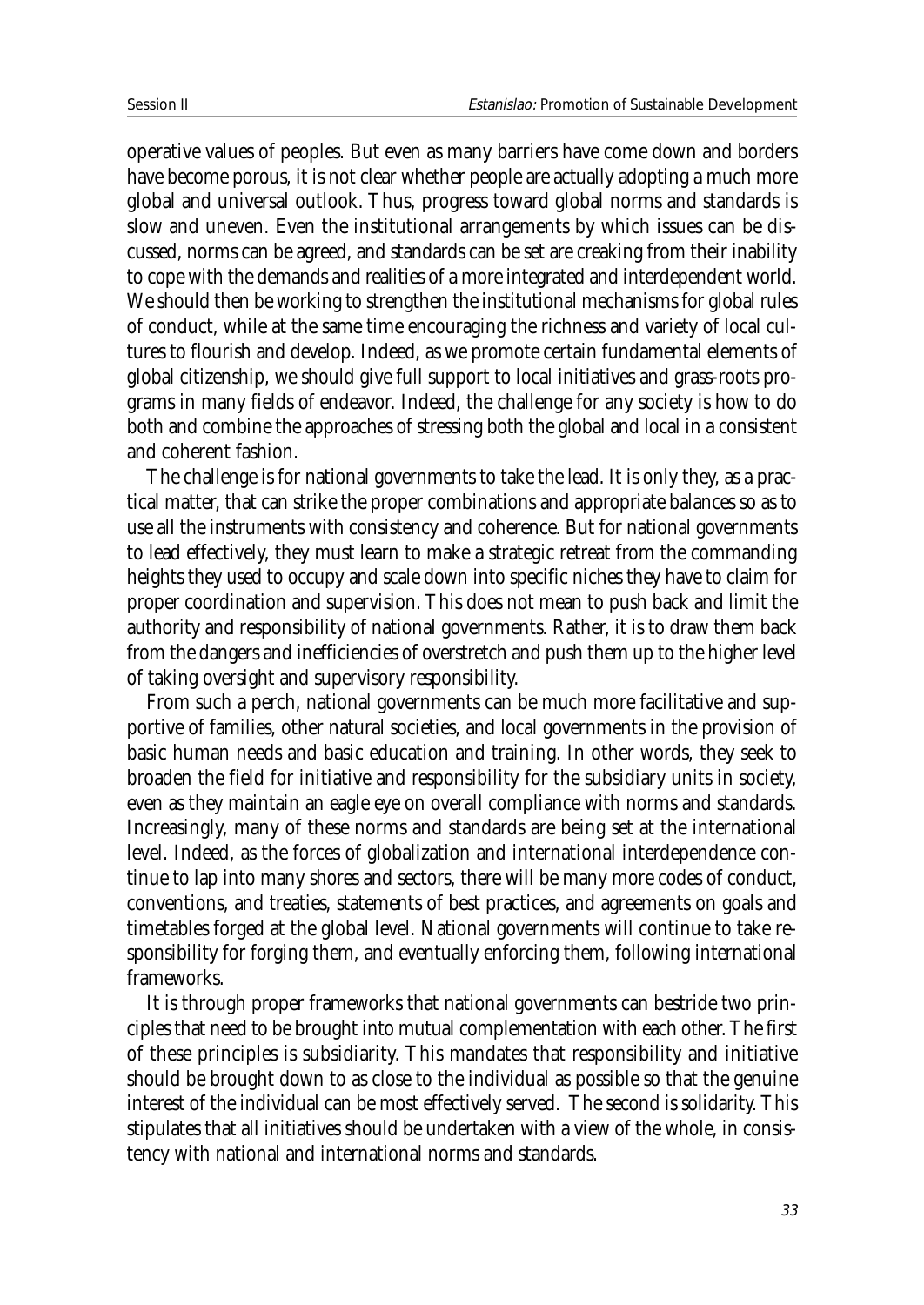#### III. Some Approaches to Sustainable Development

Guided by these two key principles, moving forward, we should be aiming at the provision of all basic human needs for all individual persons on our planet by certain dates within the first few decades of the next century. The political will must come from the international community and therefore from national governments in concert with each other. They must set targets. They must galvanize the commitment of every region and every national government to put in all the best efforts, the proper framework, and the required resources to meet the agreed targets.

But even as benchmarks are set, it should be clear that most of the initiative and responsibility should be at the subsidiary level, that of families, natural societies, business enterprises, and local governments. That is where most of the action should take place. There, market forces should be made to work. There, competitive efficiency should be fostered. There, supplies, drawn most cost effectively from various sources, for all basic human needs should be increased up to the level of sufficiency.

The provision of adequate opportunity for basic education and training can follow some benchmarking, with sufficient latitude for each national government to stress some specific elements, which can reinforce their claim to specific niches in a more openly competitive global economy. As more and more of these specific elements need to be emphasized, the greater latitude and responsibility each national government should assume. That latitude becomes greatest in the area of advancement of culture, expertise, and values. However, taking into account the tools for open communication and close interaction now available, national governments can encourage and support networking, based on shared and focused interests, of their national institutions with others from the broader regional and global community.

Through benchmarking, stressing and claiming specific niches, and networking, we should be aiming at providing equality of opportunity to meet the most basic needs and requirements of all individuals on a global basis. But we should be discerning, open, and realistic to permit and expect inequality of eventual outcomes, which will be dictated by individual talent, competitive advantage, and the turn of the risk-reward calculus for each initiative and every enterprise. In other words, the starting point for everyone, in each individual's journey toward further development, needs to be secured, with the joint efforts of all. But how far each individual travels and how much mileage each individual covers toward full development is left largely free and open, within as conducive, facilitative, and supportive a framework as can be provided at all levels (familial, local, national, global).

At a time when aid budgets are falling and donor fatigue is gripping the international donor community, we should stress that global leadership and vision should somehow be matched by adequate resources that can go to those societies and communities in most need. Institutional capacities in a number of economies still have to be developed and strengthened. Counterpart funds to local resources devoted to the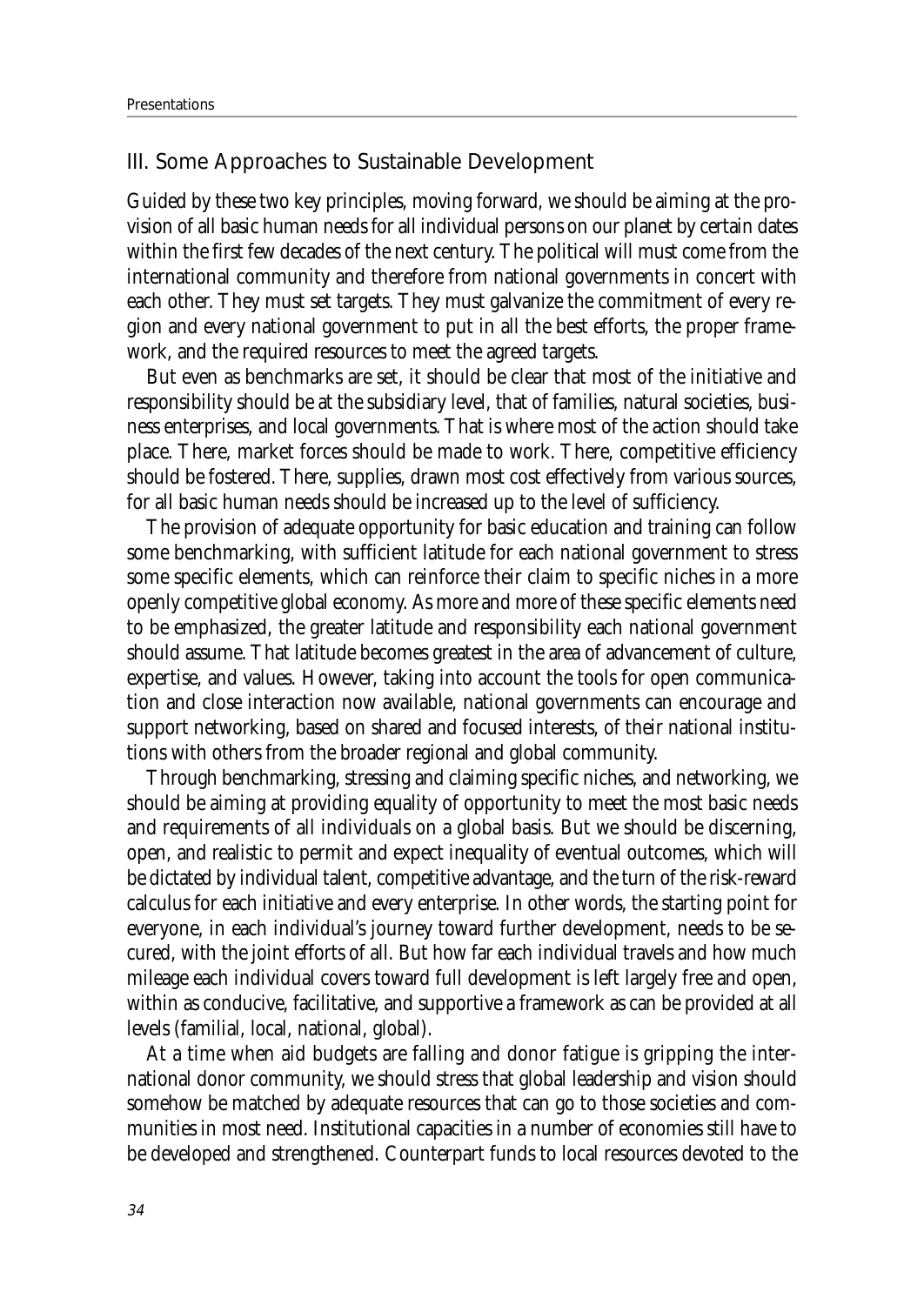human security and sustainable development agenda should be strategically deployed.

Nonetheless, at the global level, there should be much greater reliance on the policy framework and the standards it sets rather than on the aid resources it provides. Over time, the balance is to be tilted very heavily toward the former and away from the latter. At the national level, there should be much greater reliance on the oversight and supervisory authority, which ensures firm and faithful compliance, perhaps within a reasonable time frame, with global standards and international norms. While occasional direct intervention may be required during a crisis, increasingly this would be more the exception rather than the rule. There would also be further retreat from the minutiae of administrative details to greater focus on broader, bigger-picture issues. Responsibility for creative and competitive action as well as for proper conduct, consistent with national and global norms, is shunted down to levels as close to the individual as possible.

This approach is increasingly taken in the critical areas of human security and sustainable development. Environmental quality, market competition, the rule of law, and respect for individual human rights are increasingly brought within the domain of international standard-setting mechanisms. National governments have to intervene for those standards to be observed. Freedom of enterprise at the level of subsidiary social and economic units, however, is gaining greater adherence, and is being fostered more broadly and, it is hoped, also more deeply.

But any and all approaches toward human security and sustainable development can lead us to the comprehensive and all-encompassing goal of caring for and enabling each individual person only if we imbue everyone, at all levels, of the centrality of the individual in the process of development. Precisely because the individual is at the center of it all, success or failure depends on how each individual balances rights with duties, the spirit of enterprise with that of solidarity, freedom with responsibility.

It is on that balance that the fate of each individual hangs. It is on that same balance that the fate of our communities, our nation-states, and the international community also hangs.

So, let us not take our focus away from the individual person—the beginning, the means, and the end of development that is sustainable.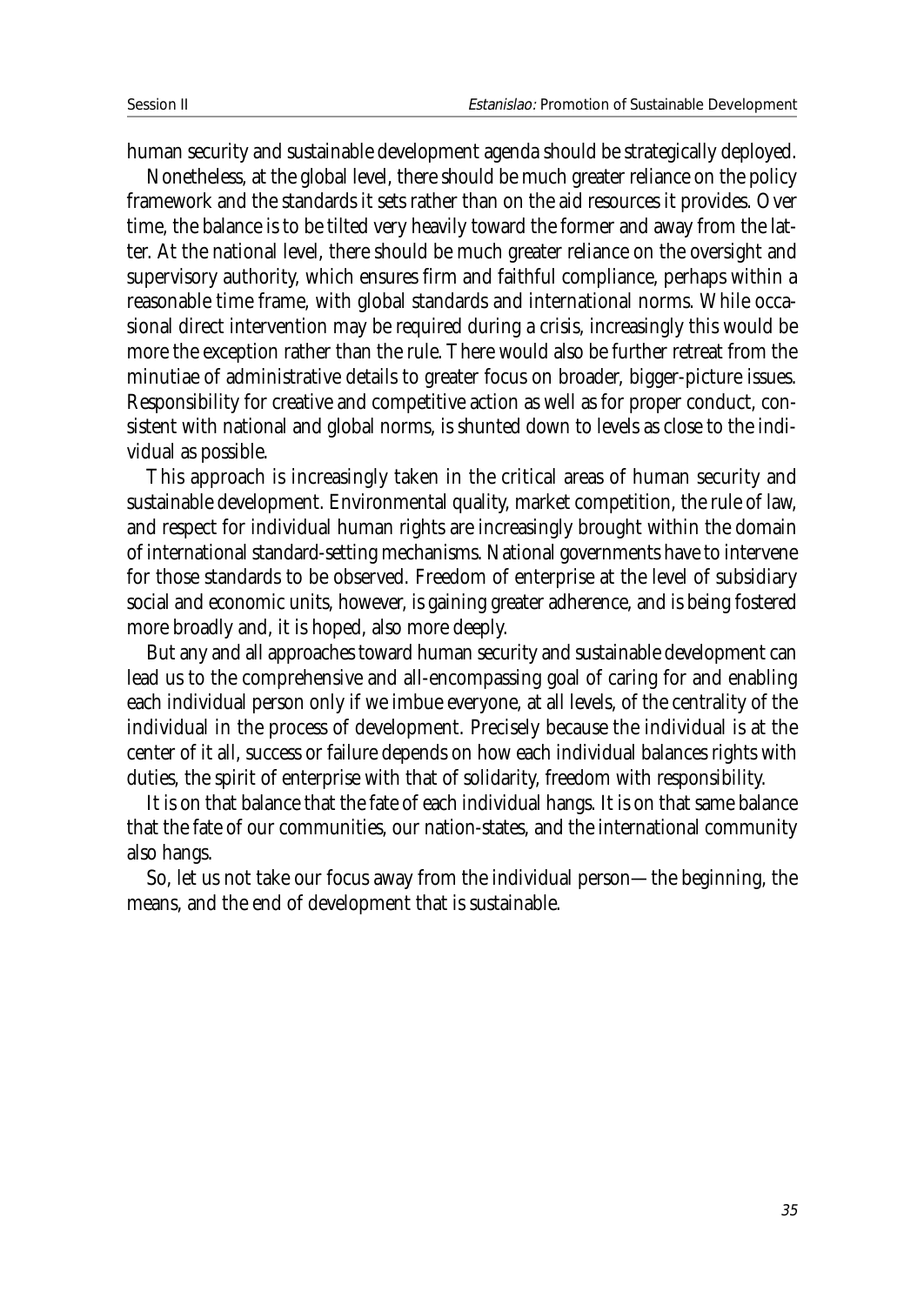#### Session III

## Enhancement of Human Dignity On Alienation, Human Dignity, and Responsibility

#### Hans van Ginkel

#### Introduction

Much remains to be done in order to prevent conflicts breaking out, and to secure sustainable development. In many regions of the world, war and poverty are still a bitter part of the daily routine of millions of people. In spite of all the efforts deployed in the past decades, the task that lies ahead, if not to end war and poverty but, more modestly, just to contain them, remains immense.

Some very bleak figures about the state of the world in terms of social alienation serve as a reminder of this task. But first it is important to consider the meaning of these figures. Behind the dryness of the numbers and statistics, there are names, there are faces, there are people—people living in such conditions of destitution that it is their very human dignity that is at risk or denied to them.

To be born on the street, to live on the street, and to die on the street is to this day the unchosen fate of millions and millions of individuals. The deliberate killing of street kids in major cities of some countries is an extreme example. For these individuals, life is hardly a life, or at least it is hardly a human life. It is more a question of mere survival.

Indeed, how can one experience the joys and the meaning attached to human life, how can one experience a life of human dignity, when survival from day to day—yes from day to day, sometimes even from hour to hour—is not even ensured? How can one project oneself into the future and build bonds with others if living long enough to see tomorrow constitutes a major challenge?

In view of widespread and profound poverty, some among the lucky and privileged ones will perhaps think that this is not their problem, that it is *not their responsibility*. Besides being morally wrong, such an attitude is certainly bad human judgment. It is bad judgment since, in the end, we cannot put an absolute distance between ourselves and our fellow human beings, wherever they are in the world.

Our own human dignity largely depends upon feeling responsible for others and for helping them when they are in need. Any indignity of condition imposed upon others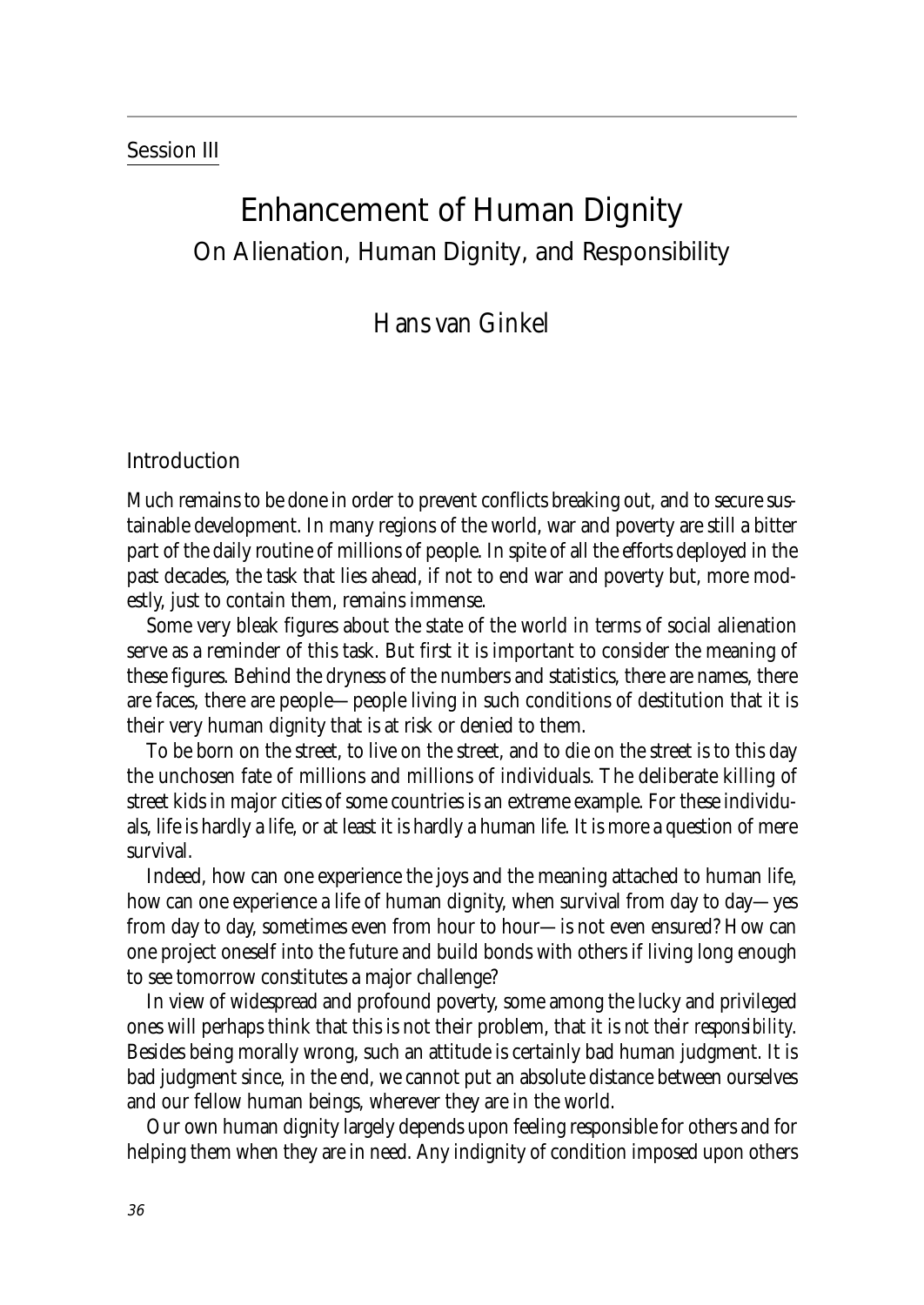that *we* do not attempt to remedy somehow becomes our own indignity. Responsibility, here, is the natural complement of solidarity, of human and social solidarity.

It really is this sense of responsibility and of solidarity that has animated the work of the United Nations since its beginning and that continues to animate it. The United Nations University itself, in its own way, has made the understanding and the unveiling of mechanisms of poverty and of its effects on people one of its key missions. For UNU, this is only natural since, after all, knowledge is a major tool of human empowerment.

#### I. On Social and Political Alienation

The state of the world, in terms of economic and social development, is quite appalling. Today, global inequalities in income and living standards have reached grotesque proportions. The gap in per capita income between the richest and the poorest countries in the world is wider than ever.

In 1960, the richest countries had, on average, 30 times the per capita income of the poorest. The gap was 60 to 1 in 1990. And last year it approached the ratio of 80 to 1. So, in less than 40 years, the gap between rich and poor has more than doubled, almost tripled. Clearly, the trend indicates that the marginalization of the least-developed countries is increasing year after year.

What does this mean in terms of daily life for the people living in the poor parts of the world? In concrete terms, it means that four trends of deprivation afflict a large proportion of our fellow human beings. First, a short and unhealthy life; second, deprivation of knowledge; third, economic deprivation; and fourth, social exclusion.

First, a short and unhealthy life. The numbers sadly speak for themselves: last year, in the 10 poorest countries of the world, which are all in Africa, the average life expectancy of individuals was around 45 years. At the same time, in the 10 richest countries, life expectancy was 78. This is a huge difference. As a result, a person viewed as elderly in the poorest countries is still a relatively young person, full of potential for the future, in the richest countries, most certainly here in Japan. As a result, also, people in the richest countries outlive, on average, individuals of the poorest countries by almost 30 years, more than the time span of an entire generation. In this context, it is not hard to imagine the lack of access to medical services and safe water, for instance, suffered in the poorer regions of the world.

The second major problem is the deprivation of knowledge. Once again, numbers offer a cruel comparison. In the 10 richest countries, the rate of literacy reaches 99.9 percent. In the 10 poorest countries, the rate of literacy does not go above 42 percent.

The numbers are even worse when it comes to economic deprivation. Last year, the gross domestic product (GDP) or the income per capita did not reach US\$400 in the poorest countries. For some of them, it even went down as low as US\$200; this is not even a dollar a day.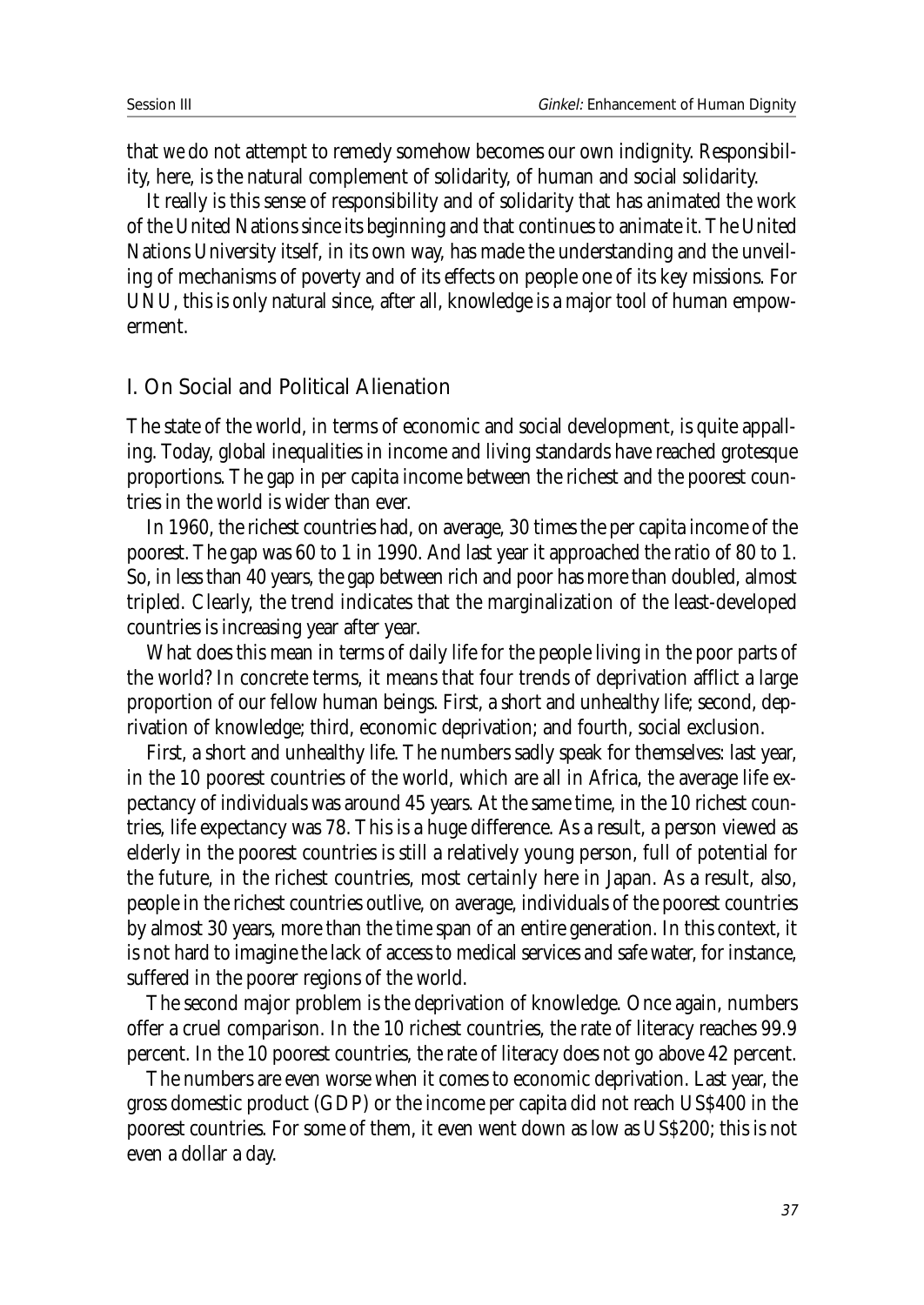Social exclusion is the logical outcome of situations of extreme poverty. It cannot be otherwise. Deprived of proper access to health and education services, lacking adequate financial means to ensure their daily existence, people who are trapped in situations of extreme poverty are, literally, falling out of the bonds of society. And, all too often, women, even more so than men, are the first victims of destitution: women and the children they try to care for.

Although extreme poverty is primarily a phenomenon unfolding in the least developed countries, as illustrated by these numbers, it is by no means limited to them. Extreme deprivation is not the exclusivity of poor countries. As a result of some of the negative effects generated by globalization, poverty is a worldwide disease. As such, it also affects affluent societies.

It is not only in the capitals of the poor countries of Africa, Latin America, or Asia that one finds destitution. This is also found in the heart of the developed world, in New York, Paris, London, and elsewhere. The only difference is that, while extreme poverty characterizes the whole life and social fabric of some poor societies, in affluent societies it is confined to pockets of exclusion, especially in big cities.

However, such a difference does not change the overall impact that poverty has on each of its victims. In addition to material hardship pushed to the limits of the bearable, poverty undermines the very sense of self and identity of individuals.

It is not only extreme poverty and social alienation that undermine the very sense of self and identity of individuals. It is also political alienation. These are also the conditions of uncertainty, of fear and even terror, brought upon individuals by political leaders and regimes more eager to satisfy their drive for power than the welfare of their own people.

Paradoxically, political alienation pushed to the limits of the bearable can be either very systematically organized or the product of uncontrolled violence. The political regimes that dominated Eastern Europe until 1989 are prime examples of the first case, of a cold-blooded and rationalized system of political alienation. To live under these regimes meant, literally, having your life, having your mind, stolen from you. The books authored, e.g., by André Brink and Nadine Gordimer describe clearly such situations in South Africa during apartheid.

It goes without saying that countries with very rigid social structures, where major groups in society are systematically disadvantaged in terms of access to education, the job market, and political power, come very close to the same position. Unequal access to opportunities and lack of transparency and democracy are major threats to human dignity. These so-called horizontal inequalities have been identified in an important UNU/WIDER study as the roots of all major humanitarian emergencies.<sup>1</sup>

Uncontrolled and widespread violence, on the other hand, has been more the po-

<sup>1.</sup> Jeni Klugman, "Social and Economic Policies to Prevent Complex Humanitarian Emergencies," UNU/WIDER Policy Brief, Washington, D.C., 1999.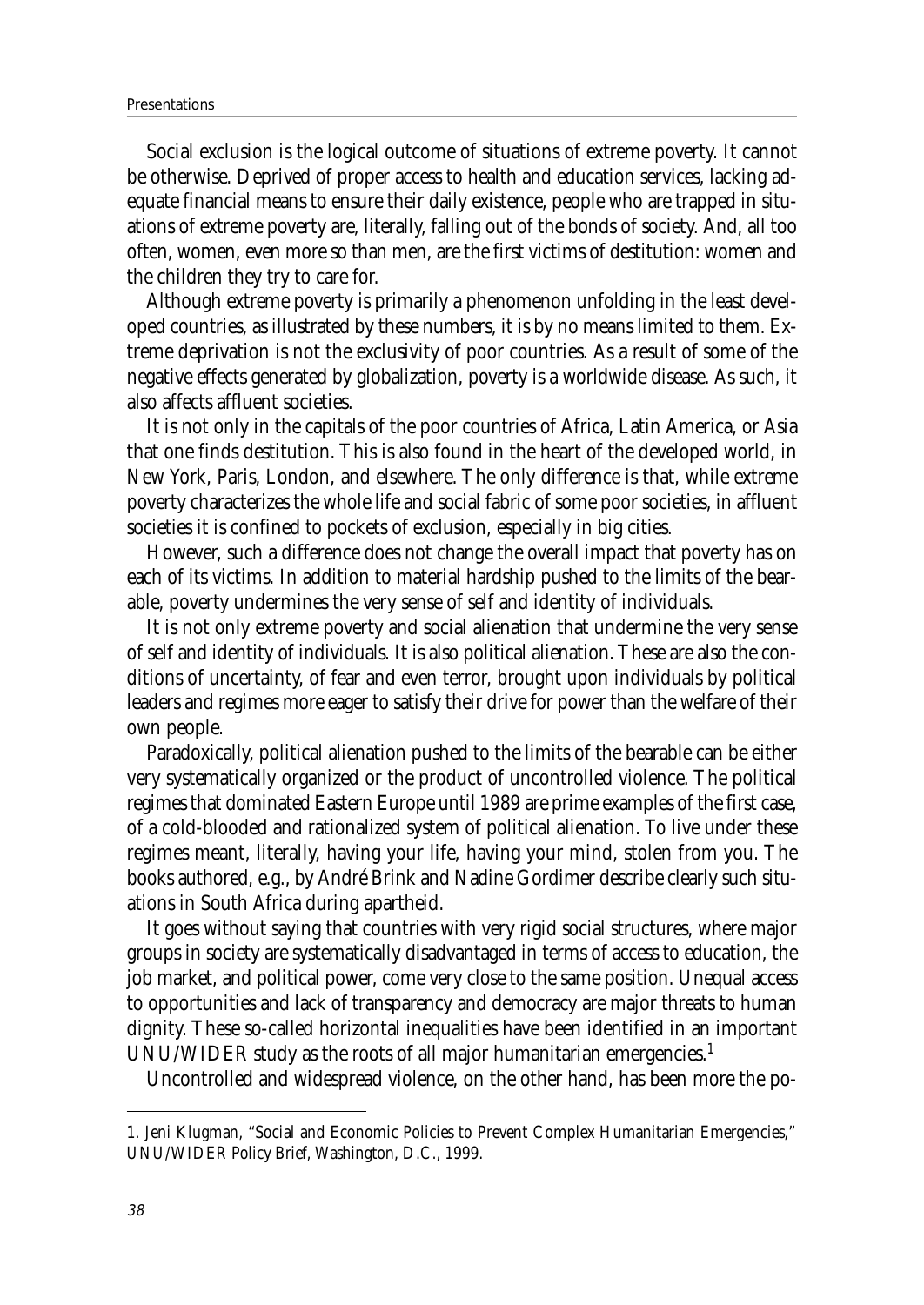litical and social disease of developing countries not able to stabilize and integrate properly. The media abound with images of the effects of widespread and uncontrolled violence in Africa—think about Rwanda, Liberia, Sierra Leone yesterday and perhaps soon again, Angola, Congo today—in Southeast Asia—Cambodia—and in East Timor and elsewhere.

In both rationalized violence and uncontrolled violence, political alienation is the product of a profound dysfunctioning of the state. It is the product of a state that remains foreign to what it should be and should do, to what is its chief mission: to guarantee the respect and the welfare of people, the enhancement of their well-being and dignity.

#### II. On Human Dignity

The attack on human dignity, and the difficulty of upholding one's human dignity, is probably the ultimate end result of deprivation and continuous domination. But what exactly is human dignity? And why is it denied by extreme poverty and political alienation?

Human dignity is first and foremost a vision of the individual. It is a vision of the individual that conveys a very central and simple idea: that there are a number of rights that are attached to the fact of being human. Without the minimum respect and fulfillment of these rights, human dignity cannot be achieved—human dignity is denied.

It is this vision that inspired the first modern true democrats, in the sixteenth century, in the Netherlands—and, I must confess, I say this with a certain pride—to lay the foundations of local democracy and of modern republicanism in the Republic of the Seven United Provinces (Union of Utrecht, 1579). In doing so, they paved the way and prepared the rise of democratic culture, at the end of the eighteenth century, in the United States and in France, and then around the world. It is this vision of the individual and of his or her dignity that led the first modern democratic lawmakers, people of great social imagination, to embrace inalienable rights of individuals in the drafting of constitutional documents.

As such, they stressed the almost sacred character of values, such as equality and freedom, and made them the foundation of the establishment of civil, political, and economic rights. In doing so, democratic lawmakers launched a quest for human dignity whose aim has been, since then, to ensure that individuals' basic needs are met. From this foundation, individuals can be the masters of their own destiny, they can find the basis for self-respect in the capacity to take their own decisions within a given economic, social, and political context.

The quest for human dignity has not stopped since. The development of modern democracy has been a movement toward the establishment of rights that meet both the *basic* and the *evolving* needs of people.

In indicating, through the establishment of rights of individuals, what it is to be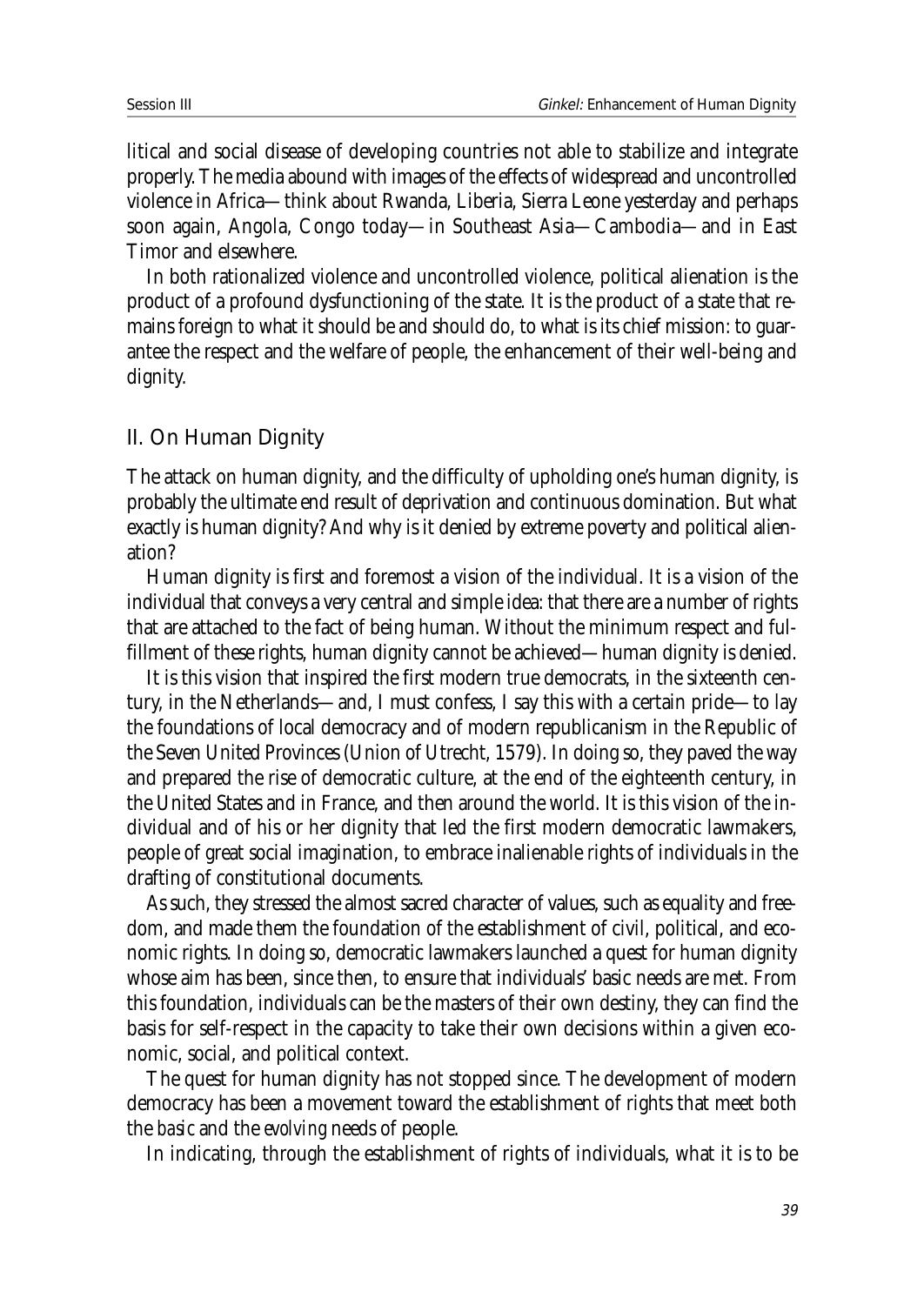#### Presentations

human and what it takes for human dignity to be respected, these rights do more than just contribute to secure the egoistic welfare of the individual. They manage to recognize that relationships with others—bonds of socialization—are also a key element of human dignity. This is the second aspect of human dignity.

Rights outline the basis and the conditions for a reasonably established, stable, and sustainable material life. Rights allow individuals to project themselves into the future with others. In doing so, they make it possible for people to envision a life of sharing with others—a life where those values and institutions, such as love and family relationships, which give so much meaning to human life, are possible.

Without having secured the proper economic and political conditions of living, it is close to impossible to project oneself into the future with others. It is close to impossible to build a life made of all the experiences of sharing and bonding that make life worth living, that make life a meaningful human life. Transparency, respect for each living individual, equity, access to opportunities, democracy: These are all among the fundamental concepts underlying human dignity.

Ultimately, the experience of social and political alienation is a profoundly debilitating experience. Not only does it deprive individuals of the necessary and minimum conditions of life. It also tends to deprive the destitute from reaching out to others, from having the possibility to share a life with others. Without food, without shelter, without minimum income, without minimum of freedom and security in their lives, how can people envisage in all serenity the possibility to engage with others? Hardly having a life of their own, how can these people have a life to share?

While it is true that human dignity is very much the will and the power to survive in a decent way against all odds, sometimes the odds are just too much, too overwhelming. In denying to individuals proper conditions of living, social and political alienation forces them into isolation. It forces them into exile from themselves and from others. Here lies perhaps the biggest scandal of social and political alienation, and its most vicious attack on human dignity. Powerless and disconnected from themselves and others, the destitute are, then, stripped of their human dignity.

#### III. On Responsibility

So, should we close our eyes to so much despair? Should we turn our back on people in distress? Should we let them down? Should we see the struggle against poverty and political alienation, in favor of human dignity, as a lost battle? Of course, *we should not*!

The fact that all the efforts deployed in the past 50 years to eradicate extreme poverty and facilitate the development of democracy, to enhance human dignity, have not always been successful, could certainly be a reason for skepticism and discouragement. It certainly should lead us to reevaluate the public policies that have been implemented to tackle the problems of human security that we are addressing at this symposium.

But nothing, no past failures or frustrations, will ever be a sufficient reason to give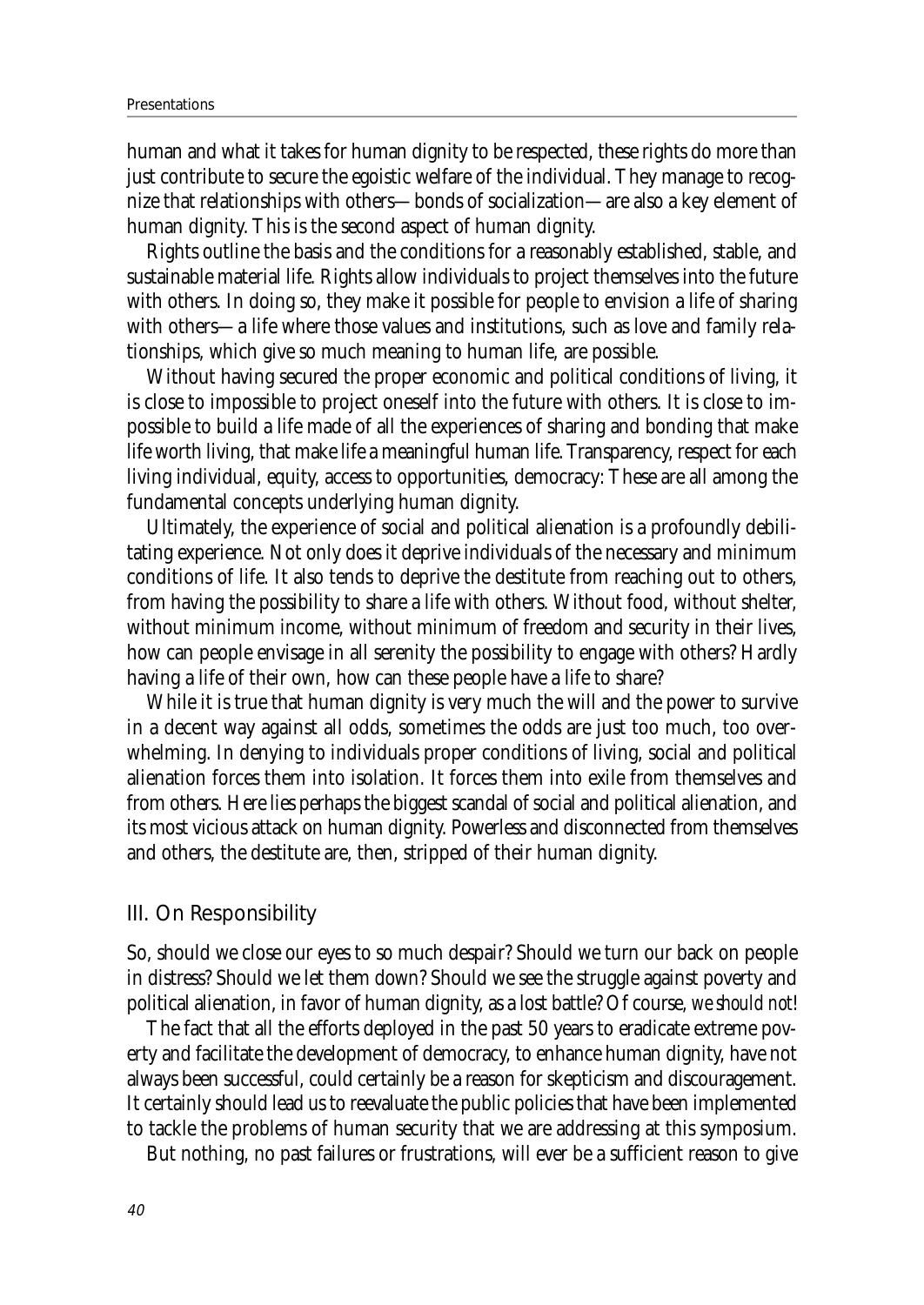up the fight in favor of human dignity. Especially since we have had some major successes in the past years, as the opening up of the Eastern bloc in Europe after 1989 indicates or the abolishment of apartheid in South Africa or the development of democracy in Latin America. These are not small achievements.

There is a clear moral duty not to give up on those to whom human dignity is being denied. In addition, what is also at stake is what we owe to ourselves as human beings—as human beings aiming at being people of dignity ourselves.

We sometimes tend to forget that responsibility is part of what defines us as human beings. Responsibility is at the same time the expression and the instrument of our humanity as modern human beings. As such, it is also a test, a test of our own human dignity.

The ability to feel that *any indignity from which our fellow human beings suffer is an indignity that we share*. To abstain, not to interfere when we see individuals suffer, lose their human dignity by either human degradation or human violence, makes us in turn lose our own dignity. Identifying with people in need and trying to do something about it is the minimum requirement for expressing and extending a sense of responsibility.

Somehow, we all know this because, in the end, the people whom we tend to admire the most, the people whom we tend to revere the most, are very often the ones who have been able to make this sense of responsibility and solidarity the calling of their life.

Clearly, we cannot dedicate all our energy to this cause. This certainly would not be a very realistic proposition. Yet we should at least see it as an integral part of our identity as human beings and act upon it at our own level.

In that respect, we should never evaluate what we can do in favor of human dignity on the basis of what we have already done or of what others are doing. Acting in favor of human dignity is not about calculating. It is not about comparing. It is about doing as much as one can. Even if we are already doing much, if we have the possibility to do more, let us not be afraid to do so.

This is at least the way I see things, and it is the advice I would give to donor countries, to rich countries that are in the very privileged position to make a difference, to make a huge difference by helping wherever they can. It is so much better to be in the condition to give than to need to receive.

#### IV. The Contributions of the UN and UNU

It is appropriate now, at the dawn of a new millennium, to revisit and reassess past policies of the international community in the field of poverty eradication, respect for human rights, democratization, and the enhancement of human dignity. Without overlooking and underestimating all their positive aspects, one also must be aware of their limitations and try to overcome them.

This is certainly what the various institutions of the UN system have been em-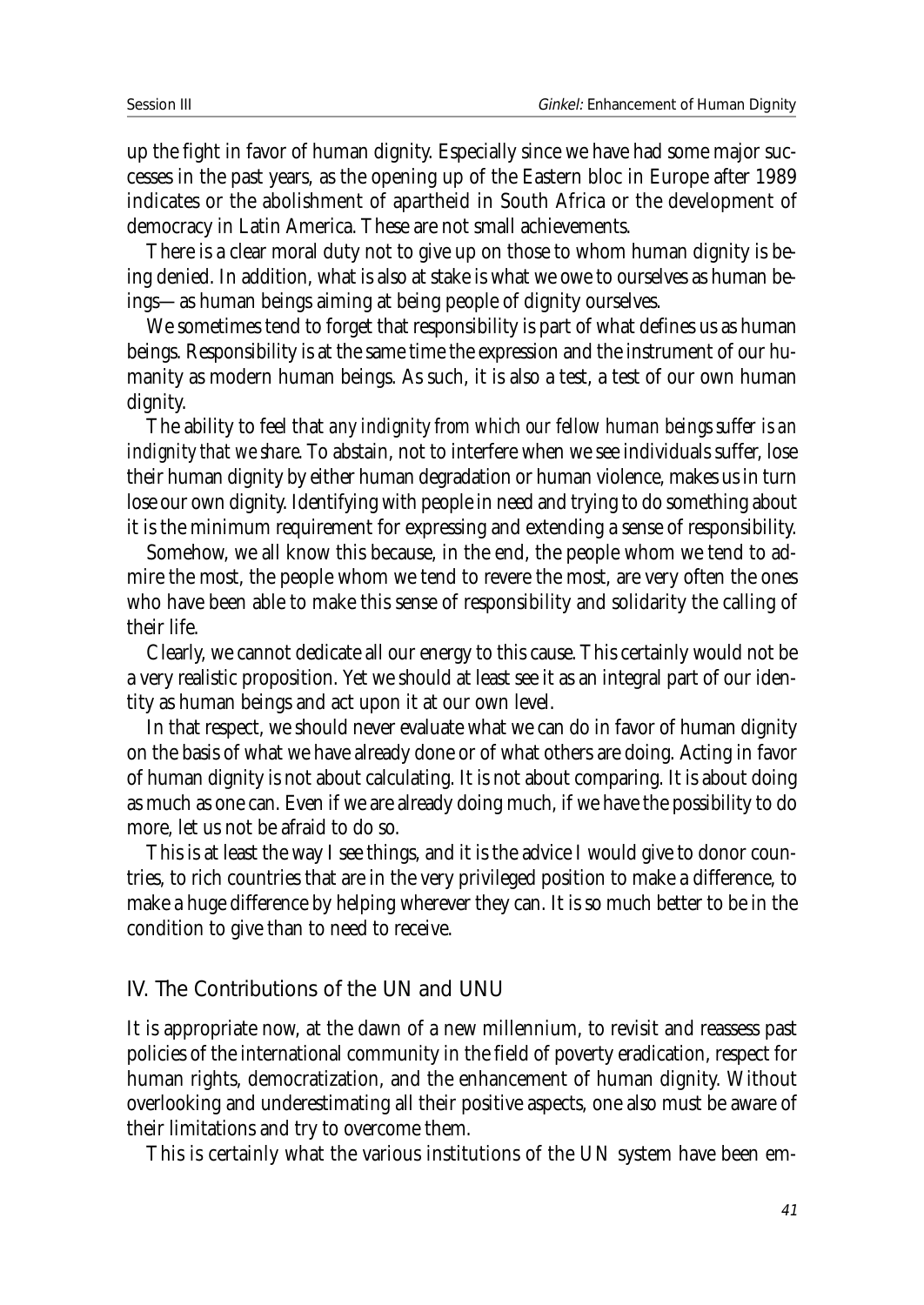barking on in recent years. In fact there has been a wave of appraisal and renewal.

A few years ago, Dr. Boutros Boutros-Ghali made a special effort to ensure that the UN would do as much as possible to facilitate the development of democracy around the world.<sup>2</sup> It is really under his impulse that the UN began to get systematically involved in democratic institution-building in supporting transparency, equity, and equal access.

Today the new attention given by the World Bank and the UN Secretariat to sustainable development and governance issues is also a clear indication of the evolution of the thinking and ways of doing things of the international community. And so is the fact that human security is now more and more viewed as an integral part of the agenda of the UN system. This is a step in the right direction.

War is not the only face of insecurity. It is only one of many. And war usually comes forth from the entrenchment of economic disparity within and between nations, from the systematic marginalization of people and countries, from deprivation and political alienation. This is why the notion of "human security" could prove to be a good analytical and policy tool for a more equitable and more stable world.

As it is currently used in policy and academic circles, it encompasses a triple commitment. It encompasses, first, a commitment to ensure that there is less instability of societies and less vulnerability of people. Second, it encompasses the need to address, intellectually and also on the ground, problems of poverty, of human rights, of democracy, and of human dignity, in a holistic manner.

Finally, it embraces the idea that human rights and human dignity are not primarily a matter of charity or good will. It is a matter of ensuring that interactions among individuals do not generate conflicts and pathologies that, in the end, can only contribute to bringing down the fabric of society.

UNU is committed to human security and does its best to bring its contribution to the debate. Our institute in Helsinki, the World Institute for Development Economics Research (WIDER), has been for some time now at the forefront of the debate. Out of the various projects that it has conducted in the past years on this type of question, a number of publications have contributed to shaping the thinking and the policy initiatives on human security.

Our Peace and Governance Program at the UNU-Centre, in Tokyo, is also planning to dedicate a significant part of its activities of the coming years to human security issues.

#### Conclusion

Ambassador Owada made a major contribution by identifying "human dignity" as a key dimension of human security. Human dignity is the basic value underlying human

<sup>2.</sup> Boutros Boutros-Ghali, *Agenda for Democratization*, New York, United Nations, 1996.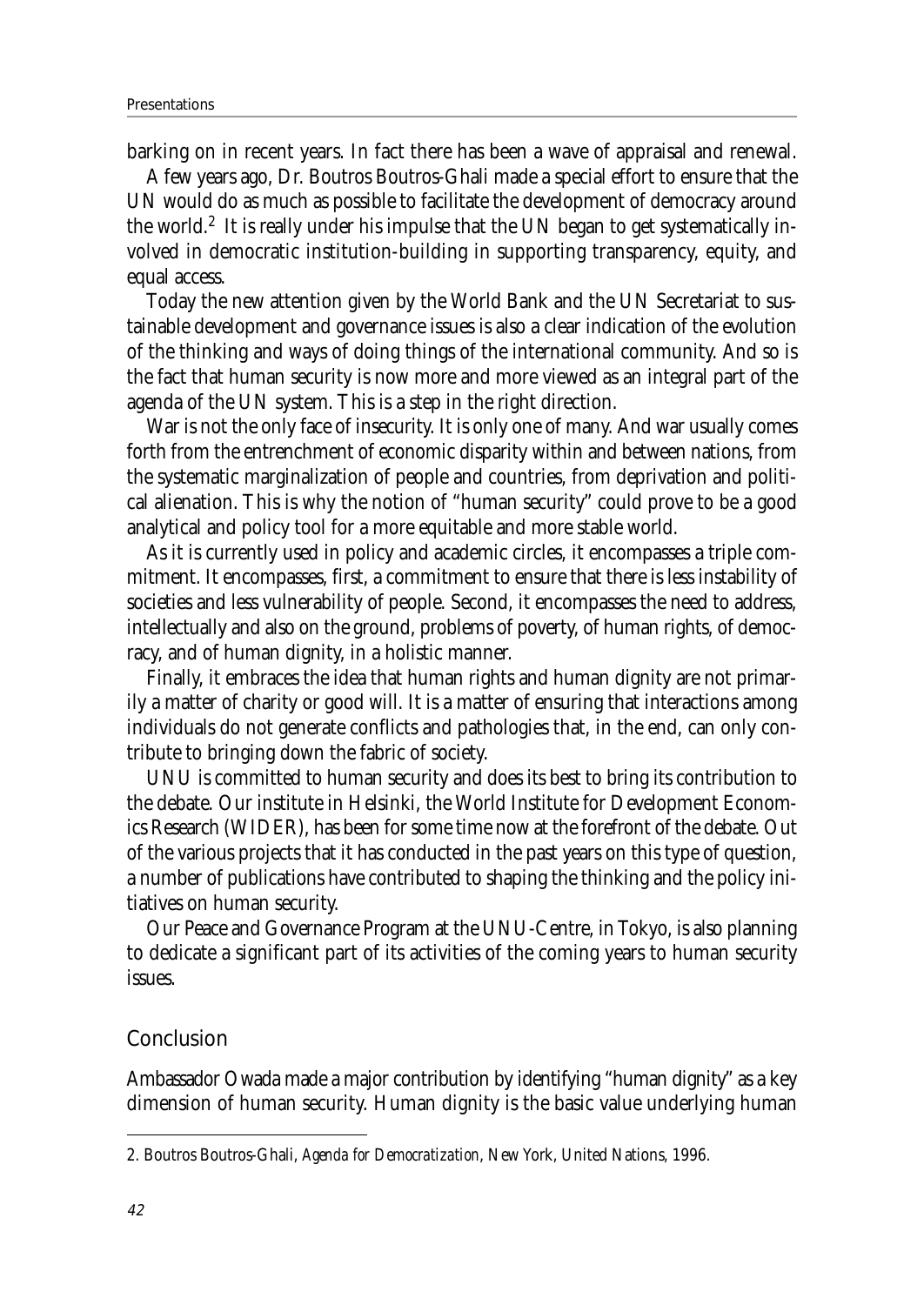rights. It is the driving force enabling human beings, under very adverse circumstances, to continue against all odds, as has been so well illustrated by Sergio Vieira de Mello speaking about the people of East Timor. It is the connecting principle that holds society together and future oriented.

Human dignity, however, is under continuous threat from two sides:

- social (and economic) alienation
- political (and cultural) alienation

We cannot accept an economic system overriding the interests of the weakest in society. We must realize that economic problems are *not* natural disasters; that our economic system basically is a man-made system and can thus be changed. We cannot just stand there and look away from concrete problems.

When we do *not* take responsibility, we are *not* prepared to care and share to uphold human dignity; we will end up somehow *sharing* human "*in*dignity," undermining the future of *humankind.* This explains the grief of the Dutch people over Srebrenica. Because these were our men. We stood by and could not do anything to prevent the tragedy of Srebrenica.

Only the systematic and active promotion of peace, of development and democracy as Dr. Boutros Boutros-Ghali has championed—can help prevent such disasters in the future.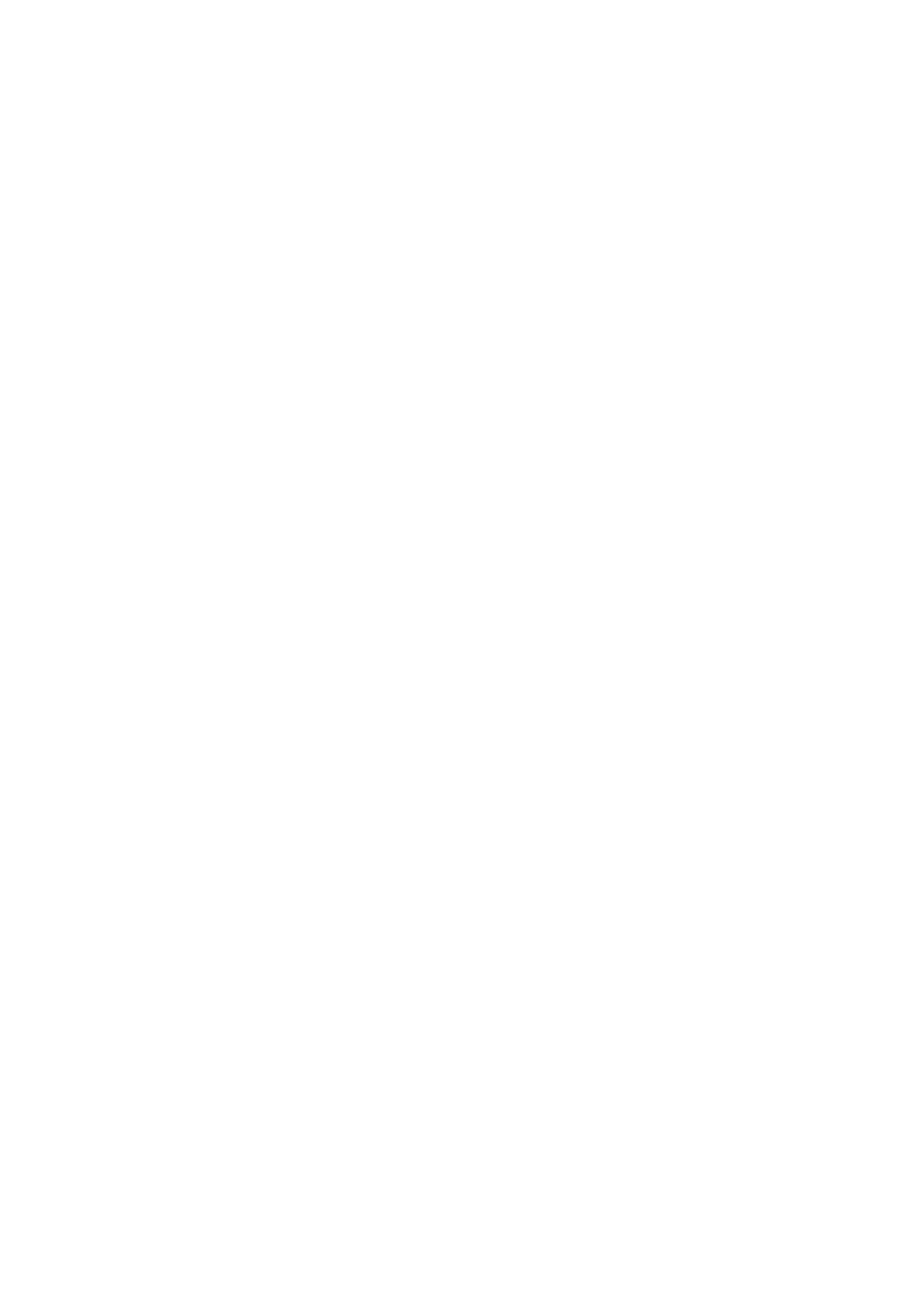# DISCUSSIONS

## Session IV A Strategy for Consolidating Human Security

Hisashi Owada Boutros Boutros-Ghali Hans van Ginkel Jesus P. Estanislao Maurice Strong Yasushi Akashi

Summary of the Discussions

■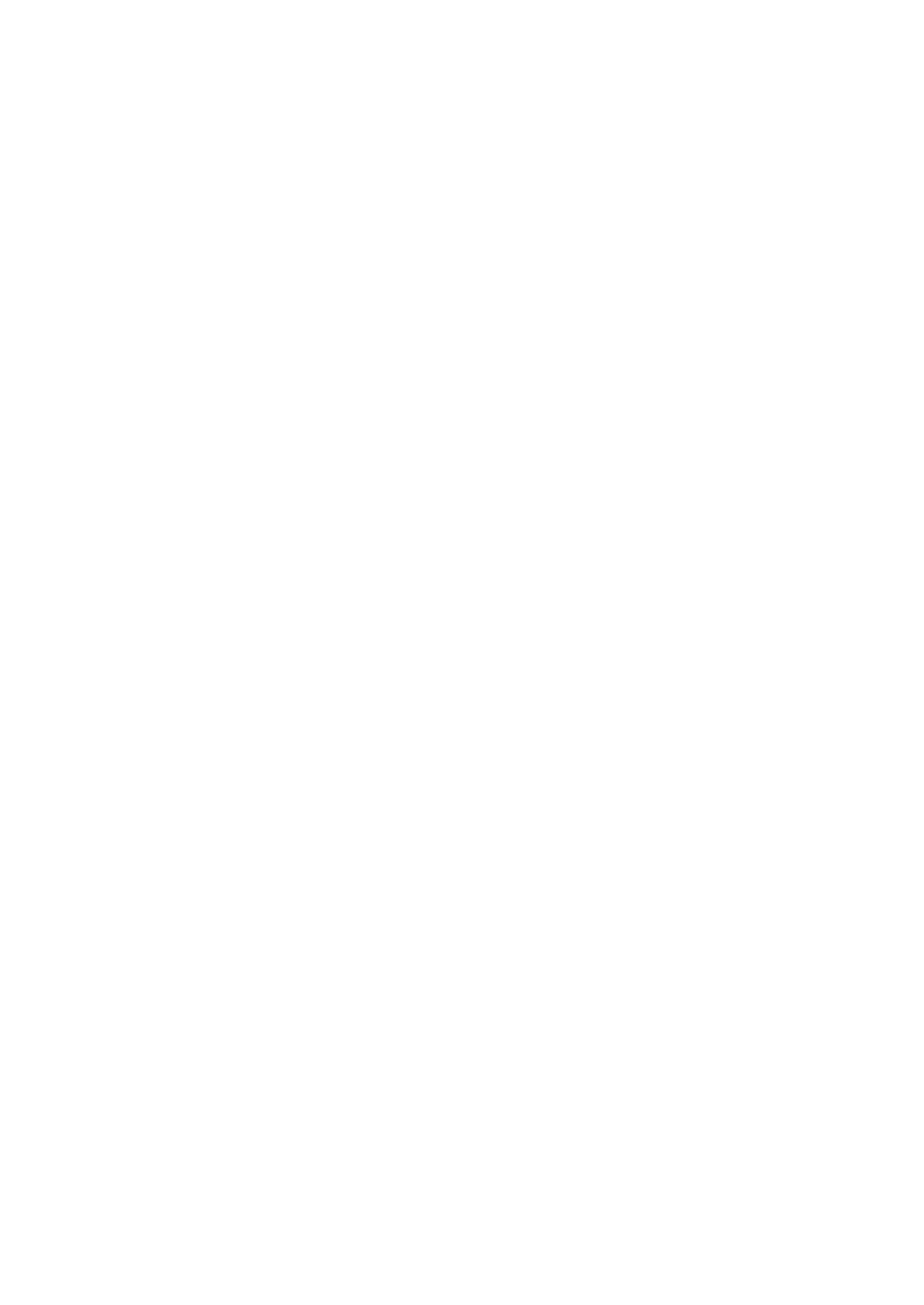## A Strategy for Consolidating Human Security

*Amb. Hisashi Owada:* The final session is a synthesizing session. We have had three sessions: one on prevention of conflict; the second one on the promotion of sustainable development; and the third one on the enhancement of human dignity. All these are salient components of the concept of human security. I would ask the panelists to focus on these three—what I would describe as the "triad of human security"—and offer comments in an effort to come to a common understanding of the basic concept of human security, and then to think about common themes running through this triad, the three major aspects of human security.

For example, the issue of international values in state terms as against global values in human terms was one of the issues discussed in all three of the sessions. Another problem that was raised, either explicitly or implicitly, was the relevance of participatory democracy in promoting the cause of human security in all three areas. Another issue that came up was the role of civil society in this regard. And finally—I believe it was Dr. Boutros Boutros-Ghali who raised the issue—there is the issue of how to approach these different problems, as well as the proposals relating to them that have been advanced in the course of the discussion, in an organically integrated way.

*Dr. Boutros Boutros-Ghali:* First of all, I would like to thank you for inviting me to participate in this very important symposium and to say that I learned a great deal from this event. I have just a few remarks to make.

First, it appeared that there was a consensus among the panelists—and contradict me if this consensus does not exist—about the new role of civil society in international affairs. We believe that the enhancement of human dignity needs the support and the cooperation of civil society. This being said, there is a crisis of confidence between the states and the possibility of giving a role to civil society. What was also mentioned is that the adoption of certain rules/norms/mechanisms to integrate the nonstate actors in the international system—the United Nations or other specialized agencies—may help to overcome this credibility crisis between the nonstate actors and the states.

I have always been obsessed by the division in the world between rich countries and poor countries, and I believe that you will have a new digital wall which exists with the development of the new technologies. Here again, I am afraid that the participation of civil society tomorrow in the international system will accentuate the division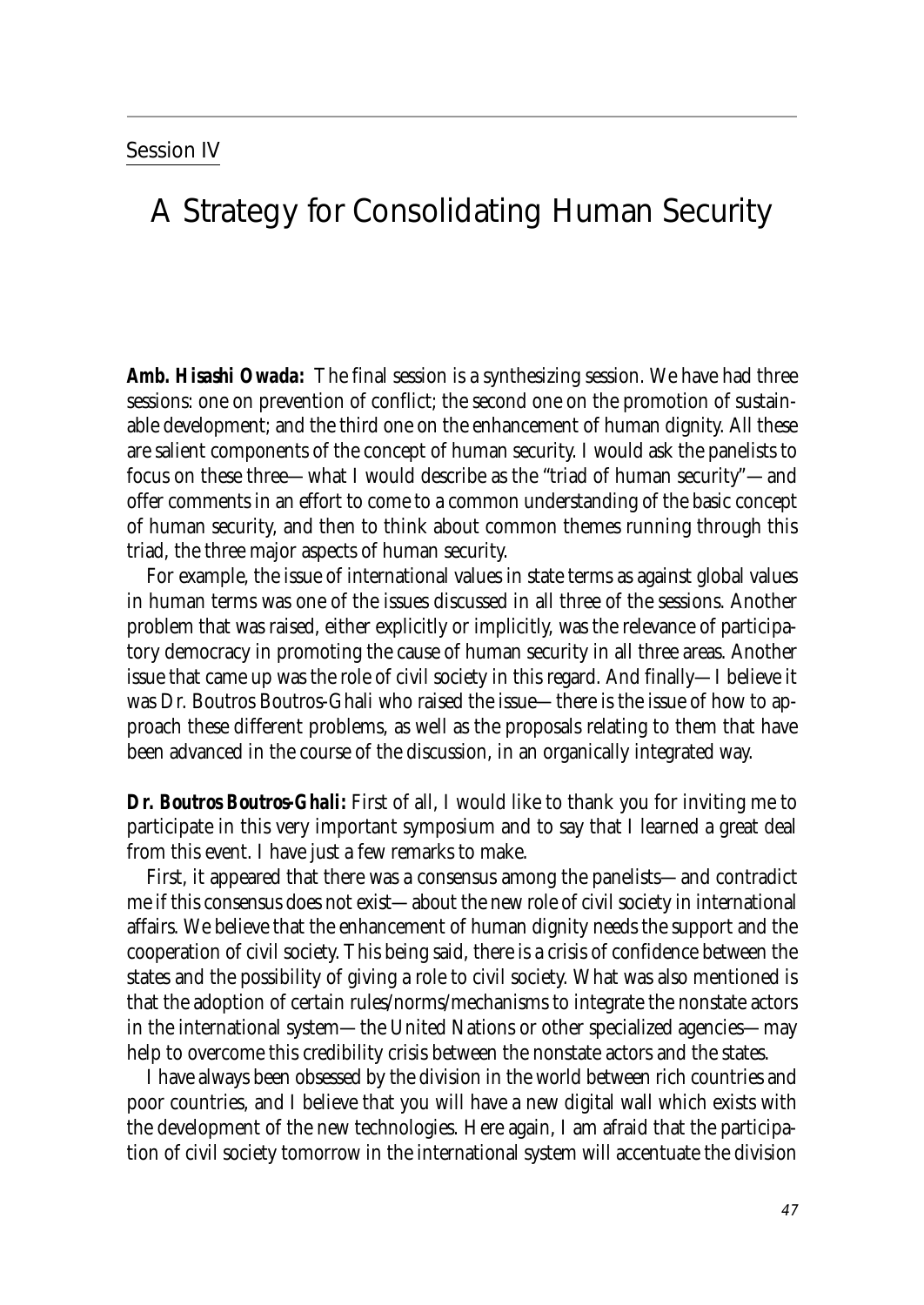in the world between North and South, between rich and poor, or between developing and developed nations, because the real nonstate actors are in the democratic countries, and are part of the rich world, where they can afford the existence of nongovernmental organizations or very strong parliamentarians of big cities who have the possibility to get involved in international affairs. This may accentuate the division of the world which is, and will continue to be, the real problem of tomorrow. In fact, if the destruction of the Berlin Wall has put an end to the Cold War and to the confrontation between East and West, there has been no solution to date for the new emerging information society to the confrontation between North and South, and I am afraid that will accentuate this division.

The second remark I would like to make is about the discussion on prevention. We all agree on the importance of the prevention of conflict. Unfortunately, the international community, the family of nations, is still not ready to accept prevention as an approach to solve future conflicts. For many reasons, it will not gain the support of public opinion. Public opinion will react only after a disaster has occurred, and you will have thousands of refugees, houses that have been burned—only then will the international community be able to intervene.

My third point is that the state will remain the main actor throughout the next century. And citizens who are not specialists like us interested in the problems of globalization or international affairs will try to return to their villages, to the fundamentals of their religions and traditions, and will be opposed to any kind of transnational organization. So we will have mininationalism on one side and globalization on the other side.

And lastly there is the issue of human dignity. Will human dignity be more protected by the return to the village, or will human dignity be more protected by international conventions, by the supervision of international public opinion, by projection of images through CNN or through other media? This I do not know. I believe that this is a problem that deserves our attention in discussing the concept of human dignity. I agree that human dignity protected by the village, the return to the fundamentals, is a very retrograde attitude; but on a practical level what counts is human beings—will people feel more reassured being in their villages or will they be more reassured knowing that there is a very important NGO that will intervene in their favor? This remains a big question. These are a few of my thoughts on the symposium, and once more, I want to thank you and all the participants of this meeting for their gracious welcome.

*Dr. Hans van Ginkel:* In science, at the moment, we see a development where the major changes are not on the level of what we can see ourselves. In fact, science is focusing more and more on very macro scales, going into space and having bigger overviews, and going into very micro scales, within cells of living organisms. In order to get a better view—whether very big or very small—we need to develop new equipment and good approaches for meaningful interpretations.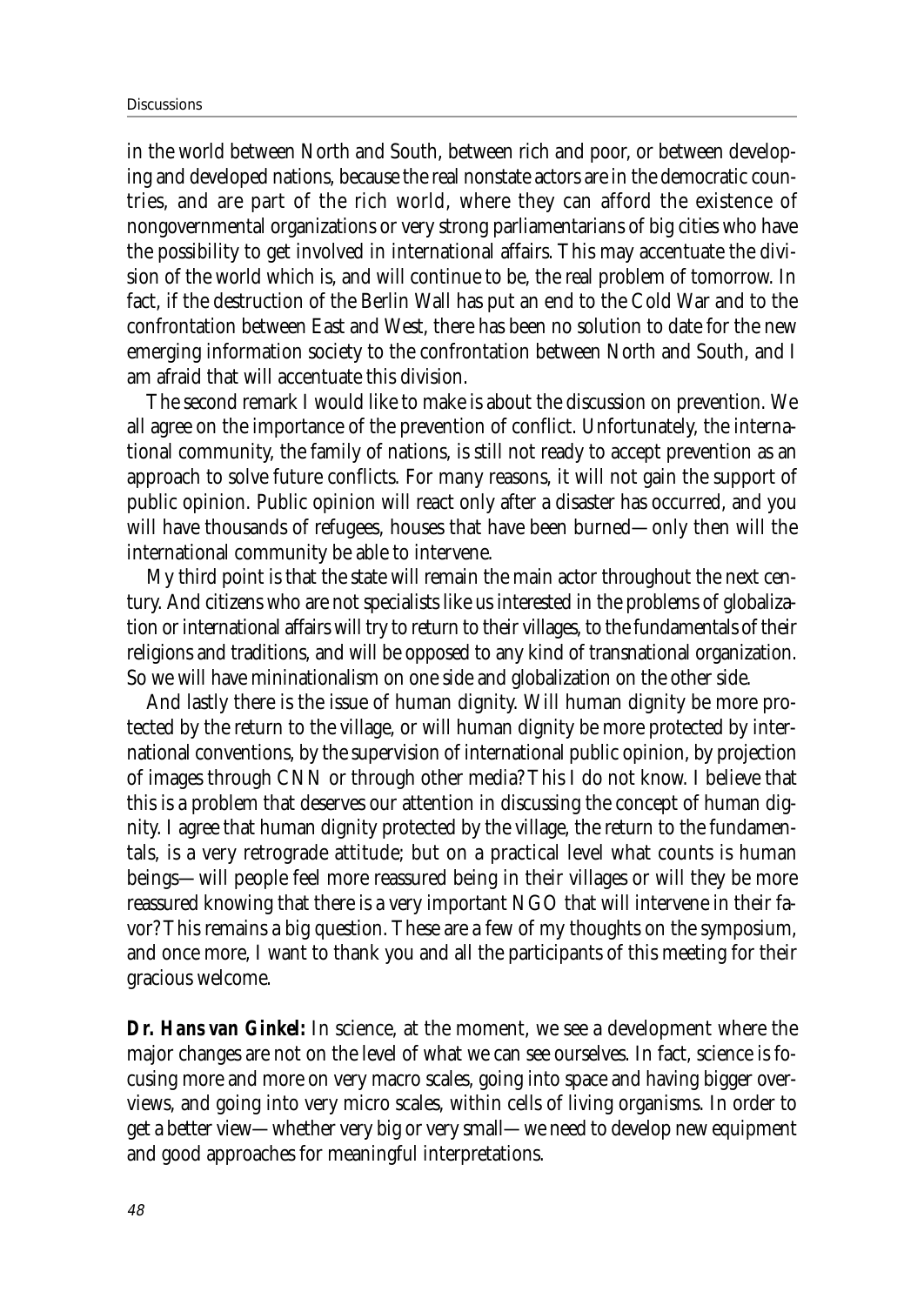In the world, we can see the same type of development. We go to ever bigger structures, and we go back to smaller structures. On the one hand, there is the process of globalization, and there is a need to organize society, trade at least, on the global scale—through the United Nations or other multilateral organizations. On the other hand, we see decentralization, going back to local levels. Many people who use modern means of technology—communication, transport—in order to be very mobile and to go around the world for their work, these same people seem to need some kind of base where they feel at home. So in the literature you can find "rootedness" as a concept—people want to belong somewhere. That is an important starting point from where they participate in life. For many people in search of a very mobile and flexible "global" world, the basic values are, after all, in the people themselves; these are in the individual and the core group he/she belongs to. So this is where education and socialization become very important elements. Therefore, it is the idea of human dignity, where people start from their own inner views, that is a basic principle on which all other elements are based.

I do not always agree that in this aspect of human dignity there is a very big difference between rich and poor. Certainly the conditions are different, and it can sometimes become very difficult to maintain his or her "human dignity." Nevertheless, for many of us, a prime example of human dignity is Uncle Tom. When we read this book, when we were still very young, *Uncle Tom's Cabin*, we knew that Uncle Tom was not rich and that he was very dependent in some ways. But there was no question about his human dignity. I think we should keep that in mind. Human dignity is a crucial underlying principle, and its importance comes from the fact that it focuses on the individual. It helps to make use of the individual as the major generating power for all development; it makes clear that we need *each* individual, when we want to develop society successfully.

Our society often is quite cynical. At certain stages, in times of high unemployment, also in developed countries, it seems as if new generations and young people get labeled as "not needed" in the job market. At the same time, we define the jobs ourselves, and the distribution of income and the distribution of free time. Making use of each individual as a major support for human security and human dignity makes people more forward looking and prepared to act with responsible social behavior. It helps them to engage themselves in the future and in society. We must appeal to each individual citizen to engage himself or herself in the future. At the same time, human dignity holds society together, and as such, it promotes sustainable development. It must be said again: For that, one does not have to be rich. When you look at Japan, Germany, and most of Europe after World War II in the time of reconstruction, the way people were contributing to that reconstruction; the way in which many individuals in Asia, in the growing economies, have been contributing to that growth; they did it because there was an appeal to each individual person and not to a vague collective. This can only be achieved when there is, indeed, a participatory democracy,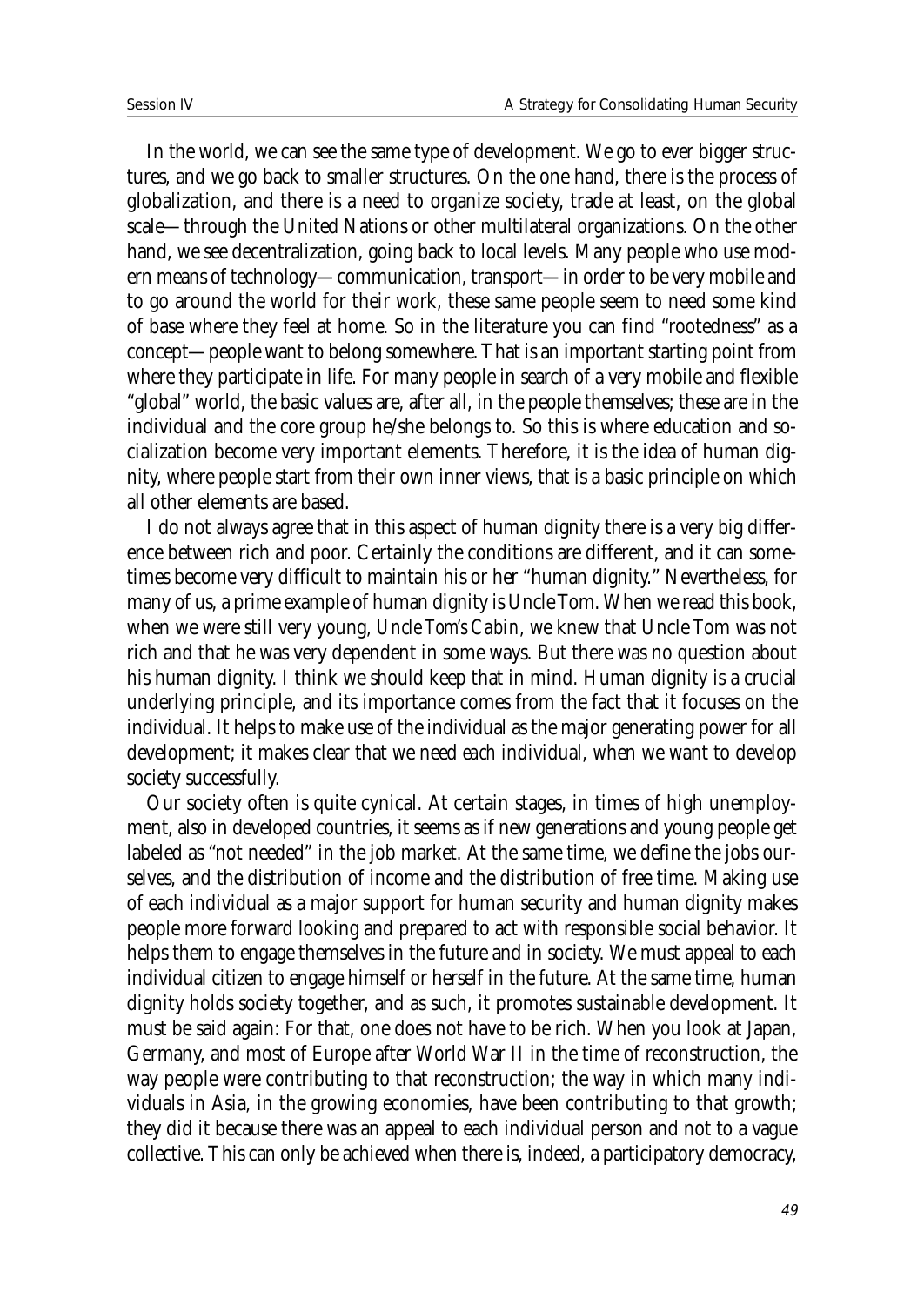because people need to feel involved; they need to feel that they can make a difference and have an influence. And that is the major role of civil society in sustainable human development. To assume responsibility, to show commitment, and to contribute.

I agree very much with Dr. Boutros-Ghali that it will be very difficult to get positive acceptance and good cooperation between the governmental and nongovernmental levels. I remember in the United Nations Educational, Scientific, and Cultural Organization (UNESCO), when the World Conference on Higher Education was being prepared, the governments did not have very clear ideas about the most desired outcomes of the process, so for a long time they let it go. As a consequence, the nongovernmental organizations had a major influence on that conference. And then there was the World Conference on Science. Governments wanted to make sure from the beginning that this would not happen again. This made a major difference in the profile of the two conferences. Nevertheless, the progress is there; step-wise, it is very important. Participation is increasing worldwide. Only in this way will conflict prevention be possible, because horizontal inequalities, exclusion, and excessive income disparities will gradually disappear and be replaced by inclusion and participation, by sharing and caring.

The world needs balance, understanding, compassion. Complex problems very rarely have simple answers; more often they require very nuanced complex answers. We should not, therefore, continuously force our systems out of balance by just replacing one single "solution" or "answer" with another. Therefore, I am sometimes concerned when the United Nations Development Programme (UNDP) and others focus too much on governance, and governance only. Governance is, indeed, very important; there is no question about that. One has to look at it. But one also has to look at the working of the economic system and the economic rules. I am very concerned that we did not even use the word "WTO," the World Trade Organization, during this symposium in relation to world security, and the fact that those people who were protesting in Seattle were probably not defending the cause of the people we are specifically talking about here.

*Prof. Jesus P. Estanislao:* I would like to echo the ideas expressed by Dr. Boutros-Ghali and Dr. van Ginkel. I also wish to highlight the different pushes and pulls we experience in today's world. There is a push toward bigger, wider realities. The word "globalization" probably summarizes many of the forces that are much bigger than the reality of the "state" to which we have been accustomed these past decades.

But we are also being pulled back into giving greater importance to smaller units within society and the subsidiary units within the state, thereby highlighting the individual as well as the institutions that surround the individual. But in looking at all these very different forces, we must realize that—fundamental as the individual is, and important as the world community is—the states are still going to be the main instruments for getting things done.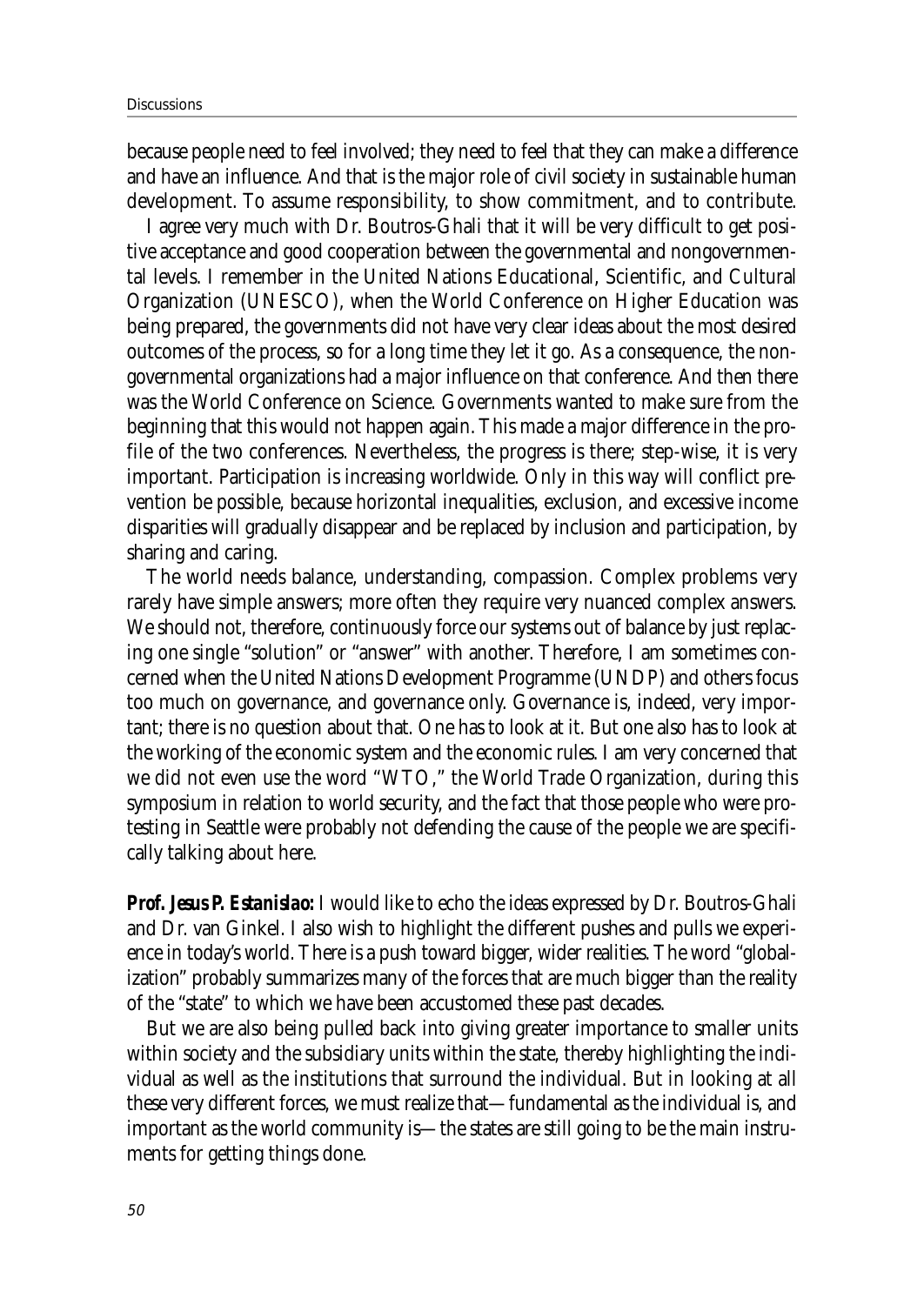So it is fundamental that we give consideration as to what states can do precisely in the process of globalization within an international framework conducive to human development and as to what states can do in order to protect and promote the welfare of individuals. What is it that states must do to respond to the forces pushing us toward globalization and those pulling us toward individual dignity?

First and foremost, we must be concerned about strengthening global institutions and making them much more effective. This is absolutely necessary because increasingly the things that we used to take care of at the level of the state are being pushed toward the global level. For example, currency used to be exclusively handled at the national level, but there are now pressures for handling it at the regional level, if not the global. Indeed, many of the functions that the states used to perform are increasingly demanding broader attention at the global scale, and the challenge for different states is to ensure that the mechanisms for attending to problems of the global community could be as effective as the national mechanisms, and are as subject to the usual requirements, e.g., transparency, accountability, fairness, clear rules, etc.

For the individual, states need to respect basic human rights and promote the welfare of individuals by strengthening support mechanisms for individual welfare. In this regard, the village is important, as are the local community and civil society. But as we give emphasis to these institutions that promote individual welfare, let us not forget that, while stressing freedom, we also give due emphasis on social responsibility. Indeed, these two must go hand in hand always, otherwise individuals, families, and civil society will be oriented toward selfish interests and away from their responsibility to the broader common good. The state must take care of this social orientation.

With respect to implementation, I endorse strongly the suggestions of Professor Ryokichi Hirono for the international community to set clear targets to be achieved by a certain date for all basic human needs, e.g., food, clothing, shelter, clean air and water, and basic education and training. We now have access to advances in expertise, as well as to appropriate values demanded by an interdependent world. What is required is the political will at both the state and global levels to make sure that these targets are set and met.

Finally, we have been thinking of individuals mainly as objects to be provided for. But basic to human development and welfare, individuals must also be regarded as agents to promote peace and prosperity. States must also make demands on all individuals and challenge them so they can rise up to their full potential. Dignity is basic because it flows from nature, but it needs to be enhanced through the exercise of virtues, the pursuit of values, the application of skills, and the use of knowledge so that an individual can contribute to the progress of the human family, the village and the local community, the nation-state, and the global family.

*Dr. Maurice Strong:* I have learned a great deal from this experience. The insights and perspectives of my colleagues have made this one of the most illuminating seminars I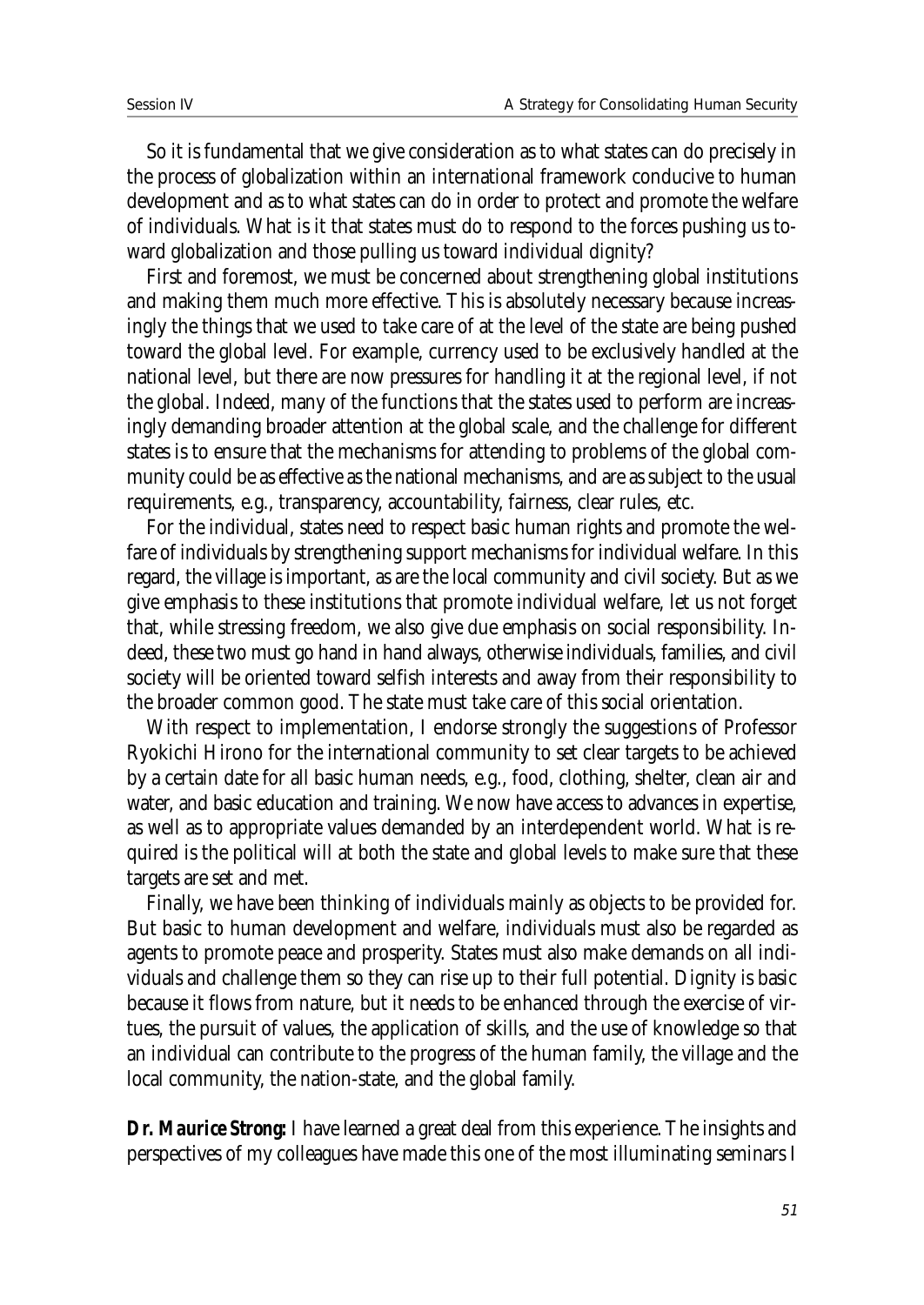have attended. I will just give a few observations that occur to me at this late stage in the process. One is, of course, on the question of human security. It simply reminds us that the individual human being is the final object of all security exercises. National security that does not produce human security for the citizens of the nation will not be effective. Global security that does not ultimately enhance and protect human security will not be effective. I think it is extremely important, but we need a reminder. The environment issue in dealing with the principles of the 1972 Declaration of Stockholm made it clear that nation-states, while having every right to exercise their sovereignty, had to exercise it on a basis that it did not infringe the rights of their neighbors and the environment of their neighbors. The same is true of human security. Human security cannot be achieved at the level of one individual at the expense of other individuals. So it is not a purely individualistic thing, although the basis for measuring human security is individual.

Many of the things that were said during this symposium remind one of the need for a culture of peace. Now, the culture of peace as approved by the General Assembly of the UN recently is a bit of a catchall. It has a lot of elements in it, and it could be looked at as a very fuzzy and vague thing because of that. On the other hand, it really does capture the essence of our dialogue here, that peace is a complex systemic process that involves the management on a more equitable basis of various sectors of society. I believe that it is very timely that the UN General Assembly has in fact given us this basic framework. It is now up to us to put meat and substance on that framework, but it does provide a very useful basis for fulfilling some of the basic elements that have emerged during the discussion.

Now, sustainable development: I think it is quite clear that we are talking about the sustainability of our societies and sustainability of our civilization; about sustainable development as the pathway to sustainable societies, not as an end in itself. And we recognize that a sustainable civilization requires our ability to manage equitably and sustainably the complex of forces through which our actions and policies are shaping our own future. This not only requires a global context, as Professor Hirono has aptly reminded us, but also, as Professor Rothschild has reminded us, requires a historical context. We not only must look at the global dimension; we must look in depth at the time dimension, at the historical dimension, and we have much to learn from that, as she has said.

Redressing the dichotomies and imbalances to which the technological civilization has given rise: We have the richest civilization ever; in material terms, the most successful civilization ever. And yet, that civilization, while it has improved immensely the lot of many, has left many by the wayside. Dr. van Ginkel gave us some very good information on that. But if we do not redress those imbalances, we cannot hope for a sustainable or a peaceful world at the global or the individual level. Redressing the gross imbalances to which the technological civilization has given rise surely must be the central basis for achieving the kinds of goals to which we were aspiring in this symposium.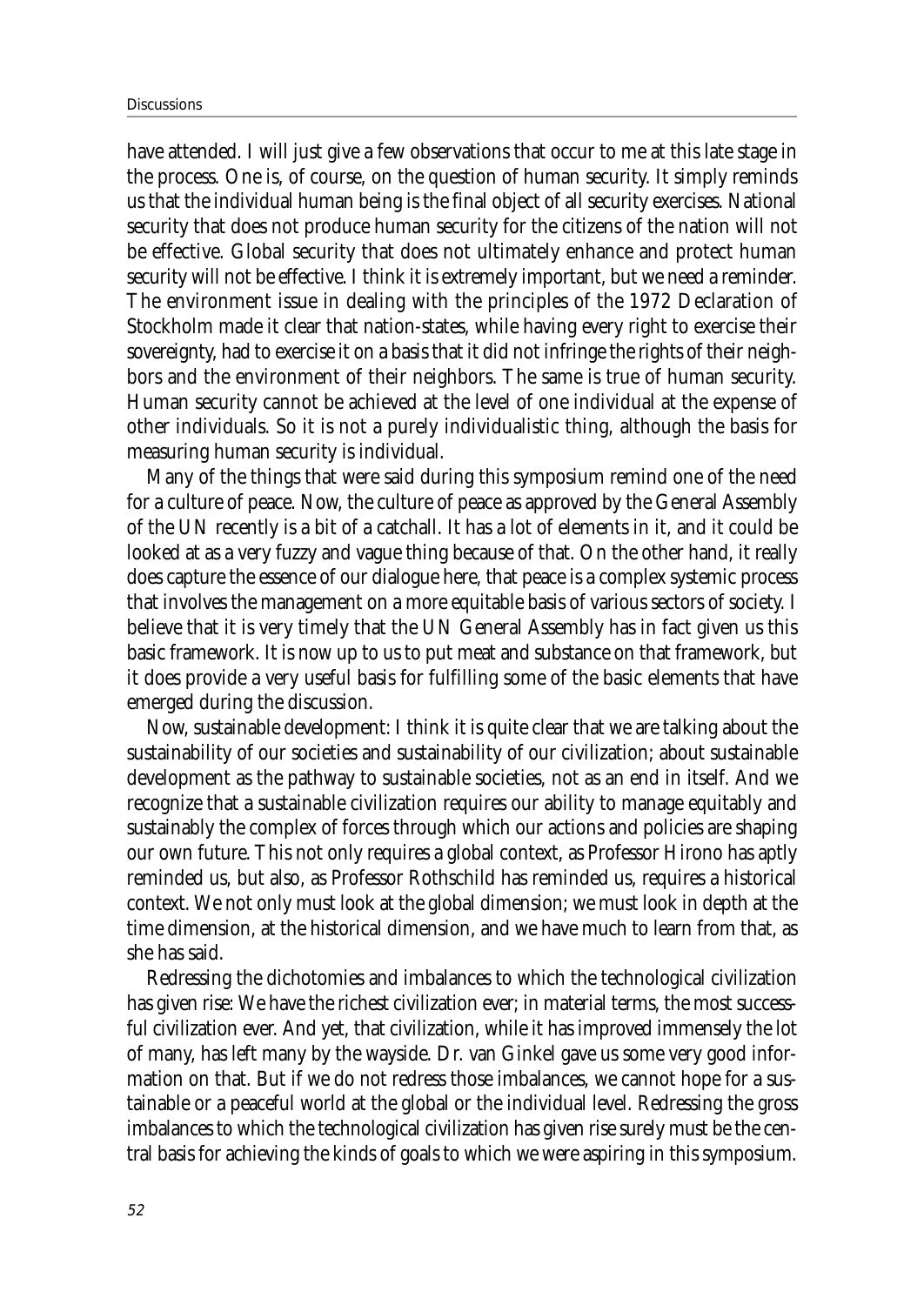Poverty. The elimination of poverty: In the richest civilization ever, pervasive poverty is a moral blot on our civilization, and its persistence clearly makes our future unsustainable. And the gross inequities that are arising: inequities—the gulf between rich and poor—that have been growing as our economy has been growing.

Values: I am very encouraged to hear the almost universal acceptance of the importance of values, what motivates us. We know, we have the capacity today, more capacity than we have ever had; technology has enlarged the tools available to us to create the kind of civilization that we want. The real question is our motivation, our values. We do not have to have a homogeneity of values, but we must have a certain set of common values that we acknowledge. And one of those is, of course, respecting the different values of others, respecting the fact that it is the diversity of the human experience that gives us our richness. In ecological systems, the strongest systems are those that preserve the most variety and diversity; and the same of human systems. We do not need homogeneity, but we do need a certain measure of acceptance of common norms, values, and standards in order to protect the individual freedom and rights of all.

Now, this also means trade-offs. I often speculate that we do make trade-offs between our dignity and our rights, on the one hand, and our opportunities, on the other hand. For example, the automobile. Probably no technology ever opened up more options for human versatility of experience than the automobile. And yet, we accept the fact that we stop at a red light, we need licenses, we drive on a certain side of the road—not the same side in each country—and we accept certain disciplines. When we want to go on air travel, we subject ourselves to the indignity of a personal search, which at some previous times would have been seen as an offense against our personal dignity. Why do we accept it? We make a trade-off to enjoy the benefit of air travel and to do it with a feeling of security and safety. I just want to remind ourselves that these notions of security and dignity do require a balancing, a set of trade-offs. They are not always simple choices.

Another of my basic beliefs is that we will never be able to deal effectively with global issues until individual people see the relationship between their own interests and their own behavior and the larger global issues. We have not yet done a very good job of doing that. And even where, as in Seattle recently, people have a perception that things are happening, that perception is often accompanied by inadequate information and knowledge. So, we have a real job of education to do in that field, and with the guidance of Dr. van Ginkel, I hope our University for Peace is going to be able to work with UNU in helping to achieve some of that.

Finally, implementation through governance: We recognize that the system of relationships through which we are shaping our own future—and we should be aware that this is probably the first time in history in which we are shaping our own future—that the actions we take, or fail to take, are actually going to be producing the future to which we aspire, which means we must have some sense of how we are acting in re-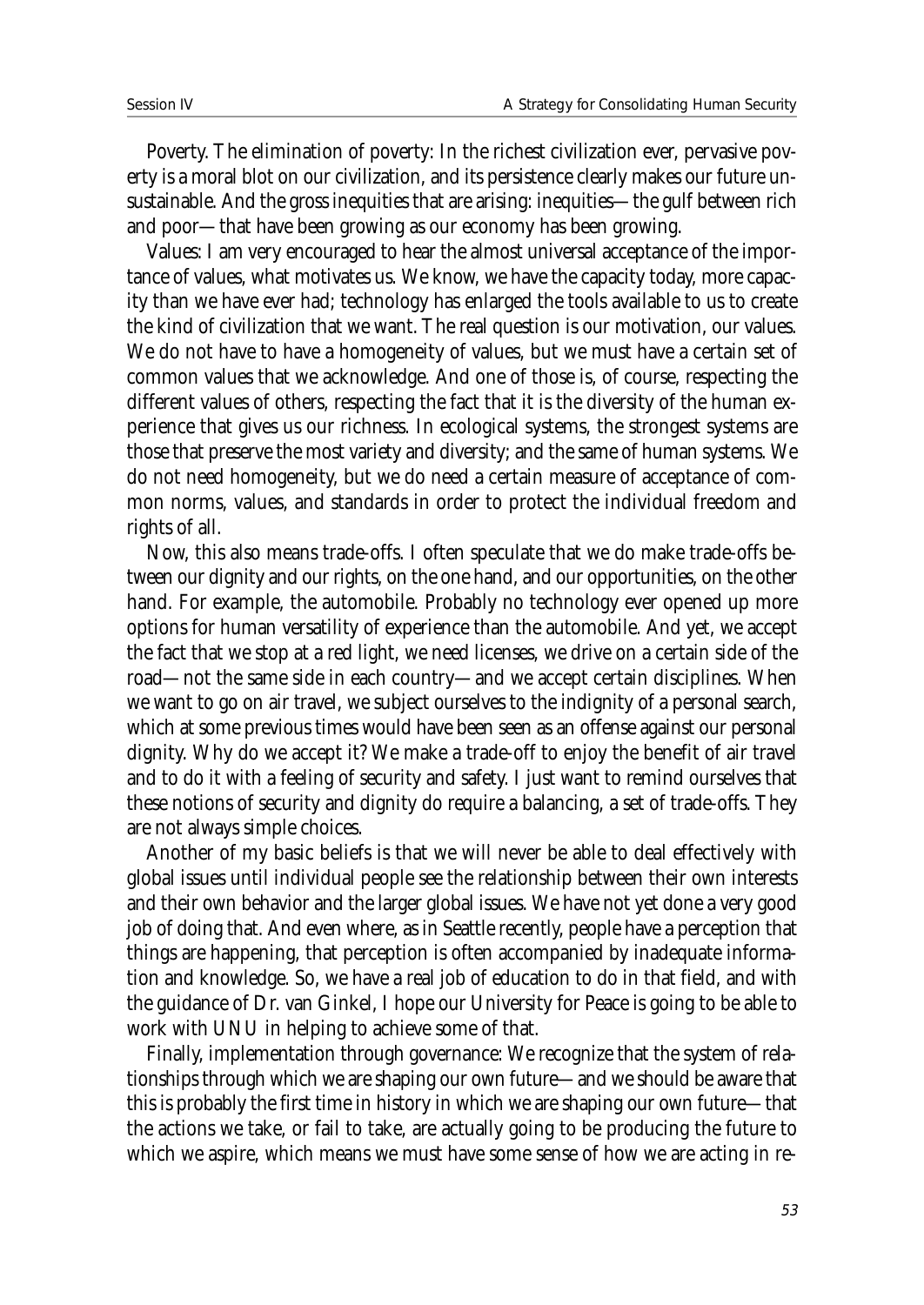spect to that future. The institutions through which we are dealing with these are not systemic. Unfortunately, governments and the UN are not systemic. And one of the things we are trying to do in UN reform is to develop an issue management system, where around every issue you can collect the particular actors who have a real interest—not just the UN agencies, but all the main actors. This is because in so many of the areas in which the UN is now the logical place to reach global agreement, the UN is not the principal source of capability in these fields. So those who do have the capability must be brought around the table, and that means participation. Participation in decisions might be made on a narrow sectoral basis—like the WTO, like the International Monetary Fund decisions. But we now know that decisions cannot be made in purely narrow technocratic disciplinary terms when they affect broad sectors of society. There must be better mechanisms to enable those affected by the decisions to participate. Earth Council has as its principal purpose helping to empower people at the grass-roots and community level and helping them to participate in the issues that affect them.

Now, one last thing, the rule of law: We absolutely must make, and do need, a workable democratic system at the global level in which the superpower, the United States, has a loyal opposition, where the other powers, the middle powers, and the developing countries are able to provide an effective counterbalance, not as an enemy to the United States, but as a loyal opposition to make democracy work at the global level, which it is not really doing very well now.

*Mr. Yasushi Akashi:* A lot of useful ground has already been covered by previous speakers, and therefore I will not go into these matters. But I wish to mention a few things. Certainly, the concept of human security has brought us to important post– Cold War issues relating to individuals. They are nonmilitary security aspects, and I think the concept is a useful one. But we must be careful not to make the concept too comprehensive, or else the concept may lose its precise implications. In our interest in the micro approach, we should not lose sight of the macro approach. And, at the risk of being considered some kind of reactionary, I would like to put some emphasis on the traditional sense of security which is covered under conflict resolution or conflict prevention.

In the nineties, we are still faced with more threats to security from a national or regional viewpoint, while the global threat of world war has receded to the background. In South Asia and Northeast Asia, there are significant amounts of tension and the threat of the spread of weapons of mass destruction—nuclear, chemical, and biological. These may even become more serious in the forthcoming century. So, in our emphasis on nonmilitary aspects, and on light weapons and antipersonnel mines, we may forget some of these mounting dangers to the basic security questions.

My second point is globalization and its dark side, to which Prime Minister Obuchi yesterday made reference. Globalization has many welcome aspects—it enhances the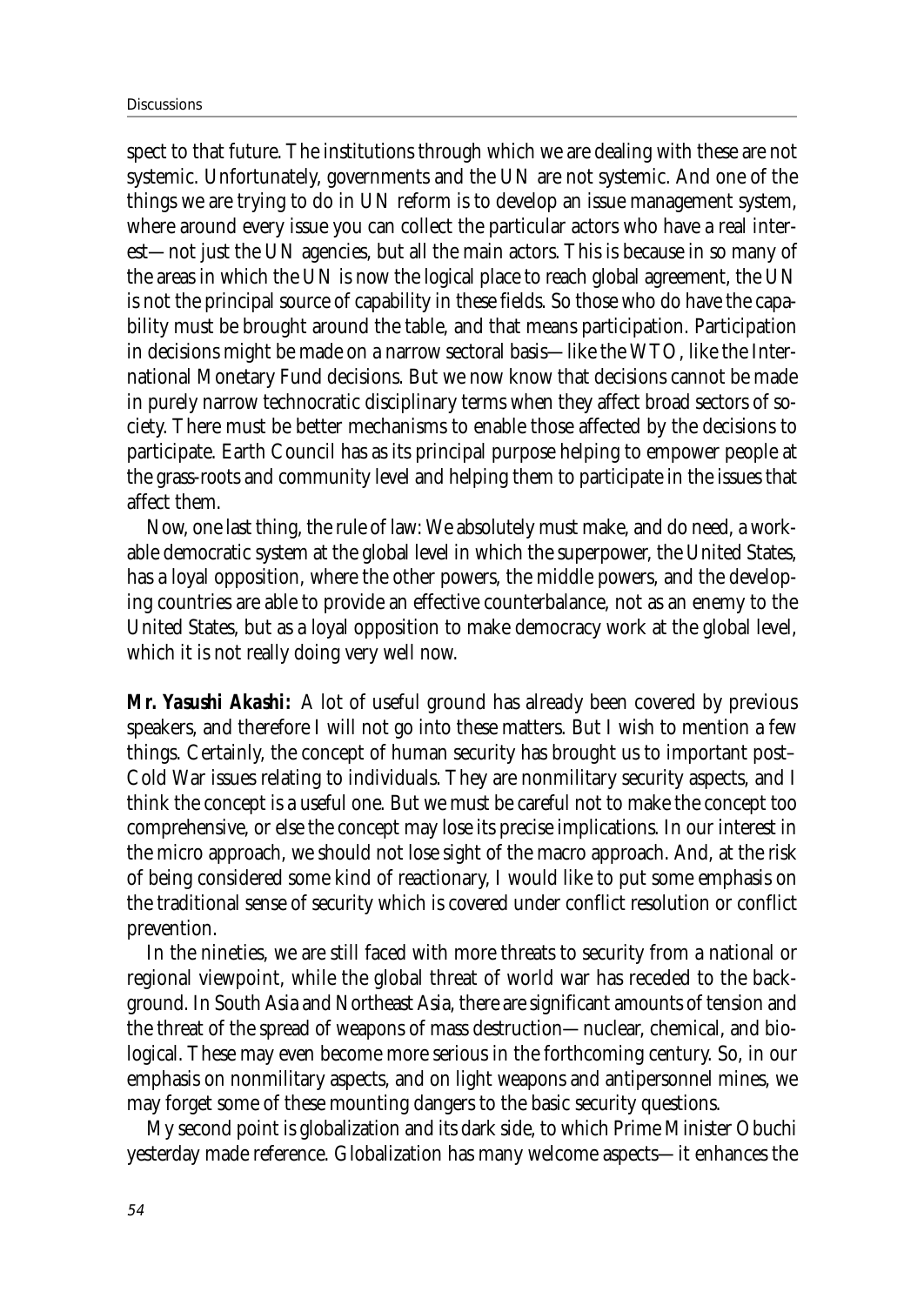lives of people by and large. But it has led to the revival of an extreme form of nationalism, or to fundamentalism—not just in the Islamic world, but in the Christian world and elsewhere as well. Here again, we must make sure that we proceed with globalization, but with appropriate attention to the identity of cultures and nations. Progress is never linear, and while we should move toward more global acceptance of human rights and human values, we should also take account of the fact that there will be regional and cultural differences in our approaches in attaining these objectives.

My third point is the question of implementation—the role of international organizations, including the UN—a lot of reference has already been made to this. How do we create new laws for civil society, NGOs, mass media, and intellectuals, aside from states as principal actors? And here we must make some hard choices and serious tradeoffs. If we enhance the role of the UN in the area of sanctions, nonmilitary sanctions, we may impinge on individual security in the sense of reducing the standards of living of common people living in the countries that are subjected to sanctions. So there are these hard issues for which there is no easy answer.

I would like to refer to the useful ideas brought forth, particularly by Dr. van Ginkel, around human dignity and human solidarity, because the question of human security is a moving concept. In Japanese society, for instance, the sense of insecurity is more invisible. There is concern about the future, about the relationship between generations, how to distribute the burden of social security between different generations. And because Japan has progressed so fast—some economists say that Japan's standard of living has gone up 15 times in the last 100 years—because of that, it has created a serious spiritual and psychological void. Many people feel insecure because of that fact. This kind of nonmaterial security question within societies—particularly in developed societies, but which I think developing countries will face sooner or later—creates the issue of better communication between generations within society. This is a new dimension of security we are beginning to face today.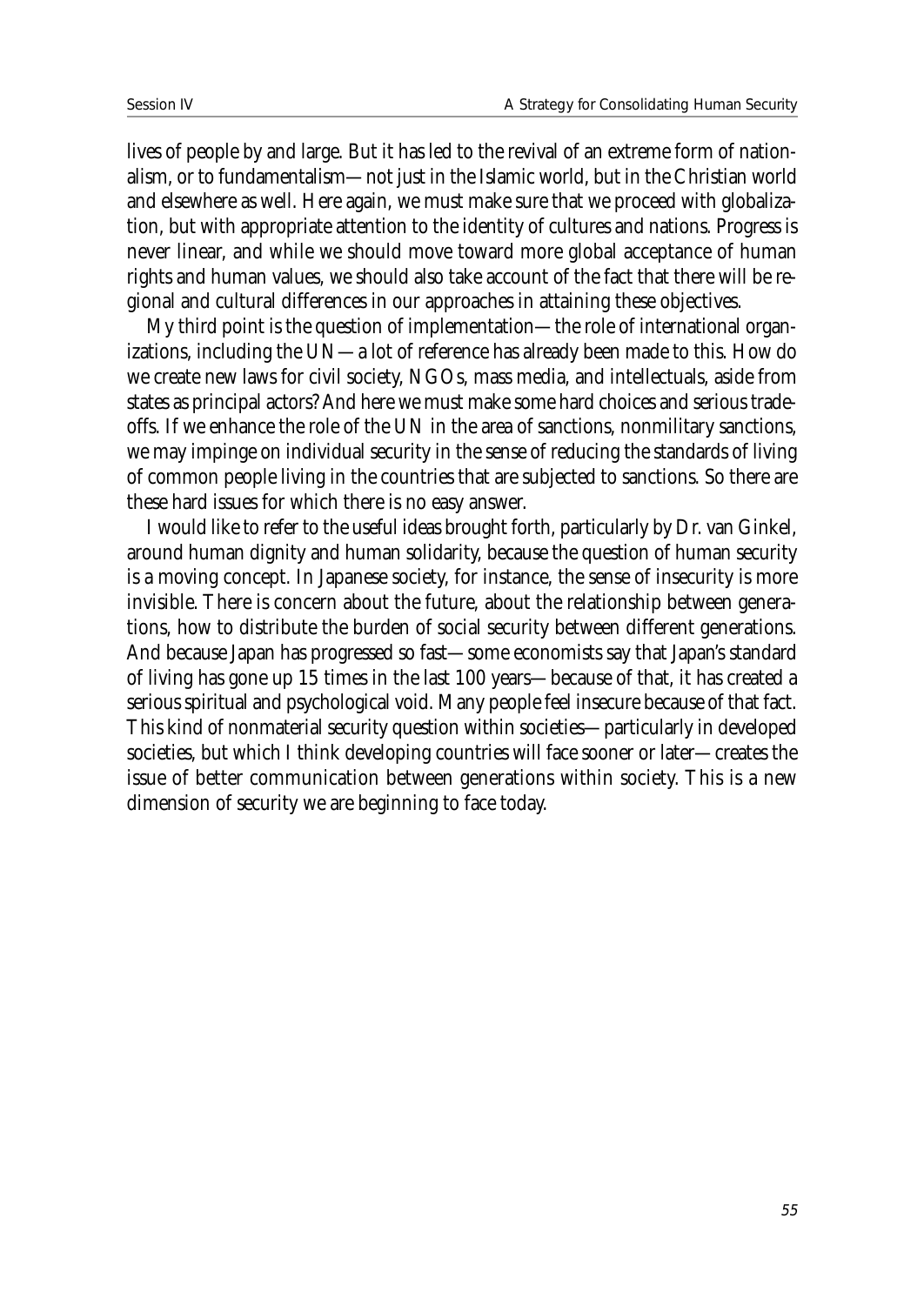### Summary of the Discussions

Ambassador Hisashi Owada began his comments by emphasizing that the concepts of national security and human security are not substitutes for each other, but are complementary. Some matters that enhance national security will help guarantee the security of individuals. But simply to concentrate on the enhancement of national security does not necessarily guarantee human security. National security is meant to address the security of the people. In that sense, human security and national security are the same. With the new changes and developments that are coming about, however, there are issues that must be looked at from the viewpoint of the interests of the individuals involved rather than the interests of the state as such.

Professor Hisako Shimura stressed that while sovereign states will continue to be an important element of the international community, real change—whether historical, social, economic, or political—is brought about by forces that impact on the individual. The example of participatory democracy was given. The United Nations monitors and organizes elections, which some consider to be essentially Western-inspired institutions. But after hearing case after case and seeing images of hundreds of thousands of people in different countries walking long distances and waiting for hours in their best clothing to cast their votes, she now believes in the universal value of elections. Although states will continue to be important, civil society and its various nonstate actors should not feel powerless. They should not compete with state institutions, but become partners to create changes, and regard states as agents for institutionalizing the changes. In this way, changes may have a start rooted in the individual.

Professor Ryokichi Hirono expressed his concern with the implementation of matters relating to human security, particularly at the local level. He asked how discussions of human security and the development of common goals for humanity at the global or national level can be translated into issues or problems in the day-to-day lives of common people. He has surveyed citizens of his community for topics on international relations they would like discussed on a weekly program he coordinates at a local radio station. The topics they choose are usually those covered by the mass media—by television and newspapers. While these are important issues, he feels that there must be something more meaningful, because what the media feature are usually issues important to them, but not necessarily important to the common person. He noted that the radio program uses different aspects of the Universal Declaration of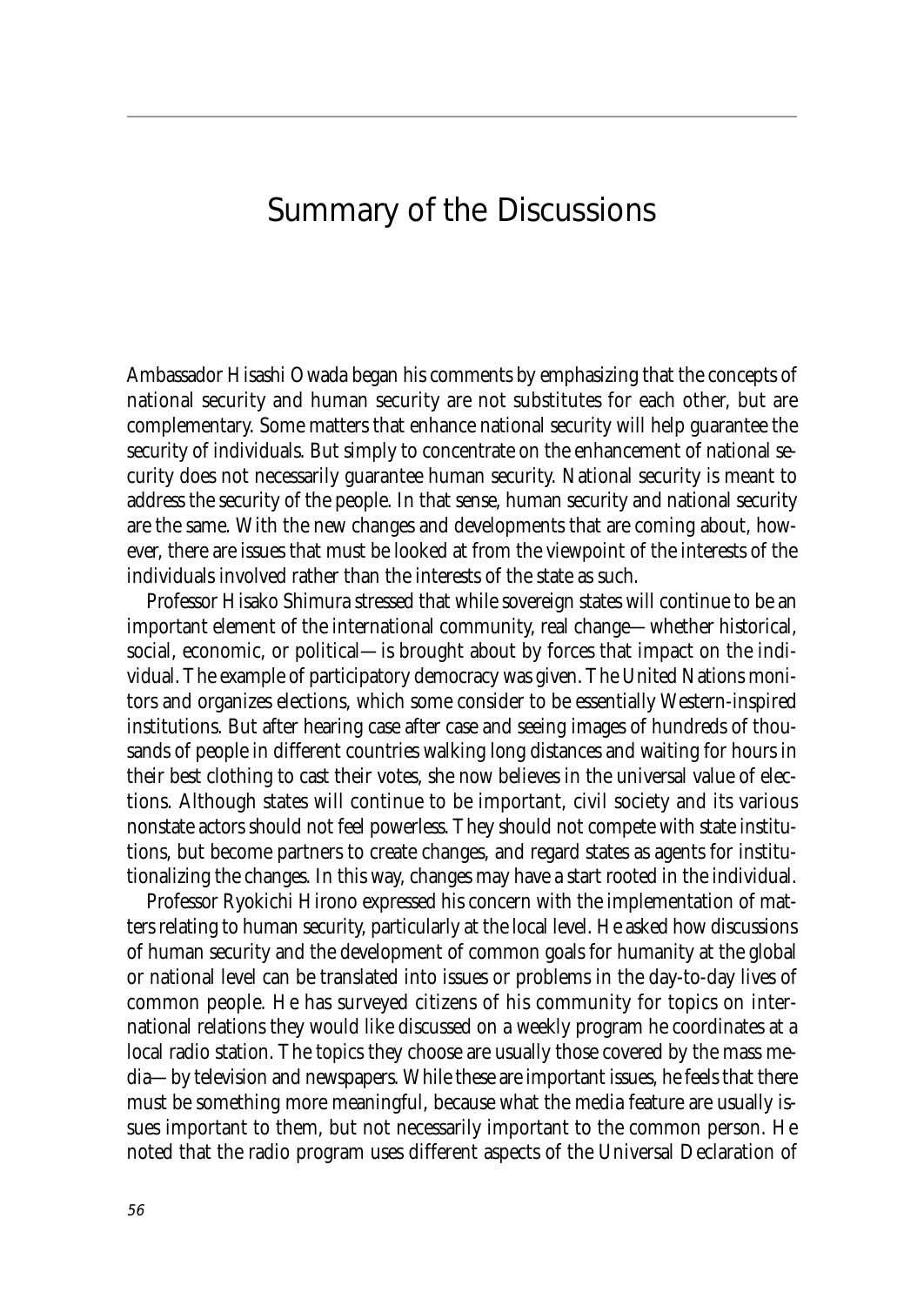Human Rights to inform the listeners of such ideas as food for all, education for all, health for all, shelter for all, employment for all. He believes that this kind of message will penetrate deeper than just discussing incidents taking place around the world.

Dr. Boutros Boutros-Ghali proposed reaching out directly to younger people through "cyber clubs" so that youth all over the world can communicate with each other, rural radio, education, and contacts through a parliament of young people, where they can participate and give messages to actual parliamentarians. Young parliamentarians all over the world can convene, as was done in 1999 in Geneva, where more than 10,000 responses from young people all over the world were received. He also recommended "voluntaria," sending young people to work abroad for a short period to come in contact with other people and providing opportunities to learn about other continents. The problem is that, all over the world, public opinion is interested not in international affairs but in internal affairs. Unless the public participates in international affairs, international civil society cannot provide support, and even a minimum of international democracy cannot be attained. He believes that education and promotion of international contacts for the young generation will prepare a new leadership for tomorrow.

Dr. Hans van Ginkel pointed out the difference between public opinion and the opinion of the people. Public opinion is steered by the media, and it is based on the assumption that people will be interested in this message. It is the average of the large group that will be interested in that type of message, and in time the public is expected to default to this message. But he concluded that it is something quite different from the opinion of the people, which is fairly diverse, and therefore it is not easy to capture public opinion as one broad concept. He also noted that many problems must be placed in the proximity of people in order to get them interested. There are many problems on the global level or in developing countries, but it is not too difficult to translate them into recognizable problems around the corner. But this is not done generally, and problems are kept on an abstract level.

Professor Emma Rothschild underscored what Professor Jesus Estanislao said about the continuing importance of the state and the centrality of the individual and individual dignity. But one important role for the state is precisely to protect individuals and their rights, and, in this regard, the state is under threat in a number of respects at the moment. She referred to Professor Theodor Meron's statement about civil society and NGOs not being bound by a coherent set of rules. The rapidly increasing power of large corporations, including their influence on policies of international organizations through public-private partnership, is also a major aspect of globalization. She mentioned the example of people queuing up in their best clothes to vote and agreed that participating in democracy is of inestimable importance and that the strengthening of government organizations through a new kind of participatory democracy is the challenge. This is not just a problem for transitional or developing countries. Democracy is a process, and in many ways the most developed countries are losing democratic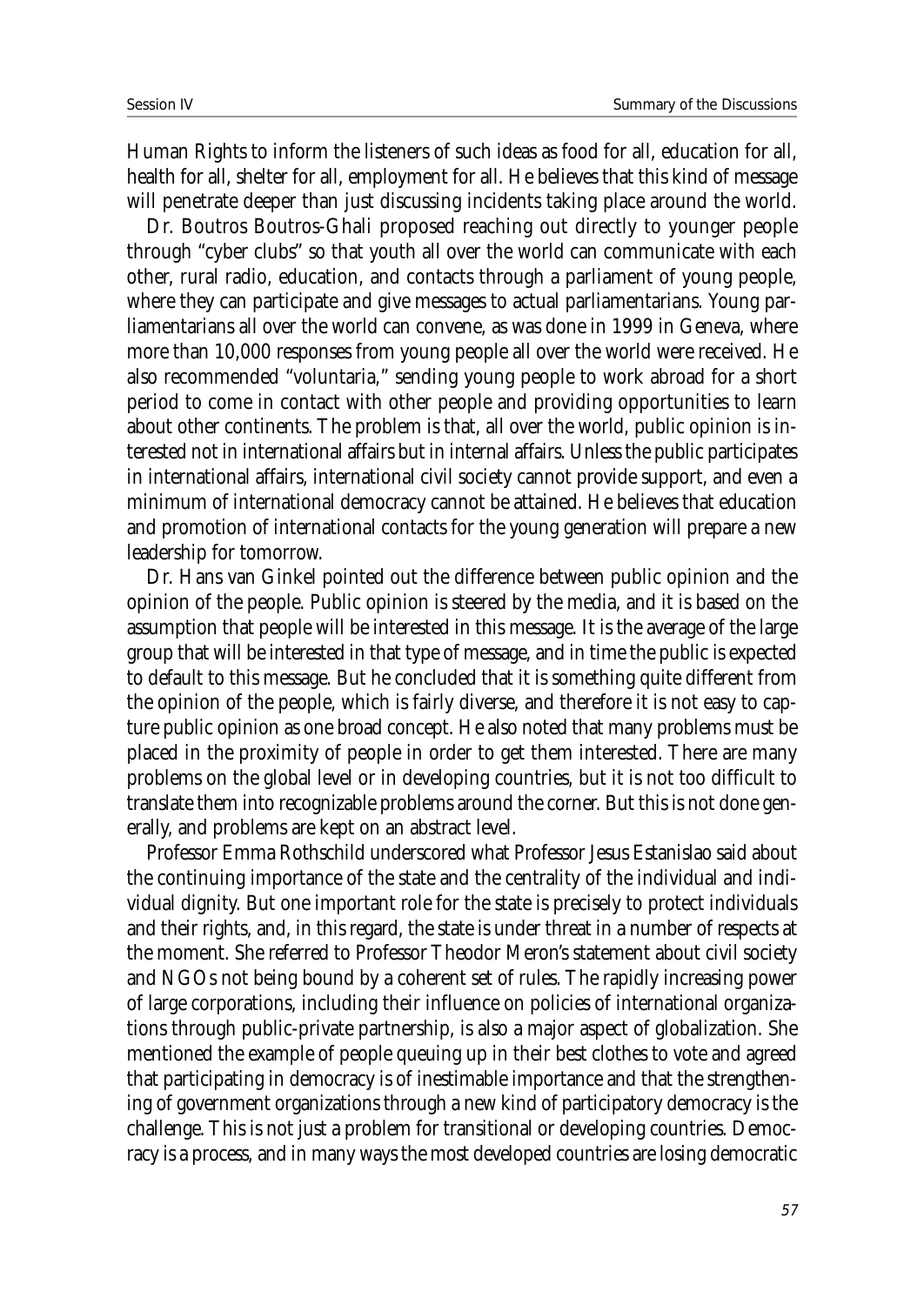flexibility and imagination rapidly. In terms of implementation of matters relating to human security, she stressed the importance of thinking in terms of specific human security projects—the Convention on the Rights of the Child, education, and a free press in institutions, for example. The only way to make sense of such large global political concepts as human security is to list specific things that have been done in specific countries or regions with specific names—including countries that are regarded as preconflict or postconflict—and in three or five years time, or at JIIA's fiftieth anniversary, reconvene and ask, "Did this add up to something called 'human security'?" "Was it a new principle?" and "Was it a good principle?"

Ambassador Rachad Farah concluded that what is important in the end is how those who are living below the poverty level can be assisted. The disparity between rich and poor has become so large that today we no longer talk about "basic human needs," but "human security," which means that the situation is more drastic. The twenty-first century is confronted with a new disease—the fight for the dignity of the human being. This will require education, especially of the general public in rich countries. Support and assistance from the mass media, parliamentarians, and civil society are needed for financing projects in education and health. Concrete action must be taken and funds must be obtained to help the realization of the human security concept. Finally, he asked how much had been spent after World War II for what is called "state security" without making any difference.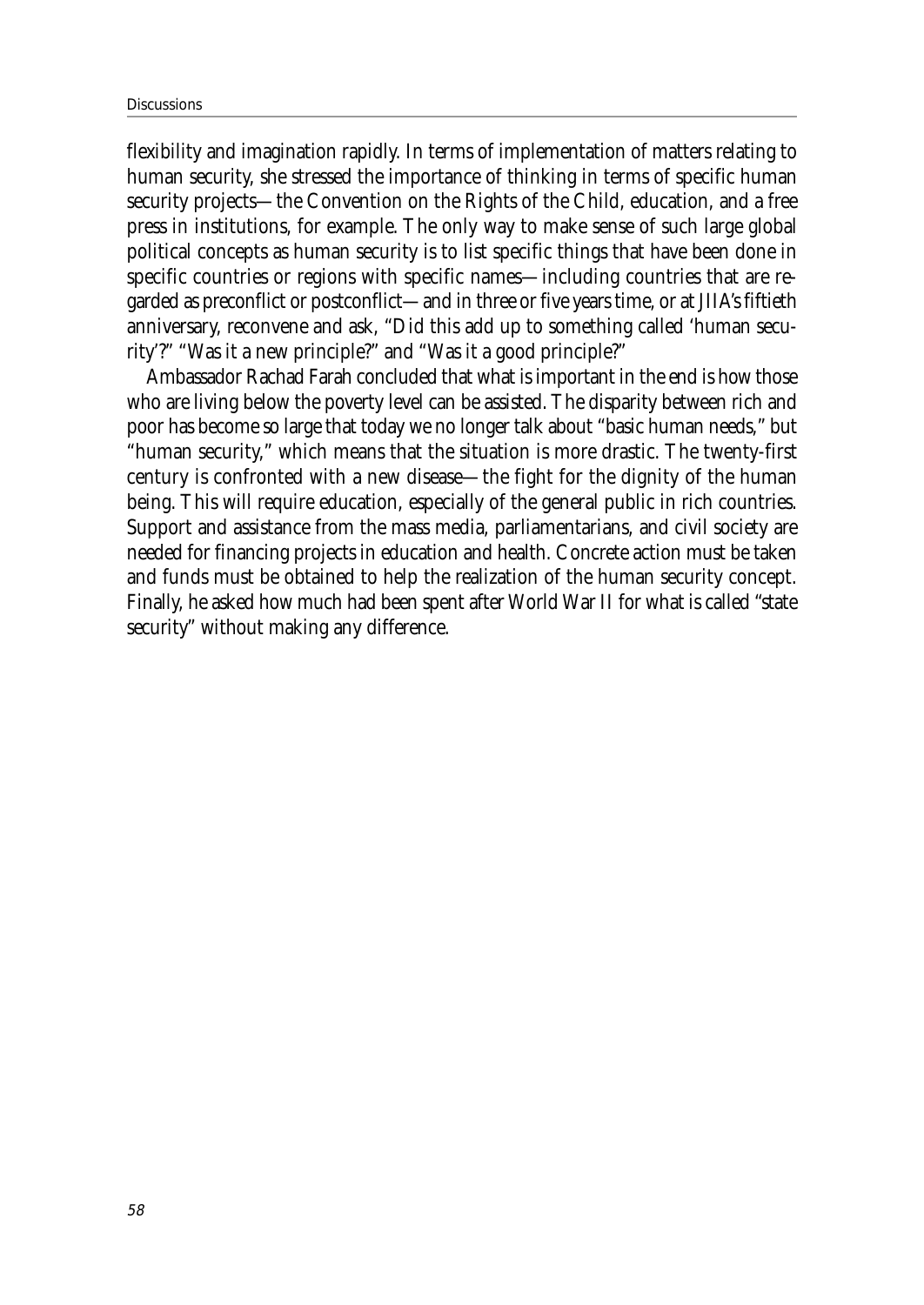# **APPENDICES**

Agenda

■

Participants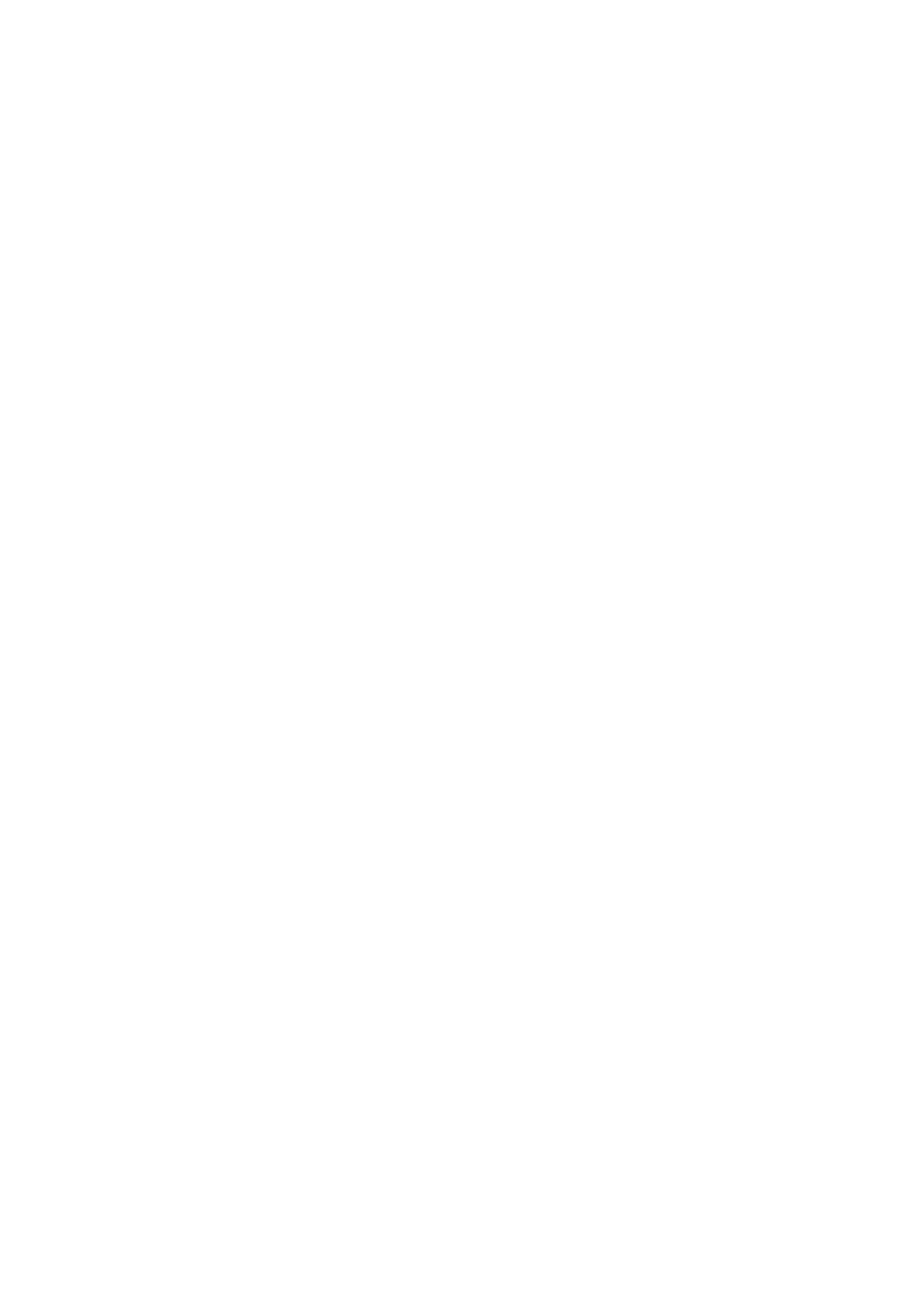## Agenda

#### **Saturday, December 11, 1999**

- 9:00–9:10 **Opening Remarks** Mr. Gaishi Hiraiwa Prof. Dr. Hans van Ginkel
- 9:10–9:50 **Keynote Speeches** H.E. Mr. Keizo Obuchi Dr. Boutros Boutros-Ghali
- 10:10–10:40 **Session I: Measures for Conflict Prevention** *Presenter:* Amb. Hisashi Owada
- 10:40–11:40 **Free discussion** *Moderator:* Dr. Boutros Boutros-Ghali *Panelists:* Mr. Jusuf Wanandi Prof. Hisako Shimura Dr. Kennedy Graham
- 11:40–12:30 **Questions and Answers**
- 14:00–14:30 **Session II: Promotion of Sustainable Development** *Presenter:* Prof. Jesus P. Estanislao
- 14:30–15:30 **Free discussion** *Moderator:* Mr. Maurice Strong *Panelists:* Amb. Rachad Ahmed Saleh Farah Prof. Ryokichi Hirono Mr. Shahid Husain
- 15:50–16:50 **Questions and Answers**

#### **Sunday, December 12, 1999**

| 9:30-10:00 Session III: Enhancement of Human Dignity |
|------------------------------------------------------|
| <i>Presenter:</i> Prof. Dr. Hans van Ginkel          |
| $10:00-11:00$ Free discussion                        |
| <i>Moderator:</i> Mr. Yasushi Akashi                 |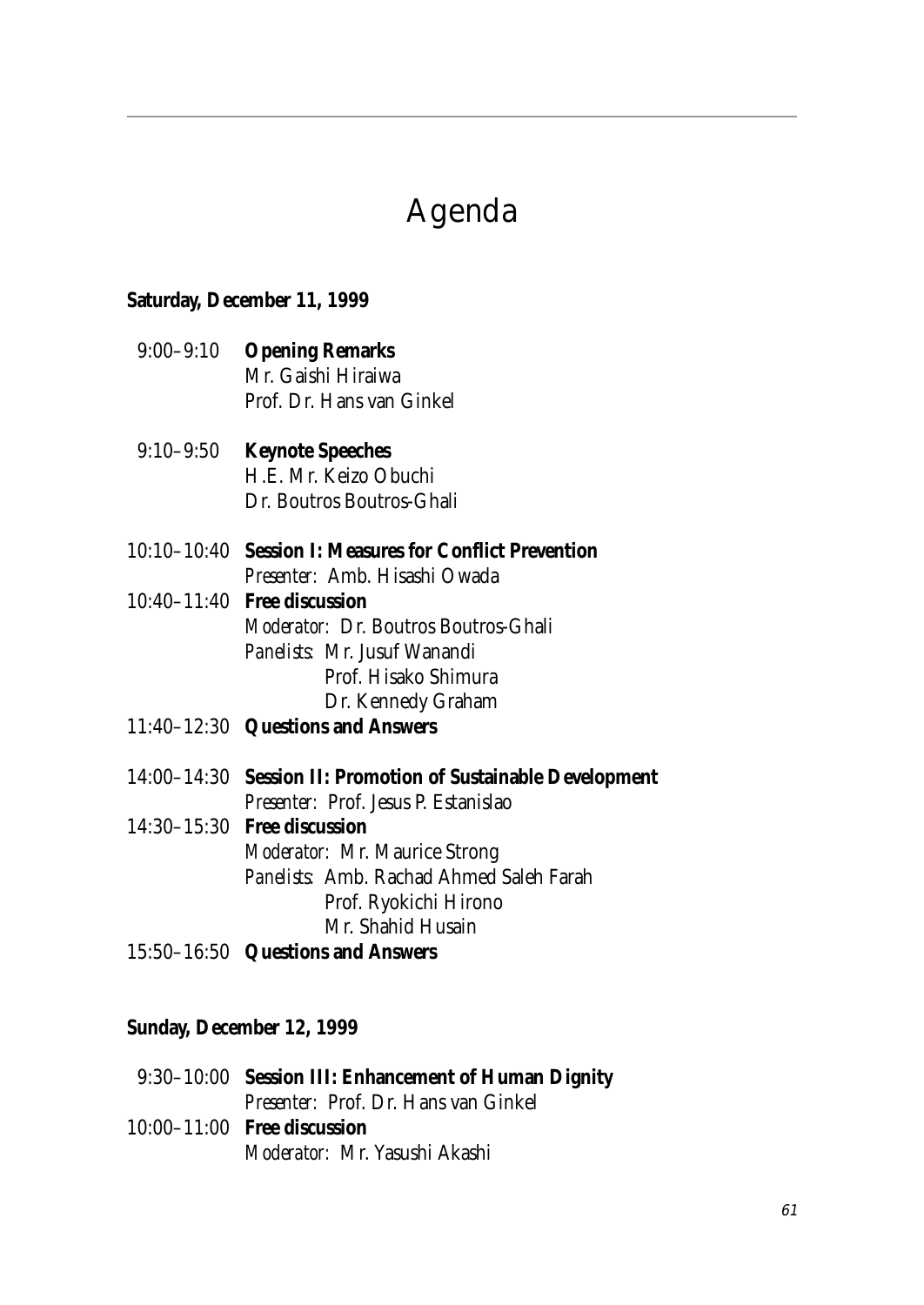|  | <i>Panelists:</i> Prof. Emma Rothschild |
|--|-----------------------------------------|
|  | Prof. Ribot Hatano                      |
|  | Prof. Theodor Meron                     |
|  | 11:20-12:20 Questions and Answers       |

#### 14:00-15:30 **Session IV: A Strategy for Consolidating Human Security Free discussion/Discussion with the audience** *Moderator:* Amb. Hisashi Owada *Panelists:* Dr. Boutros Boutros-Ghali Prof. Dr. Hans van Ginkel Prof. Jesus P. Estanislao Mr. Maurice Strong

Mr. Yasushi Akashi